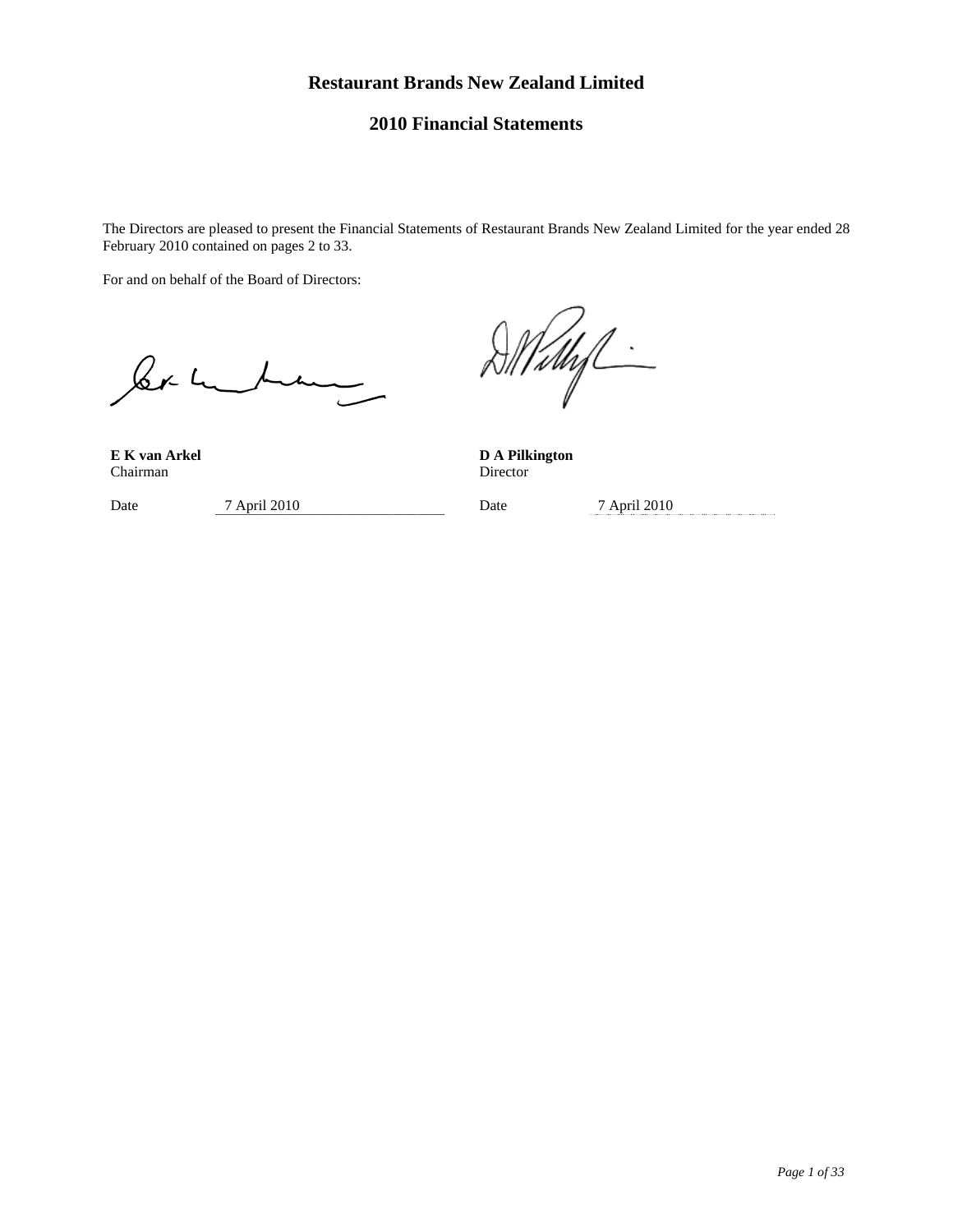### **RESTAURANT BRANDS NEW ZEALAND LIMITED STATEMENTS OF COMPREHENSIVE INCOME FOR THE YEAR ENDED 28 FEBRUARY 2010**

|                                                                           |      | Group      |            | Company |         |  |
|---------------------------------------------------------------------------|------|------------|------------|---------|---------|--|
| <b>\$NZ000's</b>                                                          | Note | 2010       | 2009       | 2010    | 2009    |  |
| <b>Continuing operations</b>                                              |      |            |            |         |         |  |
| Store sales revenue                                                       | 3    | 317,849    | 309,106    |         |         |  |
| Other revenue                                                             | 3    | 495        | 472        | 12,256  | 6,313   |  |
| <b>Total operating revenue</b>                                            |      | 318,344    | 309,578    | 12,256  | 6,313   |  |
| Cost of goods sold                                                        |      | (255, 136) | (256, 879) |         |         |  |
| Gross profit                                                              |      | 63,208     | 52,699     | 12,256  | 6,313   |  |
| Distribution expenses                                                     |      | (3,781)    | (4,221)    |         |         |  |
| Marketing expenses                                                        |      | (16,716)   | (17, 438)  |         |         |  |
| General and administration expenses                                       |      | (12, 945)  | (10,572)   |         |         |  |
| <b>EBIT</b> before non-trading                                            |      | 29,766     | 20,468     | 12,256  | 6,313   |  |
| Non-trading                                                               | 6    | (558)      | (4,974)    |         |         |  |
| Earnings before interest and taxation (EBIT)                              | 3    | 29,208     | 15,494     | 12,256  | 6,313   |  |
| Interest revenue                                                          |      | 32         | 21         |         |         |  |
| Interest expense                                                          |      | (1, 474)   | (3,943)    | (1,370) | (3,874) |  |
| Net financing expenses                                                    | 6    | (1, 442)   | (3,922)    | (1,370) | (3,874) |  |
| <b>Profit before taxation</b>                                             |      | 27,766     | 11,572     | 10,886  | 2,439   |  |
| Taxation expense                                                          | 7    | (8,230)    | (3,317)    | 411     | 1,195   |  |
| Profit after taxation from continuing operations attributable to          |      |            |            |         |         |  |
| shareholders                                                              |      | 19,536     | 8,255      | 11,297  | 3,634   |  |
| Other comprehensive income:                                               |      |            |            |         |         |  |
| Exchange differences on translating foreign operations                    |      | (1)        | (76)       |         |         |  |
| Derivative hedging reserve                                                |      | 203        |            | 203     |         |  |
| Income tax relating to components of other comprehensive income           |      | (61)       | 32         | (61)    |         |  |
| Other comprehensive income for the full year, net of tax                  |      | 141        | (44)       | 142     |         |  |
| Total comprehensive income for the full year attributable to shareholders |      | 19,677     | 8,211      | 11,439  | 3,634   |  |
| Basic earnings per share from continuing operations (cents)               | 18   | 20.11      | 8.50       |         |         |  |
| Basic earnings per share from total operations (cents)                    | 18   | 20.11      | 8.50       |         |         |  |
| Diluted earnings per share from continuing operations (cents)             | 18   | 20.09      | 8.50       |         |         |  |
| Diluted earnings per share from total operations (cents)                  | 18   | 20.09      | 8.50       |         |         |  |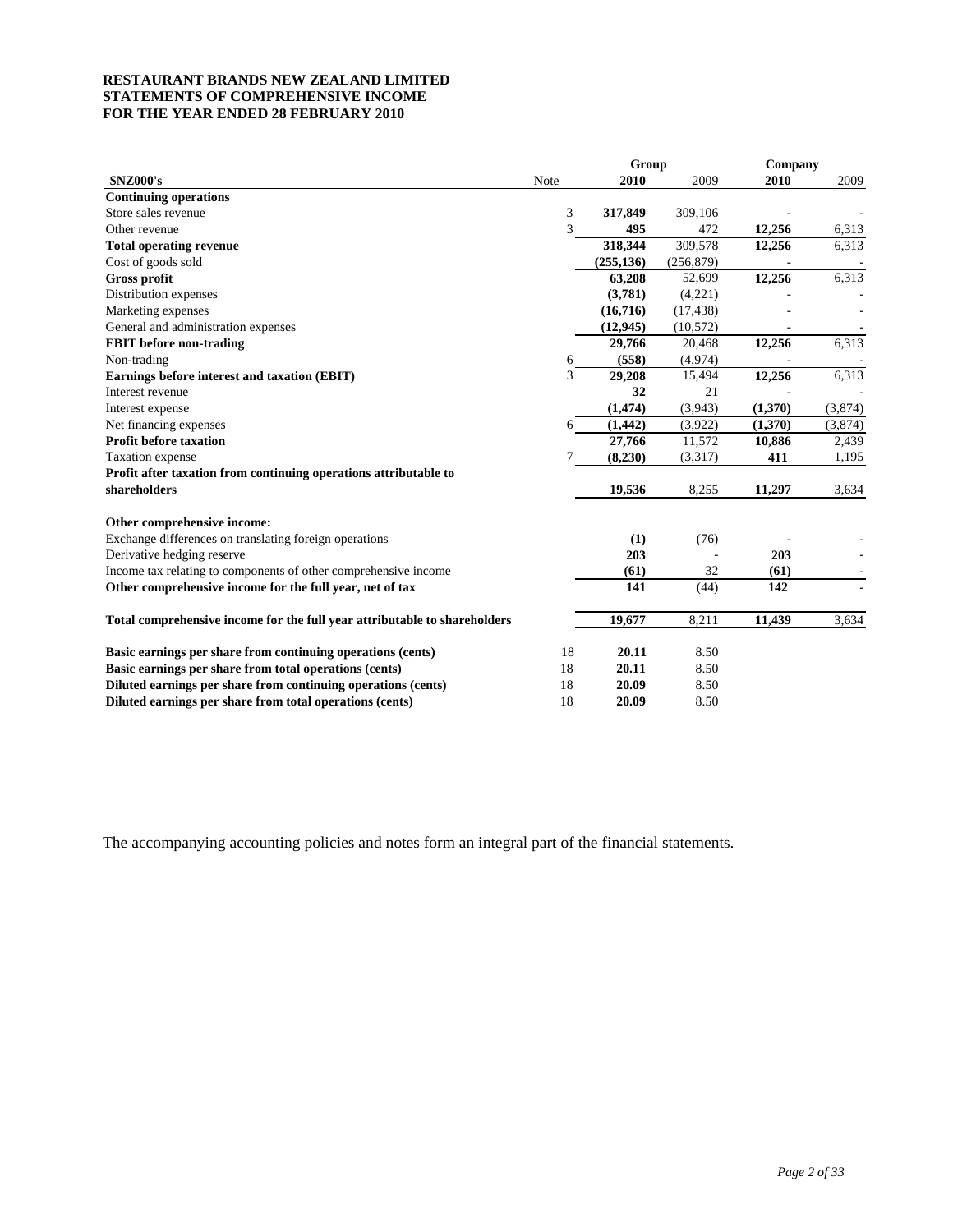### **RESTAURANT BRANDS NEW ZEALAND LIMITED STATEMENTS OF CHANGES IN EQUITY FOR THE YEAR ENDED 28 FEBRUARY 2010**

|                                                                                  |        |              | <b>Share</b>   | Foreign<br><b>Currency</b> | <b>Derivative</b>        |                 |              |
|----------------------------------------------------------------------------------|--------|--------------|----------------|----------------------------|--------------------------|-----------------|--------------|
|                                                                                  |        | <b>Share</b> | Option         | <b>Translation</b>         | Hedging                  | <b>Retained</b> |              |
| Group \$NZ000's                                                                  | Note   | Capital      | <b>Reserve</b> | <b>Reserve</b>             | <b>Reserve</b>           | <b>Earnings</b> | <b>Total</b> |
| <b>Balance as at 29 February 2008</b>                                            |        | (25, 622)    | (92)           | (113)                      |                          | (9,350)         | (35, 177)    |
| <b>Comprehensive income</b>                                                      |        |              |                |                            |                          |                 |              |
| Profit after taxation from continuing operations<br>attributable to shareholders |        |              |                |                            |                          | (8,255)         | (8,255)      |
|                                                                                  |        |              |                |                            |                          |                 |              |
| Other comprehensive income                                                       |        |              |                |                            |                          |                 |              |
| Movement in foreign currency translation reserve                                 |        |              |                | 44<br>44                   |                          |                 | 44<br>44     |
| Total other comprehensive income                                                 |        |              |                |                            |                          |                 |              |
| <b>Total comprehensive income</b>                                                |        | $\sim$       | ÷.             | 44                         | $\mathbf{r}$             | (8,255)         | (8,211)      |
| <b>Transactions with owners</b>                                                  |        |              |                |                            |                          |                 |              |
| Movement in share option reserve                                                 |        |              | 13             |                            |                          |                 | 13           |
| Net dividends distributed                                                        | 16     |              | $\bar{a}$      |                            | ÷.                       | 6,313           | 6,313        |
| <b>Total transactions with owners</b>                                            |        |              | 13             |                            |                          | 6,313           | 6,326        |
| <b>Balance as at 28 February 2009</b>                                            |        | (25, 622)    | (79)           | (69)                       | $\overline{\phantom{a}}$ | (11,292)        | (37,062)     |
| <b>Comprehensive income</b>                                                      |        |              |                |                            |                          |                 |              |
| Profit after taxation from continuing operations                                 |        |              |                |                            |                          |                 |              |
| attributable to shareholders                                                     |        |              |                |                            |                          | (19, 536)       | (19, 536)    |
| Other comprehensive income                                                       |        |              |                |                            |                          |                 |              |
| Movement in foreign currency translation reserve                                 |        |              |                | 1                          |                          |                 | 1            |
| Movement in derivative hedging reserve                                           |        |              |                | $\overline{\phantom{a}}$   | (142)                    |                 | (142)        |
| Total other comprehensive income                                                 |        |              |                | $\mathbf{1}$               | (142)                    |                 | (141)        |
| <b>Total comprehensive income</b>                                                |        |              | ÷,             | 1                          | (142)                    | (19, 536)       | (19, 677)    |
| <b>Transactions with owners</b>                                                  |        |              |                |                            |                          |                 |              |
| Shares issued on exercise of options                                             | 17     | (199)        | 11             |                            |                          |                 | (188)        |
| Net dividends distributed                                                        | 16     |              |                |                            |                          | 8,257           | 8,257        |
| <b>Total transactions with owners</b>                                            |        | (199)        | 11             |                            |                          | 8,257           | 8,069        |
| Balance as at 28 February 2010                                                   | 15, 17 | (25, 821)    | (68)           | (68)                       | (142)                    | (22, 571)       | (48,670)     |
|                                                                                  |        |              |                |                            |                          |                 |              |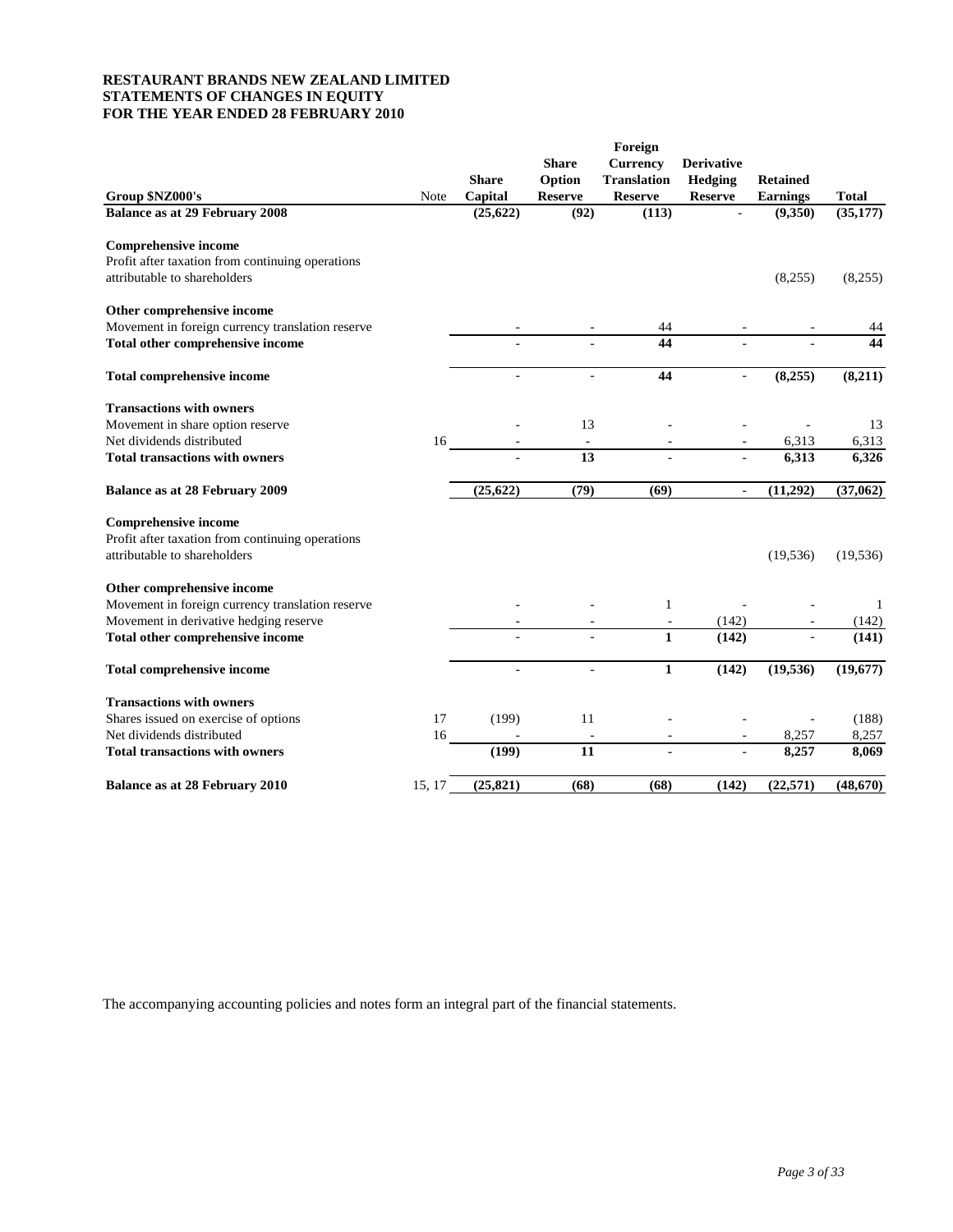# **RESTAURANT BRANDS NEW ZEALAND LIMITED STATEMENTS OF CHANGES IN EQUITY (CONTINUED) FOR THE YEAR ENDED 28 FEBRUARY 2010**

|                                                                                                                 |        |              | <b>Share</b>             | Foreign<br><b>Currency</b> | <b>Derivative</b> |                 |              |
|-----------------------------------------------------------------------------------------------------------------|--------|--------------|--------------------------|----------------------------|-------------------|-----------------|--------------|
|                                                                                                                 |        | <b>Share</b> | Option                   | <b>Translation</b>         | Hedging           | <b>Retained</b> |              |
| Company \$NZ000's                                                                                               | Note   | Capital      | <b>Reserve</b>           | <b>Reserve</b>             | <b>Reserve</b>    | <b>Deficit</b>  | <b>Total</b> |
| <b>Balance as at 29 February 2008</b>                                                                           |        | (25, 622)    | (92)                     |                            |                   | 24,776          | (938)        |
| <b>Comprehensive income</b>                                                                                     |        |              |                          |                            |                   |                 |              |
| Profit after taxation from continuing operations                                                                |        |              |                          |                            |                   |                 |              |
| attributable to shareholders                                                                                    |        |              |                          |                            |                   | (3,634)         | (3,634)      |
| <b>Total comprehensive income</b>                                                                               |        |              |                          |                            |                   | (3,634)         | (3,634)      |
| <b>Transactions with owners</b>                                                                                 |        |              |                          |                            |                   |                 |              |
| Movement in share option reserve                                                                                |        |              | 13                       |                            |                   |                 | 13           |
| Net dividends distributed                                                                                       | 16     |              | $\overline{\phantom{a}}$ |                            |                   | 6,313           | 6,313        |
| <b>Total transactions with owners</b>                                                                           |        |              | $\overline{13}$          | ÷,                         | $\overline{a}$    | 6,313           | 6,326        |
| <b>Balance as at 28 February 2009</b>                                                                           |        | (25, 622)    | (79)                     |                            |                   | 27,455          | 1,754        |
| <b>Comprehensive income</b><br>Profit after taxation from continuing operations<br>attributable to shareholders |        |              |                          |                            |                   |                 |              |
|                                                                                                                 |        |              |                          |                            |                   | (11, 297)       | (11,297)     |
| Other comprehensive income                                                                                      |        |              |                          |                            |                   |                 |              |
| Movement in derivative hedging reserve                                                                          |        |              |                          |                            | (142)             |                 | (142)        |
| Total other comprehensive income                                                                                |        |              |                          |                            | (142)             |                 | (142)        |
| <b>Total comprehensive income</b>                                                                               |        |              |                          |                            | (142)             | (11,297)        | (11, 439)    |
| <b>Transactions with owners</b>                                                                                 |        |              |                          |                            |                   |                 |              |
| Shares issued on exercise of options                                                                            | 17     | (199)        | 11                       |                            |                   |                 | (188)        |
| Net dividends distributed                                                                                       | 16     |              | $\overline{\phantom{a}}$ |                            |                   | 8,257           | 8,257        |
| <b>Total transactions with owners</b>                                                                           |        | (199)        | 11                       | ÷                          |                   | 8,257           | 8,069        |
| Balance as at 28 February 2010                                                                                  | 15, 17 | (25, 821)    | (68)                     | $\blacksquare$             | (142)             | 24,415          | (1,616)      |
|                                                                                                                 |        |              |                          |                            |                   |                 |              |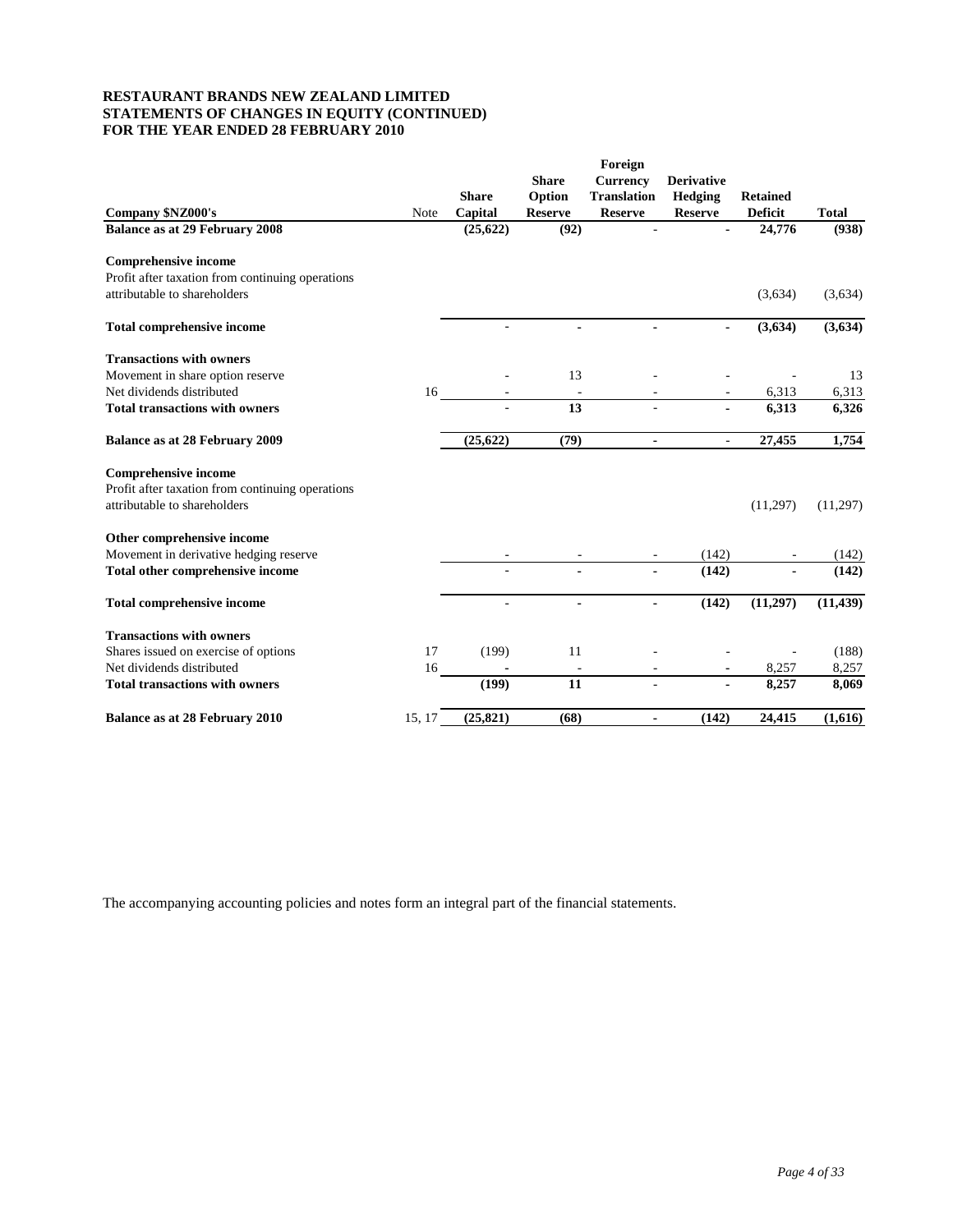### **RESTAURANT BRANDS NEW ZEALAND LIMITED STATEMENTS OF FINANCIAL POSITION AS AT 28 FEBRUARY 2010**

|                                                                | Note    | Group   | Group   | Company          | Company   |
|----------------------------------------------------------------|---------|---------|---------|------------------|-----------|
| <b>\$NZ000's</b>                                               |         | 2010    | 2009    | 2010             | 2009      |
| <b>Non-current assets</b>                                      |         |         |         |                  |           |
| Property, plant and equipment                                  | $\,8\,$ | 73,365  | 71,794  |                  |           |
| Investments in subsidiaries                                    | 10      |         |         | 150,396          | 150,396   |
| Intangible assets                                              | 9       | 23,773  | 24,689  |                  |           |
| Deferred tax asset                                             | 11      | 1,074   |         |                  |           |
| <b>Total non-current assets</b>                                |         | 98,212  | 96,483  | 150,396          | 150,396   |
| <b>Current assets</b>                                          |         |         |         |                  |           |
| Inventories                                                    | 12      | 1,822   | 2,098   |                  |           |
| Other receivables                                              | 13, 25  | 1,907   | 1,689   |                  | 40        |
| Cash and cash equivalents                                      | 25      | 826     | 787     | 92               |           |
| Derivative financial instruments                               | 14, 25  | 203     |         | 203              |           |
| <b>Total current assets</b>                                    |         | 4,758   | 4,574   | $\overline{295}$ | 40        |
| <b>Total assets</b>                                            |         | 102,970 | 101,057 | 150,691          | 150,436   |
| <b>Equity attributable to shareholders</b>                     |         |         |         |                  |           |
| Share capital                                                  | 17      | 25,821  | 25,622  | 25,821           | 25,622    |
| Reserves                                                       |         | 278     | 148     | 210              | 79        |
| Retained earnings / (deficit)                                  |         | 22,571  | 11,292  | (24, 415)        | (27, 455) |
| Total equity attributable to shareholders                      |         | 48,670  | 37,062  | 1,616            | (1,754)   |
| <b>Non-current liabilities</b>                                 |         |         |         |                  |           |
| Provisions and deferred income                                 | 21      | 5,543   | 4,091   |                  |           |
| Loans and finance leases                                       | 19, 25  | 79      | 34,414  |                  | 34,260    |
| Deferred tax liability                                         | 11      |         | 359     |                  |           |
| <b>Total non-current liabilities</b>                           |         | 5,622   | 38,864  | $\blacksquare$   | 34,260    |
| <b>Current liabilities</b>                                     |         |         |         |                  |           |
| <b>Bank</b> overdraft                                          | 25      |         |         |                  | 198       |
| Income tax payable                                             |         | 3,689   | 751     |                  |           |
| Loans and finance leases                                       | 19, 25  | 17,862  | 285     | 17,670           |           |
| Creditors and accruals                                         | 20, 25  | 25,445  | 22,121  | 119              |           |
| Provisions and deferred income                                 | 21      | 1,371   | 1,617   |                  |           |
| Amounts payable to subsidiary companies                        | 27      |         |         | 131,286          | 117,732   |
| Liabilities associated with assets classified as held for sale | 5       | 311     | 357     |                  |           |
| <b>Total current liabilities</b>                               |         | 48,678  | 25,131  | 149,075          | 117,930   |
| <b>Total liabilities</b>                                       |         | 54,300  | 63,995  | 149,075          | 152,190   |
| <b>Total equity and liabilities</b>                            |         | 102,970 | 101,057 | 150,691          | 150,436   |

The accompanying accounting policies and notes form an integral part of the financial statements.

*Page 5 of 33*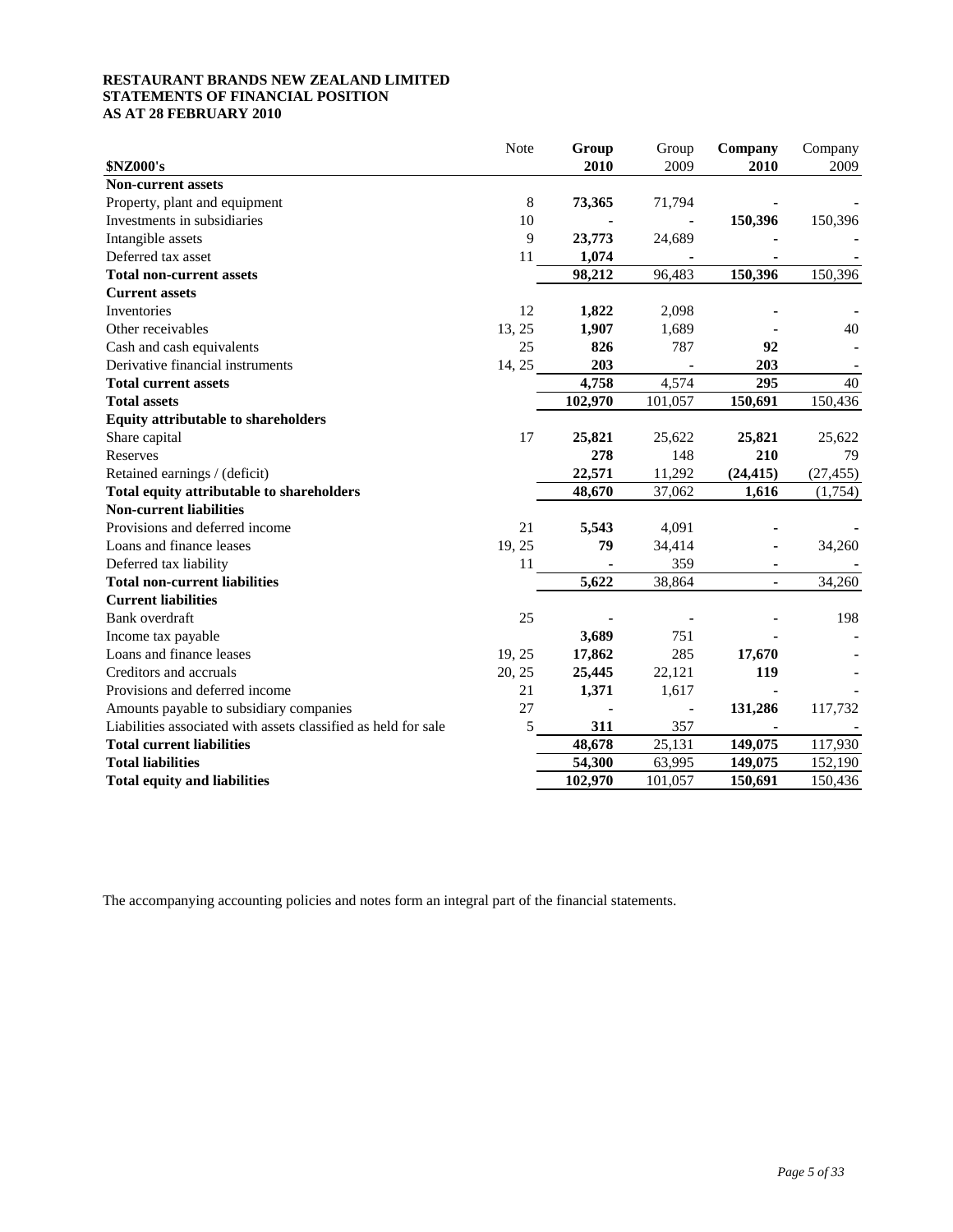### **RESTAURANT BRANDS NEW ZEALAND LIMITED STATEMENTS OF CASH FLOWS FOR THE YEAR ENDED 28 FEBRUARY 2010**

| \$NZ000's                                                                                              | Note           | Group<br>2010 | Group<br>2009 | Company<br>2010 | Company<br>2009 |
|--------------------------------------------------------------------------------------------------------|----------------|---------------|---------------|-----------------|-----------------|
| <b>Cash flows from operating activities</b>                                                            |                |               |               |                 |                 |
| Cash was provided by / (applied to):                                                                   |                |               |               |                 |                 |
| Receipts from customers                                                                                |                | 319,330       | 310,783       |                 |                 |
| Payments to suppliers and employees                                                                    |                | (273, 359)    | (281, 552)    |                 |                 |
| Dividends received                                                                                     |                |               |               | 12,256          | 6,313           |
| Interest received                                                                                      | 6              | 32            | 21            |                 |                 |
| Interest paid                                                                                          | 6              | (1,159)       | (4,515)       | (1,211)         | (4, 446)        |
| (Payment) / receipt of income tax                                                                      | $\overline{7}$ | (6, 131)      | (1, 408)      | 1,000           | 1,670           |
| Net cash from operating activities                                                                     | 24             | 38,713        | 23,329        | 12,045          | 3,537           |
| <b>Cash flows from investing activities</b>                                                            |                |               |               |                 |                 |
| Cash was provided by / (applied to):                                                                   |                |               |               |                 |                 |
| Payment for intangibles                                                                                | 9              | (235)         | (378)         |                 |                 |
| Purchase of property, plant and equipment                                                              | 8              | (13,584)      | (7, 762)      |                 |                 |
| Proceeds from disposal of property, plant and equipment                                                |                | 660           | 40            |                 |                 |
| Sale of discontinued operations                                                                        | 4              | (38)          | (16)          |                 |                 |
| Advances from subsidiary company                                                                       |                |               |               | 13,554          | 11,572          |
| Net cash (used in) / from investing activities                                                         |                | (13, 197)     | (8, 116)      | 13,554          | 11,572          |
| <b>Cash flows from financing activities</b>                                                            |                |               |               |                 |                 |
| Cash was provided by / (applied to):                                                                   |                |               |               |                 |                 |
| Cash received on the exercise of options                                                               | 28             | 188           |               | 188             |                 |
| Decrease in loans                                                                                      | 19             | (16, 624)     | (8, 288)      | (16, 590)       | (8,238)         |
| Decrease in finance leases                                                                             | 19             | (134)         | (397)         |                 |                 |
| Dividends paid to shareholders                                                                         | 16             | (8,257)       | (6,313)       | (8,257)         | (6,313)         |
| Supplementary dividends paid                                                                           |                | (650)         | (489)         | (650)           | (489)           |
| Net cash (used in) financing activities                                                                |                | (25, 477)     | (15, 487)     | (25,309)        | (15,040)        |
| Net increase / (decrease) in cash and cash equivalents                                                 |                | 39            | (274)         | 290             | 69              |
|                                                                                                        |                |               |               |                 |                 |
| Reconciliation of cash and cash equivalents<br>Cash and cash equivalents at the beginning of the year: |                | 787           | 1,061         | (198)           | (267)           |
| Cash and cash equivalents at the end of the year:                                                      |                |               |               |                 |                 |
| Cash on hand                                                                                           |                | 304           | 324           |                 |                 |
| Cash at bank                                                                                           |                | 522           | 463           | 92              | (198)           |
|                                                                                                        | 25             | 826           | 787           | 92              | (198)           |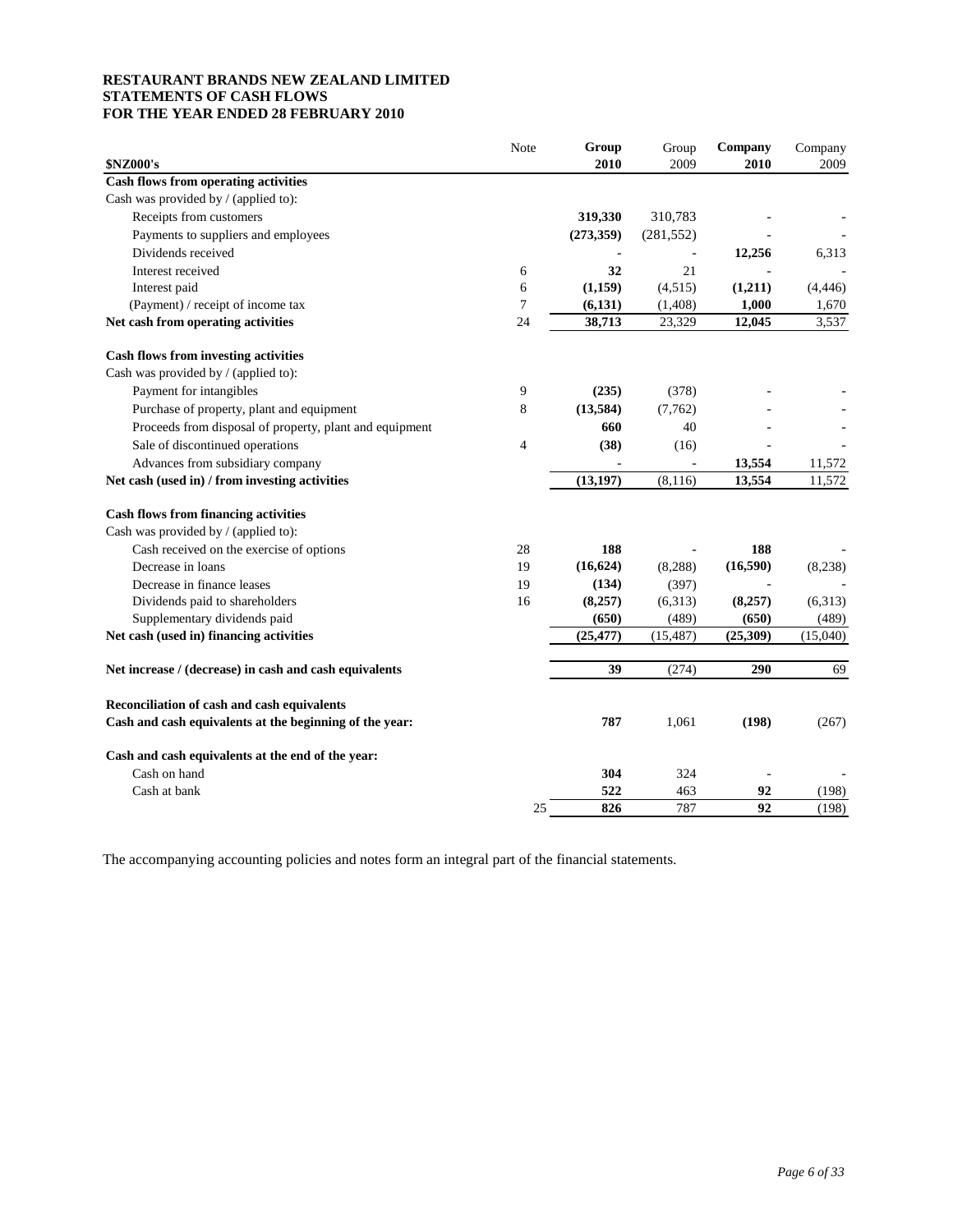### **1. General information**

Restaurant Brands New Zealand Limited ("Company" or "Parent") together with its subsidiaries (the "Group") operate quick service and takeaway restaurant concepts.

The Company is a limited liability company incorporated and domiciled in New Zealand. The address of its registered office is Level 3, Westpac Building, Central Park, 666 Great South Road, Penrose, Auckland.

The financial statements were authorised for issue on 7 April 2010 by the Board of Directors who do not have the power to amend after issue.

### **2. Summary of significant accounting policies**

The principal accounting policies adopted in the preparation of the consolidated financial statements are set out below. These policies have been consistently applied to all the years presented, unless otherwise stated.

### **Basis of preparation**

The consolidated financial statements have been prepared in accordance with New Zealand Generally Accepted Accounting Practice ("NZ GAAP"). They comply with New Zealand equivalents to International Reporting Standards ("NZ IFRS"), and other applicable Financial Reporting Standards, as appropriate for profit oriented entities. The financial statements comply with International Financial Reporting Standards ("IFRS").

The consolidated financial statements are presented in New Zealand dollars, rounded where necessary to the nearest thousand dollars. The Group divides its financial year into thirteen 4-week periods. The 2010 full year results are for 52 weeks (2009: 53 weeks).

# **Entities reporting**

The financial statements for the Group are the consolidated financial statements comprising the economic entity Restaurant Brands New Zealand Limited and its subsidiaries. The financial statements of the Parent are for the Company as a separate legal entity.

The Parent and the Group are designated as profit oriented entities for financial reporting purposes.

### **Statutory base**

The Company is listed on the New Zealand Stock Exchange ("NZX"). It is registered under the Companies Act 1993 and is an issuer in terms of the Financial Reporting Act 1993. The financial statements have been prepared in accordance with the requirements of the Financial Reporting Act 1993 and the Companies Act 1993.

### **Historical cost convention**

The consolidated financial statements have been prepared on the historical cost convention, except for financial derivatives which are stated at their fair value and are discussed further below.

### **Critical accounting estimates**

The preparation of financial statements requires management to make judgments, estimates and assumptions that affect the application of accounting policies and the reported amounts of assets, liabilities, income and expenses. Actual results may differ from these estimates.

The estimates and assumptions that have a significant risk at causing material adjustment to the carrying value of assets and liabilities within the next financial year are addressed below.

### **(i) Goodwill impairment**

As disclosed in Note 9, the Group undertook impairment testing of its operating divisions. Note 9 sets out the key assumptions used to determine the recoverable amount along with a sensitivity analysis.

### **(ii) Income tax**

There are many transactions and calculations for which the ultimate tax determination is uncertain during the ordinary course of business. The Group recognises liabilities for anticipated tax audit issues based on estimates of whether additional taxes will be due. Where the final tax outcome of these matters is different from the amounts that were initially recorded, such differences will impact the income tax and deferred tax provisions in the period in which such determination is made.

Estimates and underlying assumptions are reviewed on an ongoing basis. Revisions to accounting estimates are recognised in the period in which the estimate is revised and in any future periods affected.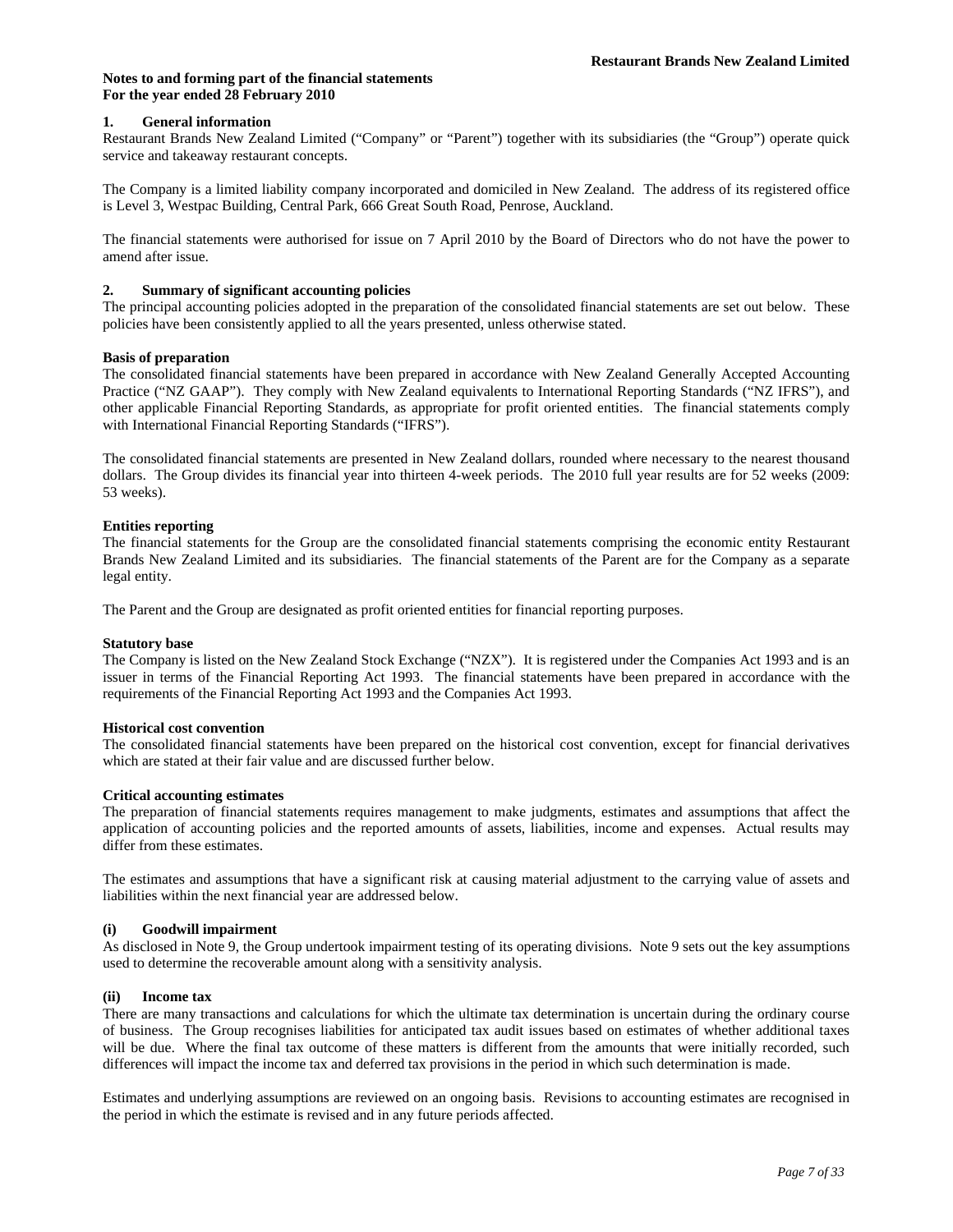### **(a) Basis of consolidation**

Subsidiaries are entities controlled by the Group. Control exists when the Group has the power to govern the financial and operating policies of an entity so as to obtain benefits from its activities. In assessing control, potential voting rights that presently are exercisable are taken into account. The financial statements of subsidiaries are included in the consolidated financial statements from the date that control commences until the date that control ceases.

The purchase method of accounting is used to account for the acquisition of subsidiaries by the Group. The cost of an acquisition is measured as the fair value of the assets given, equity instruments issued and liabilities incurred or assumed at the date of exchange, plus costs directly attributable to the acquisition. Identifiable assets acquired and liabilities and contingent liabilities assumed in a business combination are measured initially at their fair values at the acquisition date, irrespective of the extent of any minority interest. The excess of the cost of acquisition over the fair value of the Group's share of the identifiable net assets acquired is recorded as goodwill. If the cost of acquisition is less than the fair value of the net assets of the subsidiary acquired, the difference is recognised directly in the statement of comprehensive income.

Intra group balances and profits resulting from intra group transactions are eliminated in preparing the consolidated financial statements.

### **(b) Foreign currency translation**

Foreign currency transactions are translated into the functional currency using the exchange rates prevailing at the dates of the transactions or valuation where items are remeasured. Foreign exchange gains and losses resulting from the settlement of such transactions and from the translation at year end exchange rates of monetary assets and liabilities denominated in foreign currencies are recognised in the statement of comprehensive income. Amounts qualifying as cash flow hedges and qualifying net investment hedges are also recognised in the statement of comprehensive income.

The assets and liabilities of foreign operations, including goodwill and fair value adjustments arising on acquisition, are translated to New Zealand dollars at exchange rates at the reporting date. The income and expenses of foreign operations are translated to New Zealand dollars at exchange rates at the dates of the transactions.

Exchange differences arising from the translation of the net investment in foreign operations are recognised in the foreign currency translation reserve and are released to the statement of comprehensive income upon disposal.

### **(c) Financial instruments**

### *Non-derivative financial instruments*

Non-derivative financial instruments comprise trade and other receivables, which are initially recognised at fair value plus transaction costs and subsequently measured at amortised cost, cash and cash equivalents, loans and borrowings (initially recognised at fair value plus transaction costs and subsequently measured at amortised cost), and trade and other payables which are stated at fair value.

Non-derivative financial instruments are recognised initially at fair value plus any directly attributable transaction costs.

A financial instrument is recognised when the Group becomes a party to the contractual provisions of the instrument. Financial assets are derecognised when the Group's contractual rights to the cash flows from the financial assets expire or when the Group transfers the financial asset to another party without retaining control or substantially all risks and rewards of the asset. Regular way purchases and sales of financial assets are accounted for at trade date, i.e. the date that the Group commits itself to purchase or sell the asset. Financial liabilities are derecognised when the Group's obligations specified in the contract expire or are discharged or cancelled.

#### *Derivative financial instruments*

The Group has various derivative financial instruments to manage the exposures that arise due to movements in foreign currency exchange rates and interest rates arising from operational, financing and investment activities. The Group does not hold derivative financial instruments for trading purposes. However, derivatives that do not qualify for hedge accounting are accounted for at fair value through the profit or loss. Embedded derivatives are separated from the host contract and accounted for separately if the economic characteristics and risks of the host contract and the embedded derivative are not closely related. A separate instrument with the same terms as the embedded derivative would meet the definition of a derivative, and the combined instrument is not measured at fair value through profit or loss.

Derivatives are recognised initially at fair value, attributable transaction costs are recognised in profit or loss when incurred. Subsequent to initial recognition, derivatives are measured at fair value, and changes therein are accounted for as described below.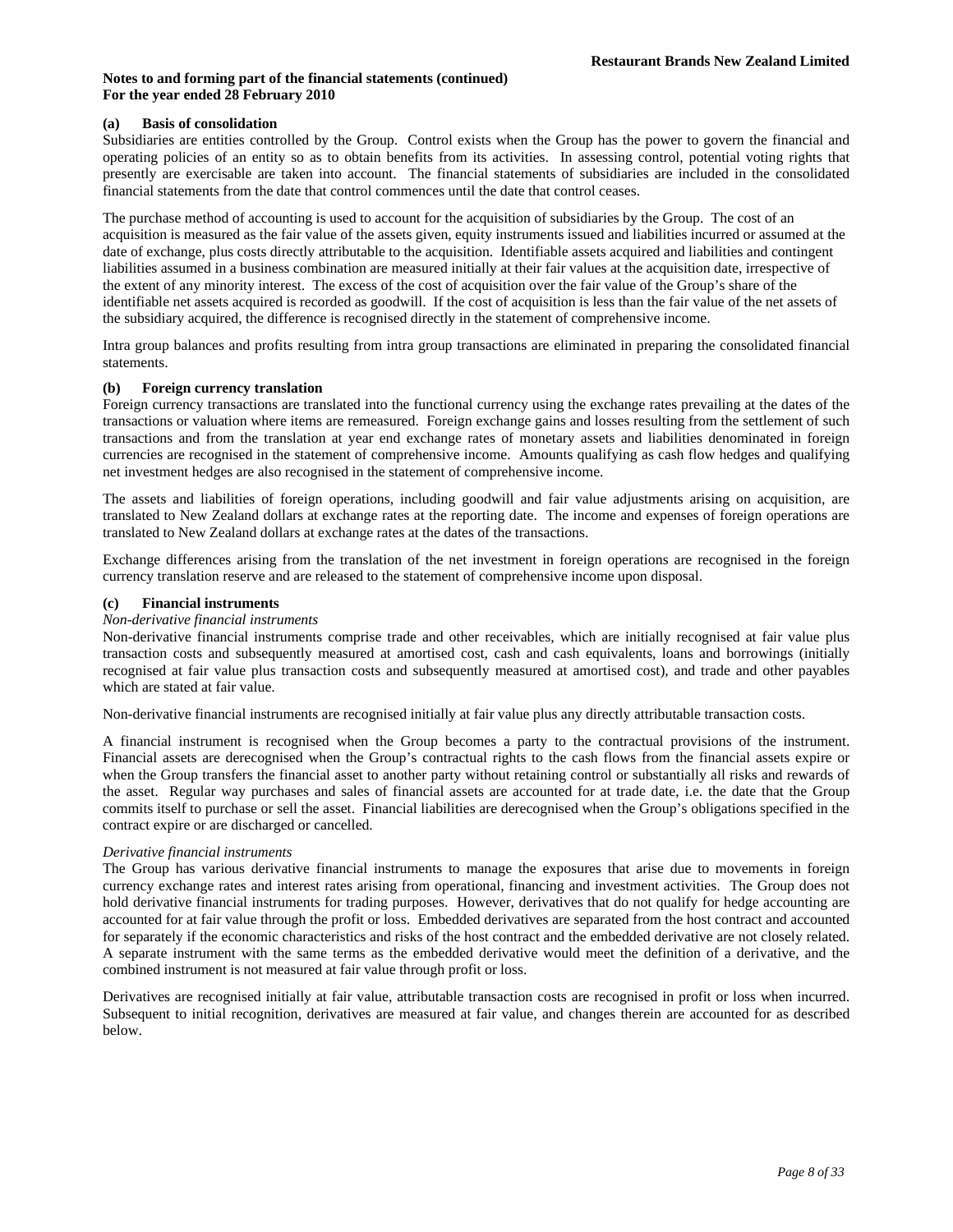### *Derivative financial instruments (continued)*

The fair value of forward exchange contracts is estimated by discounting the difference between the contractual forward price and the current forward price for the residual maturity of the contract using a risk-free interest rate (based on government bonds). The fair value of interest rate swaps is based on broker quotes. Those quotes are tested for reasonableness by discounting estimated future cash flows based on the terms and maturity of each contract and using market interest rates for a similar instrument at the measurement date.

### *Fair value hierarchy*

The Group uses the following hierarchy for determining and disclosing the fair value of financial instruments by valuation technique:

Level 1: quoted (unadjusted) prices in active markets for identical assets or liabilities

Level 2: other techniques for which all inputs which have a significant effect on the recorded fair value are observable, either directly or indirectly

Level 3: techniques which use inputs which have a significant effect on the recorded fair value that are not based on observable market data.

### *Cash flow hedges*

Changes in the fair value of the derivative hedging instrument designated as a cash flow hedge are recognised directly in equity to the extent that the hedge is effective. To the extent that the hedge is ineffective, changes in fair value are recognised in profit or loss.

If the hedging instrument no longer meets the criteria for hedge accounting, expires or is sold, terminated or exercised, then hedge accounting is discontinued prospectively. The cumulative gain or loss previously recognised in equity remains there until the forecast transaction occurs. When the hedged item is a non-financial asset, the amount recognised in equity is transferred to the carrying amount of the asset when it is recognised. In other cases the amount recognised in equity is transferred to profit or loss in the same period that the hedged item affects profit or loss.

### **(d) Revenue recognition**

### *Goods sold and services rendered*

Revenue from the sale of goods is measured at the fair value of the consideration received or receivable, net of returns and allowances, discounts and volume rebates. Revenue is recognised when the significant risks and rewards of ownership have been transferred to the buyer, recovery of the consideration is probable, the associated costs of possible return of goods can be estimated reliably and there is no continuing management involvement with the goods. Other revenue represents sales of services and is recognised in the accounting period in which the services are rendered, by reference to completion of the specific transaction assessed on the basis of the actual service provided as a proportion of the total services to be provided.

### *Dividend income*

Dividend income is recognised when the right to receive payment is established.

#### *Interest revenue*

Interest revenue is recognised on a time proportion basis using the effective interest method.

#### *Grants*

A grant is recognised in the statement of financial position initially as deferred income when there is reasonable assurance that it will be received and that the Group will comply with the conditions associated with the grant, and subsequently recognised in the statement of comprehensive income when the requirements under the grant have been met. Grants that compensate the Group for the cost of an asset are recognised in the statement of comprehensive income on a systematic basis over the useful life of the asset.

#### **(e) Net financing costs**

Net financing costs comprise: interest payable on borrowings calculated using the effective interest rate method; interest received on funds invested calculated using the effective interest rate method; foreign exchange gains and losses; gains and losses on certain financial instruments that are recognised (i.e. unhedged derivatives) in the statement of comprehensive income; unwinding of the discount on provisions and impairment losses on financial assets.

#### **(f) Lease payments**

### *Finance leases*

Minimum lease payments under finance leases are apportioned between the finance charge and the reduction of the outstanding liability. The finance expense is allocated to each period during the lease term so as to produce a constant periodic rate of interest on the remaining balance of the liability. Contingent lease payments are accounted for by revising the minimum lease payments over the remaining term of the lease when the lease adjustment is confirmed.

#### *Operating leases*

Payments made under operating leases are recognised in the statement of comprehensive income on a straight line basis over the term of the lease. Lease incentives received are recognised as an integral part of the total lease expense over the term of the lease.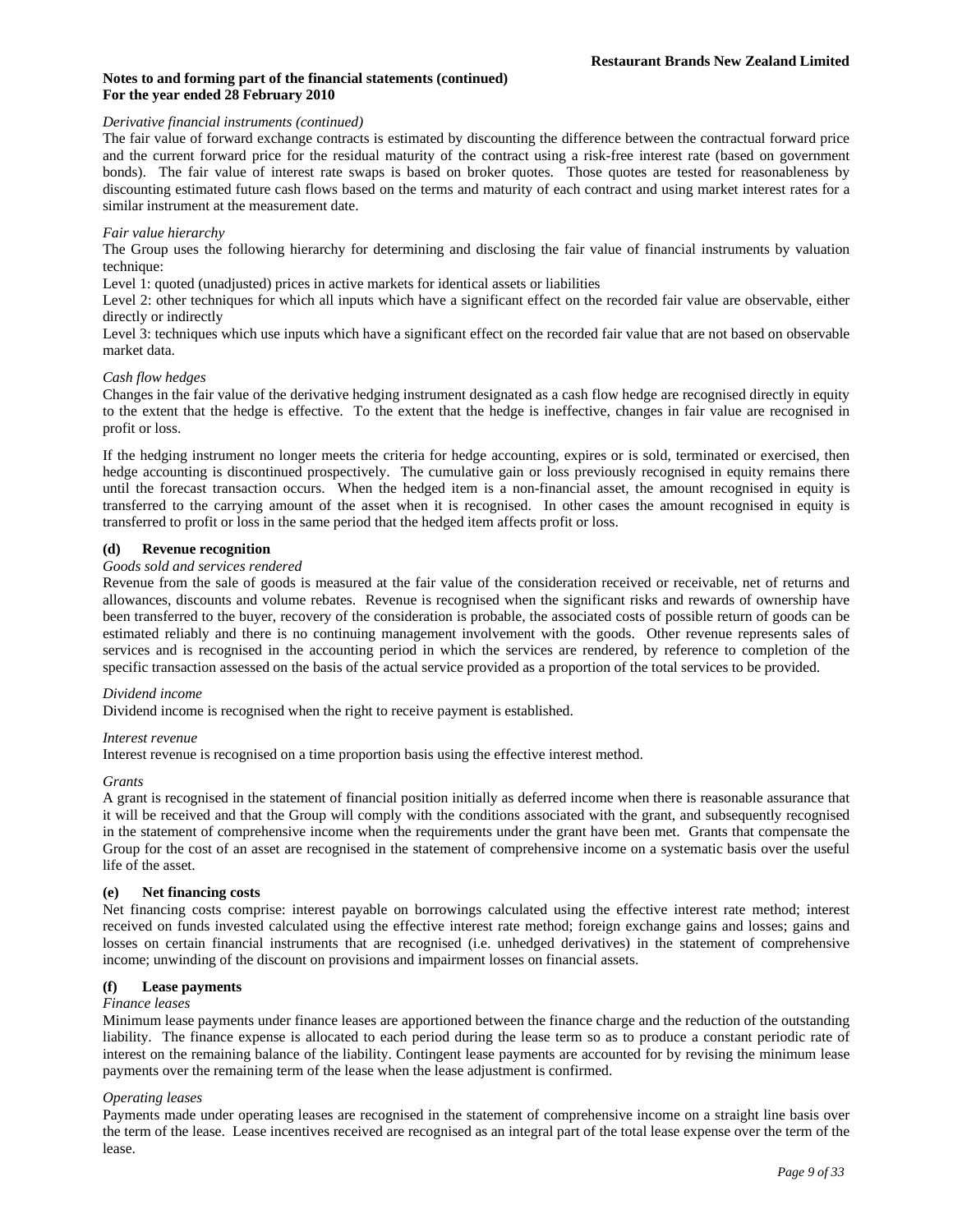### **(g) Income tax expense**

Income tax expense comprises current and deferred tax. Income tax expense is recognised in the statement of comprehensive income. Current tax is the expected tax payable on the taxable income for the year, using tax rates enacted or substantively enacted at the reporting date, and any adjustment to tax payable in respect of previous years. Deferred tax is recognised using the balance sheet method, providing for temporary differences between the carrying amounts of assets and liabilities for financial reporting purposes and the amounts used for taxation purposes. Deferred tax is not recognised for the following temporary differences: the initial recognition of goodwill, the initial recognition of assets or liabilities in a transaction that is not a business combination and that affects neither accounting nor taxable profit, and differences relating to investments in subsidiaries and jointly controlled entities to the extent that they probably will not reverse in the foreseeable future.

Deferred tax is measured at the tax rates that are expected to be applied to the temporary differences when they reverse, based on the laws that have been enacted or substantively enacted by the reporting date. A deferred tax asset is recognised to the extent that it is probable that future taxable profits will be available against which temporary difference can be utilised. Deferred tax assets are reviewed at each reporting date and are reduced to the extent that it is no longer probable that the related tax benefit will be realised. Additional income taxes that arise from the distribution of dividends are recognised at the same time as the liability to pay the related dividend is recognised.

Deferred tax assets and liabilities are set off only if there is a legal right of set off and they relate to income taxes levied by the same taxation authorities.

### **(h) Advertising and promotion costs**

Expenditure on advertising and promotional activities is recognised as an expense when the Group has the right to access the goods or has received the service.

### **(i) Royalties paid**

Royalties are recognised as an expense as revenue is earned.

### **(j) Financial assets**

The Group classifies its financial assets in the following categories: at fair value through profit or loss or loans and receivables. The classification depends on the purpose for which the financial assets were acquired. Management determines the classification of its financial assets at initial recognition.

### *Financial assets at fair value through profit or loss*

Financial assets at fair value through profit or loss are financial assets held for trading. A financial asset is classified in this category if acquired principally for the purpose of selling in the short-term. Derivatives are also categorised as held for trading unless they are designated as hedges. Assets in this category are classified as current assets.

#### *Loans and receivables*

Loans and receivables are non-derivative financial assets with fixed or determinable payments that are not quoted in an active market. They are included in current assets, except for maturities greater than 12 months after the balance sheet date. These are classified as non-current assets. The Group's loans and receivables comprise 'other receivables' and 'cash and cash equivalents' in the statement of financial position.

### **(k) Cash and cash equivalents**

Cash and cash equivalents comprise cash balances and call deposits. Bank overdrafts that are repayable on demand and form an integral part of the Group's cash management are included as a component of cash and cash equivalents for the purpose of the statement of cash flows.

#### **(l) Trade payables**

Trade payables are recognised initially at fair value and subsequently measured at amortised cost using the effective interest method.

### **(m) Borrowings**

Borrowings are recognised initially at fair value, net of transaction costs incurred. Borrowings are subsequently stated at amortised cost; any difference between the proceeds (net of transaction costs) and the redemption value is recognised in the statement of comprehensive income over the period of the borrowings using the effective interest method.

### **(n) Intangible assets**

### *Goodwill*

Goodwill arises on the acquisition of subsidiaries and business combinations. Goodwill is measured at cost less accumulated impairment losses. Goodwill is allocated to cash generating units and is tested annually for impairment.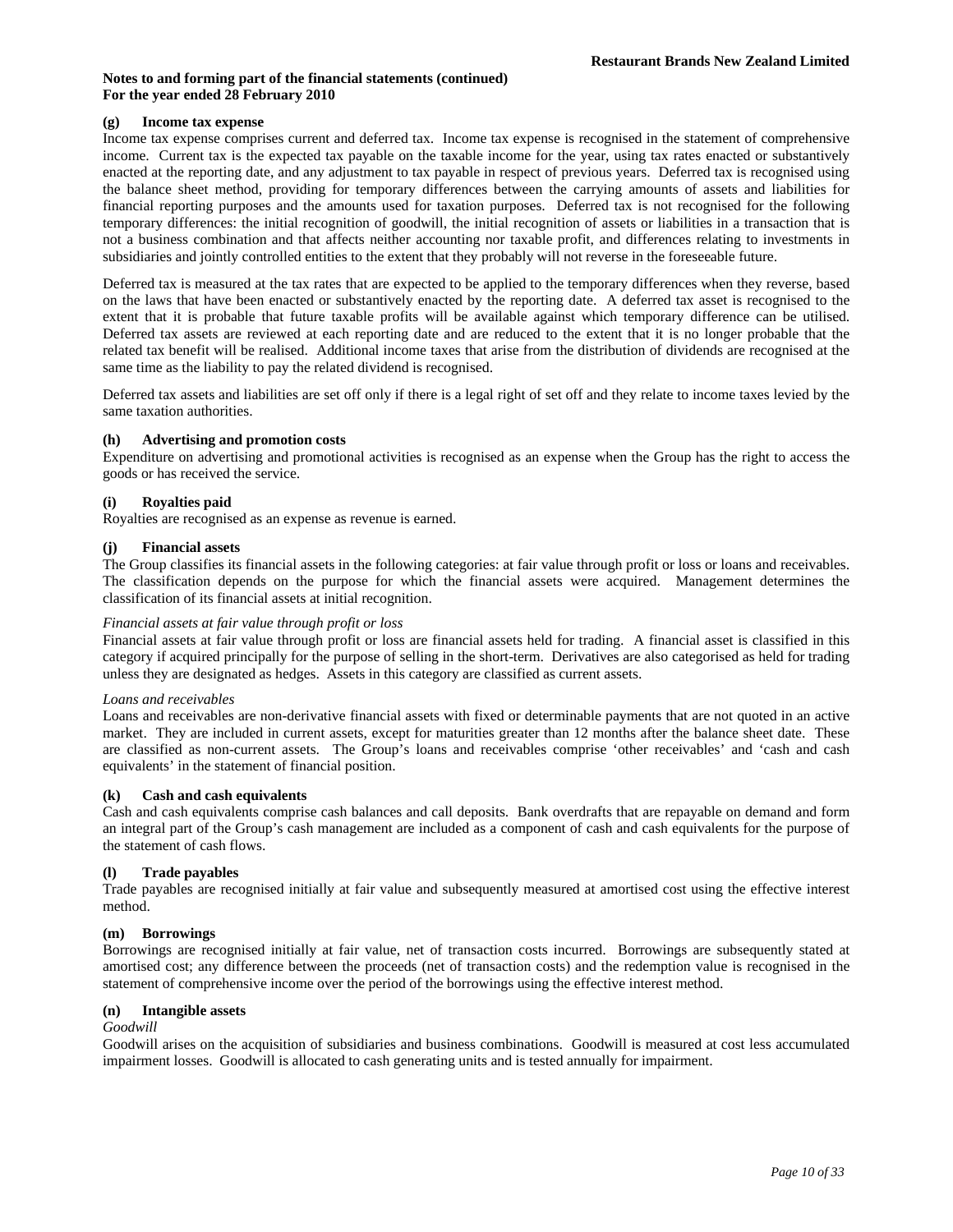# **(n) Intangible assets (continued)**

# *Concept development costs and fees*

Concept development costs and fees include certain costs, other than the direct cost of obtaining the franchise, associated with the establishment of quick service and takeaway restaurant concepts. These include, for example, professional fees and consulting costs associated with the establishment of a new brand or business acquisition.

These costs are capitalised where the concept is proven to be commercially feasible and the related future economic benefits are expected to exceed those costs with reasonable certainty. These are subsequently measured at cost less accumulated amortisation and accumulated impairment losses. Amortisation is recognised on a straight line basis over the period which future economic benefits are reasonably expected to be derived.

### *Acquired software costs*

Software costs have a finite useful life. Software costs are capitalised and amortised over the estimated economic life of three years.

### **(o) Property, plant and equipment**

#### *Owned assets*

Property, plant and equipment are measured at cost less accumulated depreciation and impairment losses. Where appropriate, the cost of property, plant and equipment includes site preparation costs, installation costs and the cost of obtaining resource consents. Borrowing costs associated with property, plant and equipment are expensed as incurred.

When parts of an item of property, plant and equipment have different useful lives, they are accounted for as separate items (major components) of property, plant and equipment.

The cost of replacing part of an item of property, plant and equipment is recognised in the carrying amount of the item if it is probable that the future economic benefits embodied within the part will flow to the Group and its cost can be measured reliably. The costs of the day-to-day servicing of property, plant and equipment are recognised in the statement of comprehensive income as incurred.

### *Leased assets*

Leases in terms of which the Group assumes substantially all the risks and rewards of ownership are classified as finance leases. Assets acquired by way of finance leases are stated initially at an amount equal to the lower of its fair value and present value of the future minimum lease payments. Subsequent to initial recognition the asset is accounted for in accordance with the accounting policy applicable to that asset.

Other leases are operating leases and are not recognised on the Group's statement of financial position. The Group also leases certain plant and equipment and land and buildings by way of operating lease. The cost of improvements to leasehold assets is capitalised as buildings or leasehold improvements and then depreciated as outlined below.

### *Capital work in progress*

All costs relating to an asset are first recorded in capital work in progress. Once all associated costs for an asset are established with relative certainty, the asset is then transferred from work in progress and capitalised into property, plant and equipment.

#### *Store start up costs*

Costs incurred in connection with assessing the feasibility of new sites are expensed as incurred with the exception of franchise costs and certain development costs and fees as discussed above.

### *Depreciation*

Land is not depreciated. Depreciation is recognised in the statement of comprehensive income and is calculated on a straight line basis to allocate the cost of an asset, less any residual value, over its estimated useful life. Leased assets are depreciated over the shorter of the lease term and their useful lives. The estimated useful lives of fixed assets are as follows:

| Leasehold improvements | $5 - 20$ years   |
|------------------------|------------------|
| Plant and equipment    | $3 - 12.5$ years |
| Motor vehicles         | 4 years          |
| Furniture and fittings | $3 - 10$ years   |
| Computer equipment     | $3 - 5$ years    |

Depreciation methods, useful lives and residual values are reassessed at the reporting date.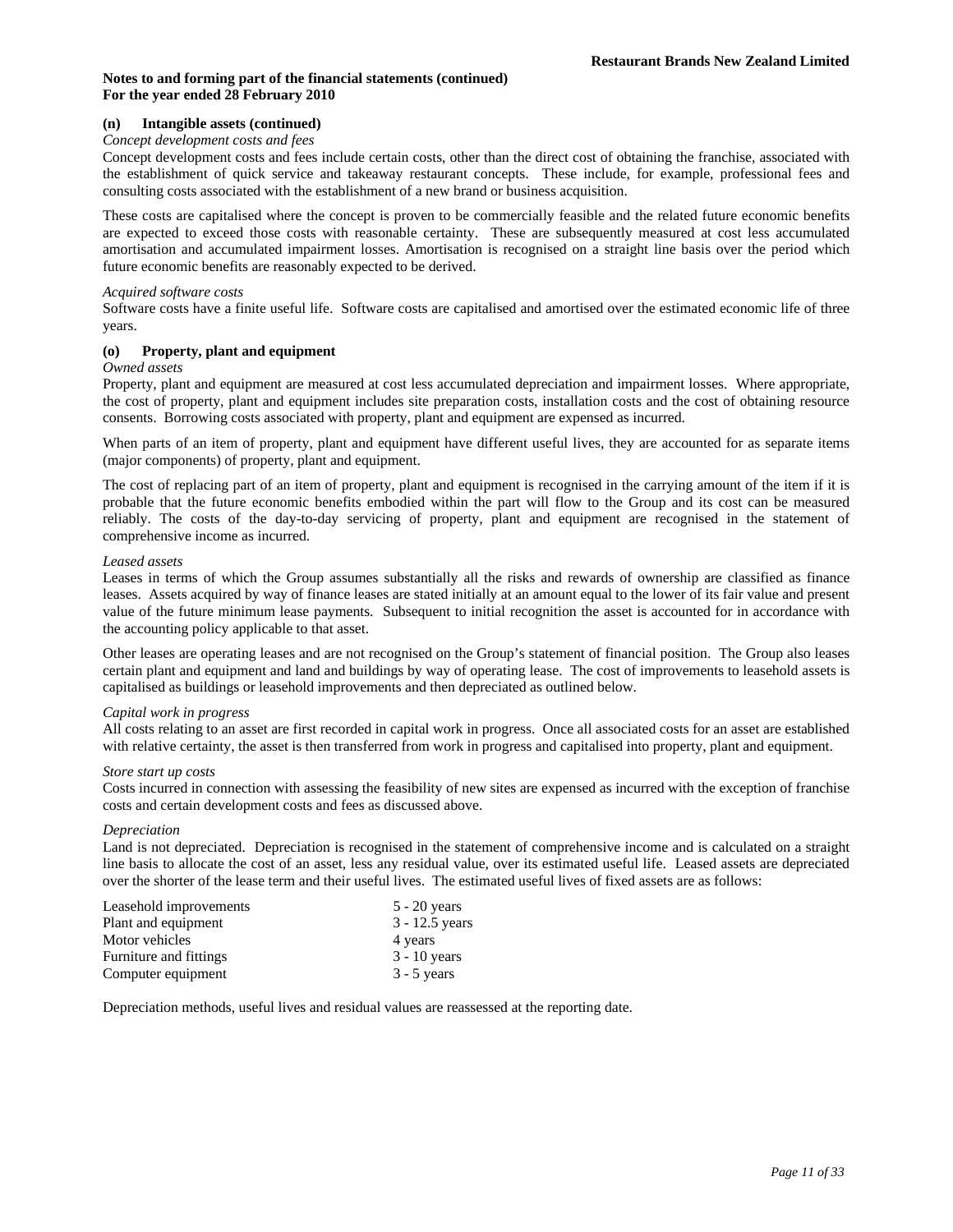### **(p) Inventories**

Inventories are measured at the lower of cost and net realisable value. Net realisable value is the estimated selling price less the estimated costs of marketing, selling and distribution. The cost of inventories is based on the first-in first-out principle and includes expenditure incurred in acquiring the inventories and bringing them to their existing condition and location.

### **(q) Dividends**

Dividends are accrued in the period that they are authorised.

### **(r) Impairment on non financial assets**

The carrying amounts of the Group's assets except for inventories and deferred tax assets are reviewed at each balance date to determine whether there is any indication of impairment. If any such indication exists then the asset's or Cash Generating Unit's (CGU's) recoverable amount is estimated. For goodwill and intangible assets that have indefinite lives or that are not yet available for use, the recoverable amount is estimated at each reporting date. An impairment loss is recognised whenever the carrying amount of an asset or CGU exceeds its recoverable amount. A CGU is the smallest identifiable asset group that generates cash flows that are largely independent from other assets and groups.

The recoverable amount of an asset or CGU is the greater of its value in use and its fair value less costs to sell. In assessing value in use, the estimated future cash flows are discounted to their present value using a discount rate that reflects current market assessments of the time value of money and the risks specific to the asset. Impairment losses directly reduce the carrying amount of assets and are recognised in the statement of comprehensive income. Impairment losses recognised in respect of CGUs are allocated first to reduce the carrying amount of any goodwill allocated to the units and then to reduce the carrying amount of the other assets in the unit (group of units) on a pro rata basis.

Except for impairment losses on goodwill, impairment losses recognised in prior periods are assessed at each reporting date for any indications that the loss has decreased or no longer exists. An impairment loss is reversed if there has been a change in the estimates used to determine the recoverable amount. An impairment loss is reversed only to the extent that the asset's carrying amount does not exceed the carrying amount that would have been determined, net of depreciation or amortisation, if no impairment loss had been recognised. An impairment loss in respect of goodwill is not reversed.

### **(s) Share capital**

Incremental costs directly attributable to the issue of ordinary shares and share options are recognised as a deduction from equity.

### **(t) Earnings per share**

The Group presents basic and diluted earnings per share (EPS) data for its ordinary shares. Basic EPS is calculated by dividing the profit or loss attributable to ordinary shareholders of the Company by the weighted average number of ordinary shares outstanding during the period. Diluted EPS is determined by adjusting the profit or loss attributable to ordinary shareholders and the weighted average number of ordinary shares outstanding for the effects of all dilutive potential ordinary shares, which comprise share options granted to employees.

### **(u) Employee benefits**

#### *Other long-term employee benefits*

The Group's net obligation in respect of long-term employee benefits is the amount of future benefit that employees have earned in return for their service in the current and prior periods. The benefit is discounted to determine its present value.

#### *Share-based payment transactions*

The grant date fair value of options granted to employees is recognised as an employee expense, with a corresponding increase in equity, over the period in which the employees become unconditionally entitled to the options. The amount recognised as an expense is adjusted to reflect the actual number of share options that vest. The fair value of the options granted is measured using an options pricing model, taking into account the terms and conditions upon which the options were granted. The amount recognised as an expense is adjusted to reflect the actual number of share options that vest except where forfeiture is only due to share prices not achieving the threshold for vesting.

### *Short-term benefits*

Short-term employee benefit obligations are measured on an undiscounted basis and are expensed as the related service is provided. A provision is recognised for the amount expected to be paid under short-term cash bonus if the Group has a present legal or constructive obligation to pay this amount as a result of past service provided by the employee and the obligation can be estimated reliably.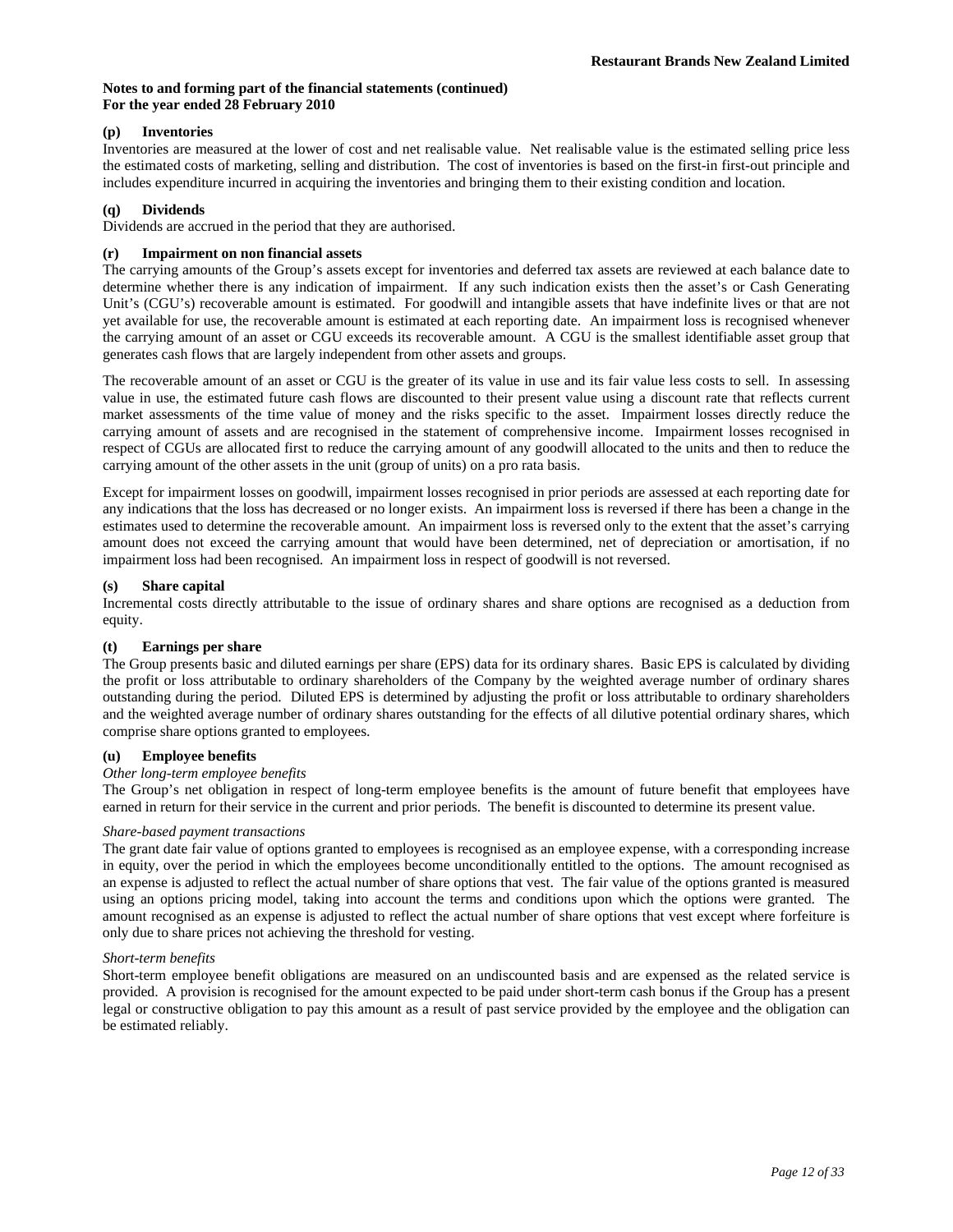### **(v) Segment reporting**

Operating segments are reported in a manner consistent with the internal reporting provided to the chief operating decision maker. The chief operating decision maker, who is responsible for allocating resources and assessing performance of the operating segments, has been identified as the Senior Leadership Team. The Senior Leadership Team reviews the Group's internal reporting in order to assess performance and allocate resources.

### **(w) Goods and services tax**

The statement of comprehensive income and statements of cash flows have been prepared exclusive of Goods and Services Taxation (GST). All items in the statement of financial position are stated net of GST, with the exception of receivables and payables, which include GST invoiced.

### **(x) Non-current assets held for sale**

Non-current assets (or disposal groups comprising assets and liabilities) that are expected to be recovered primarily through sale rather than through continuing use are classified as held for sale. Immediately before classification as held for sale, the assets (or components of a disposal group) are remeasured in accordance with the Group's accounting policies. Thereafter generally the assets (or disposal group) are measured at the lower of their carrying amount and fair value less costs to sell. Impairment losses on initial classification as held for sale and subsequent gains or losses on re-measurement are recognised in the statement of comprehensive income. Gains are not recognised in excess of any cumulative impairment loss.

### **(y) Discontinued operations**

A discontinued operation is a component of the Group's business that represents a separate major line of business or geographical area of operations that has been disposed of, or is held for sale, or is a subsidiary acquired exclusively with a view to resale. Classification as a discontinued operation occurs upon disposal or when the operation meets the criteria to be classified as held for sale, if earlier. When an operation is classified as a discontinued operation, the comparative statement of comprehensive income is restated as if the operation has been discontinued from the start of the comparative period.

### **(z) Provisions**

A provision is recognised if, as a result of a past event, the Group has a present legal or constructive obligation that can be estimated reliably, and it is probable that an outflow of economic benefits will be required to settle the obligation. Provisions are determined by discounting the expected future cash flows at a pre-tax rate that reflects current market assessments of the time value of money and the risks specific to the liability.

#### *Restructuring*

A provision for restructuring is recognised when the Group has approved a detailed and formal restructuring plan, and the restructuring either has commenced or has been announced publicly. Future operating costs are not provided for.

#### *Onerous contracts*

A provision for onerous contracts is recognised when the expected benefits to be derived by the Group from a contract are lower than the unavoidable cost of meeting its obligations under the contract. The provision is measured at the present value of the lower of the expected cost of terminating the contract and the expected net cost of continuing with the contract. Before a provision is established, the Group recognises any impairment loss on the assets associated with that contract.

#### **(aa) Non-trading items**

The Group seeks to present a measure of comparable underlying performance on a consistent basis. In order to do so, the Group separately discloses items considered to be unrelated to the day to day operational performance of the Group. Such items are classified as non-trading items and are separately disclosed in the statement of comprehensive income and notes to the financial statements.

#### **(ab) New standards and interpretations**

*New and amended standards adopted by the Group* 

The Group has adopted the following new and amended IFRSs as of 1 January 2009:

• *NZ IAS 1 (revised) Presentation of financial statements –* effective 1 January 2009. The revised standard prohibits the presentation of items of income and expenses (that is, 'non-owner changes in equity') in the statement of changes in equity, requiring 'non-owner changes in equity' to be presented separately from owner changes in equity in a statement of comprehensive income. As a result the Group presents in the statement of changes in equity all owner changes in equity, whereas all non-owner changes in equity are presented in the statement of comprehensive income. Comparative information has been re-presented so that it also is in conformity with the revised standard. As the change in accounting policy only impacts presentation aspects, there is no impact on earnings per share.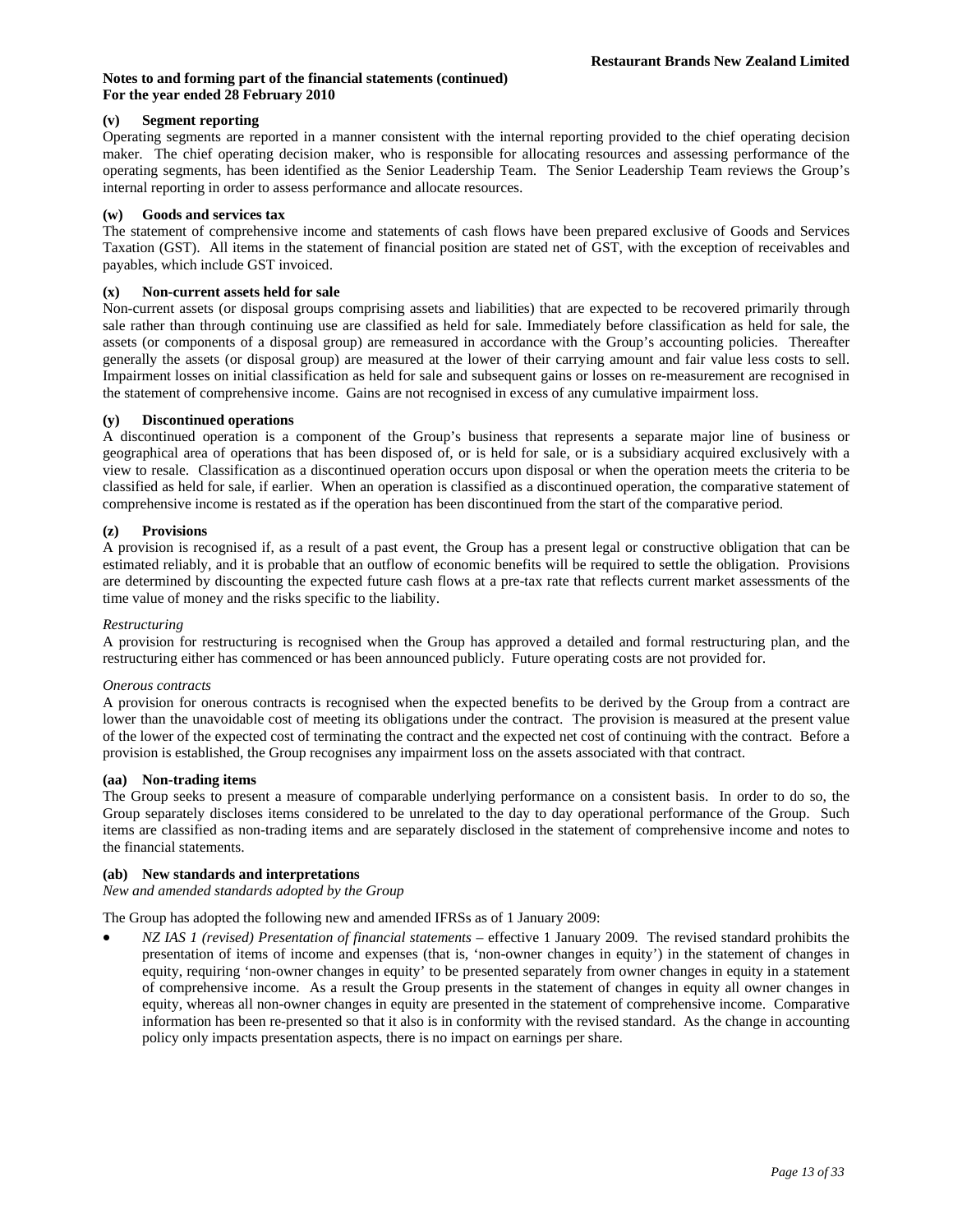### **(ab) New standards and interpretations (continued)**

- *NZ IAS 23 Borrowing costs (revised)*  effective 1 January 2009 requires an entity to capitalise borrowings costs directly attributable to the acquisition, construction or production of a qualifying asset. The amendment is not presently applicable to the Group.
- *NZ IFRS 2 (amendment) Share-based payment* effective 1 January 2009 deals with vesting conditions and cancellations. It clarifies that vesting conditions are service conditions and performance conditions only. Other features of a share-based payment are not vesting conditions. These features would need to be included in the grant date fair value for transactions with employees and others providing similar services; they would not impact the number of awards expected to vest or valuation thereof subsequent to grant date. All cancellations, whether by the entity or by other parties, should receive the same accounting treatment. The amendment does not have an impact on the Group.
- *NZ IFRS 7 Financial instruments disclosures (amendment)* effective 1 January 2009*.* The amendment requires enhanced disclosures about fair value measurement and liquidity risk. In particular, the amendment requires disclosure of fair value measurements by level of a fair value measurement hierarchy. As the change in accounting policy only results in additional disclosures, there is no impact on earnings per share.
- *NZ IFRS 8 Operating segments* effective 1 January 2009. The standard requires an entity to adopt the 'management approach' to reporting on the financial performance of its operating segments. The information reported is what management uses internally for evaluating segment performance and deciding how it allocates resources to operating segments, along with an explanation of the basis on which the segment information is prepared. As a result the Group has re-presented comparative information so that it is in conformity with the standard. Refer to Note 3 and the accompanying discussion.

### *Relevant standards, amendments and interpretations to existing standards that are not yet effective and have not been early adopted by the Group*

- *NZ IAS 24 Related party disclosures* simplifies the definition of a related party, clarifying its intended meaning and eliminating inconsistencies from the definition. NZ IAS 24 is effective for accounting periods beginning 1 July 2011. The revision is not expected to have a material impact on the Group.
- *NZ IAS 27 Consolidated and separate financial statements (amended)* introduces a number of changes relating to changes in ownership interest in a subsidiary without loss of control, allocation of losses of a subsidiary and accounting for the loss of control of a subsidiary. NZ IAS 27 (amended) is effective for accounting periods beginning 1 July 2009. The standard is not expected to have any impact on the Group.
- *NZ IAS 32 Amendment: Financial instrument: presentation classification of rights issues* clarifies the matter of classification of rights issues. NZ IAS 32 (Amendment) is effective for accounting periods beginning 1 February 2010. The amendment is not expected to have any impact on the Group.
- *NZ IAS 39 Amendment: NZ equivalent to IAS 39 financial instruments: recognition and measurement eligible hedged items* clarifies existing principles that determine whether specific risks or portions of cash flows are eligible for designation in a hedging relationship. NZ IAS 39 (Amendment) is effective for accounting periods beginning 1 July 2009. The amendment is not expected to have an impact on the Group.
- *NZ IFRS 2 Amendment: Group cash-settled share-based payment transactions* require an entity receiving goods or services in either an equity-settled or a cash-settled share-based payment transaction to account for the transaction in its separate or individual financial statements. The current standard requires attribution of group share-based payment transactions only if they are equity-settled. NZ IFRS 2 (Amendment) is effective for accounting periods beginning 1 January 2010. The amendment is not expected to have any impact on the Group.
- *NZ IFRS 3 Business combinations (revised)* introduces a number of changes, the most significant requiring to expense transaction costs and a choice to measure a non controlling interest at fair value or at its proportionate interest in the acquiree's net assets. NZ IFRS 3 (Revised) is effective for accounting periods beginning 1 July 2009. The standard is not expected to have any impact on the Group.
- *NZ IFRS 5 Improvements to NZ equivalents to IFRS: plan to sell the controlling interest in a subsidiary.* The standard is effective for accounting periods starting 1 July 2009 and is not expected to have an impact on the Group.
- *NZ IFRS 9 Financial instruments* specifies how an entity should classify and measure financial assets, including some hybrid contracts. NZ IFRS 9 is intended to replace NZ IAS 39. NZ IFRS 9 is effective for accounting periods beginning 1 January 2013. The standard is not expected to have a material impact on the Group.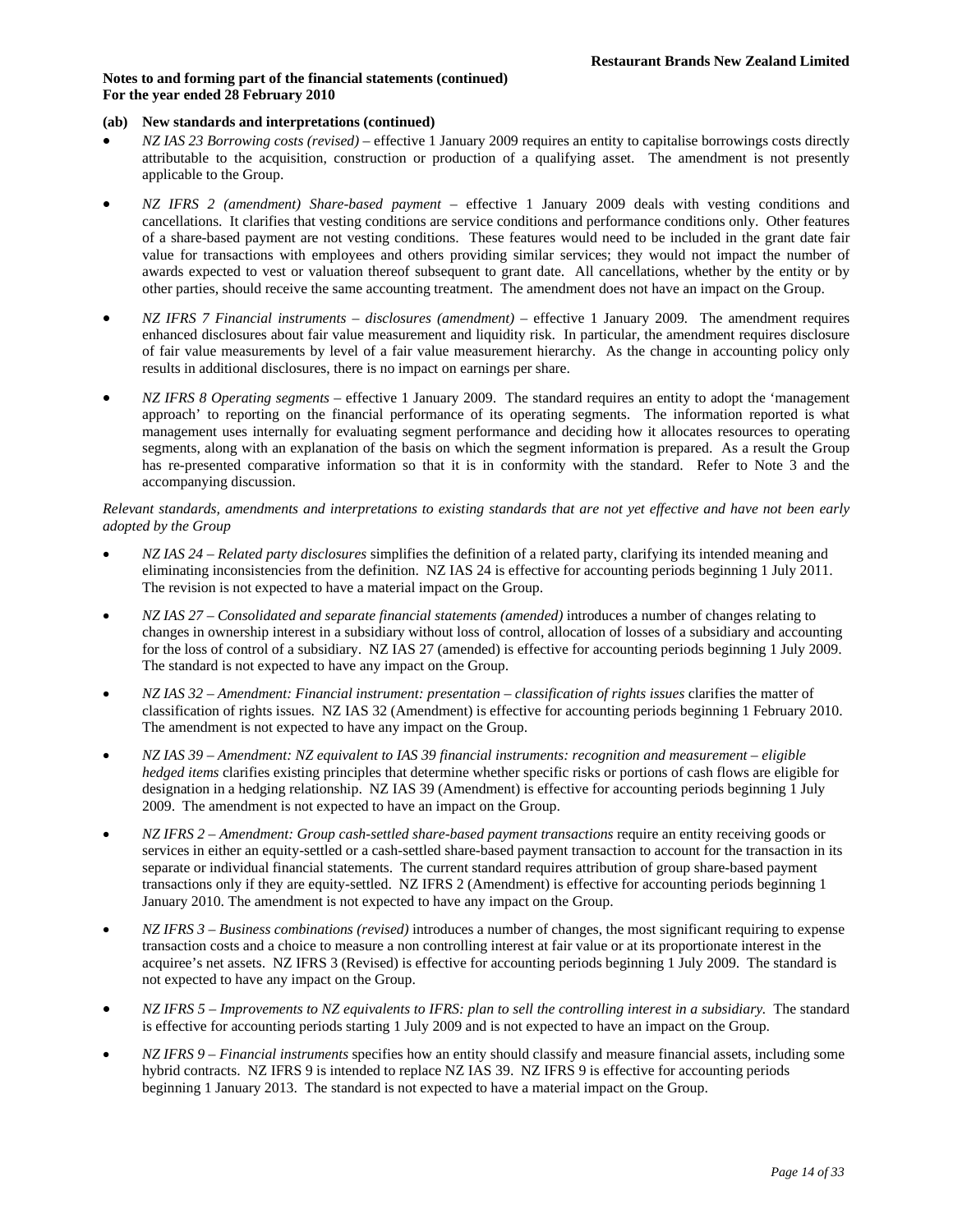### **(ab) New standards and interpretations (continued)**

- *Improvements to NZ equivalents to international financial reporting standards (Approved May 2009)* introduces amendments to a number of NZ standards which will result in accounting changes for presentation, recognition or measurement purposes. Amendments to certain standards are effective for accounting periods starting 1 July 2009 and 1 January 2010 for all other amendments. The amendments are expected to have a minimal impact on the Group.
- *NZ IFRIC 14 Amendment: The limit on a defined benefit asset, minimum funding requirements and their interaction*  clarifies the treatment of prepayment of future contributions when there is a minimum funding requirement. NZ IFRIC 14 (Amendment) is effective for accounting periods beginning 1 January 2011. The amendment is not expected to impact the Group.
- *NZ IFRIC 17 Distributions of non-cash assets to owners* outlines how an entity should measure distributions of assets, other than cash, as a dividend to its owners as owners acting in their capacity as owners. NZ IFRIC 17 is effective for accounting periods beginning 1 July 2009. The interpretation is not expected to have any impact on the Group.
- *NZ IFRIC 18 Transfers of assets from customers* provides guidance on the transfer of assets or cash received from customers. NZ IFRIC 18 is effective for accounting periods beginning 1 July 2009. The interpretation is not expected to have any impact on the Group.
- *NZ IFRIC 19 Extinguishing financial liabilities with equity instruments* covers accounting by an entity when the terms of a financial liability are renegotiated and result in the entity issuing equity instruments to a creditor of the entity to extinguish all or part of the financial liability. NZ IFRIC 19 is effective for accounting periods beginning 1 July 2010. The interpretation is not expected to have an impact on the Group.

# **3. Segmental reporting**

The Group has three operating segments: KFC, Pizza Hut and Starbucks Coffee. All three segments operate quick service and takeaway restaurant concepts. No operating segments have been aggregated.

The segments were determined primarily because the Group manages each business separately. The reportable segments are each managed separately as they operate in three distinct markets, sell distinct products, have distinct production processes and have distinct operating and gross margin characteristics. The Group operates in New Zealand.

For the purposes of preparing the prior year comparative figures, the Group has also included Pizza Hut Victoria as an additional operating segment. Pizza Hut Victoria ceased trading during the 2009 financial year.

Under the title "All other segments" represents general and administration support centre costs ("G&A"). G&A support centre costs are not an operating segment as the costs incurred are incidental to the Group's activities.

The Group evaluates performance and allocates resources to its operating segments on the basis of segment assets, segment revenues, concept earnings before interest and tax and depreciation and amortisation ("concept EBITDA"), and earnings before interest and tax basis ("concept EBIT").

The accounting policies of the Group's segments are the same as those described in the notes to the Group's financial statements. Segment assets include items directly attributable to the segment (i.e. fixed assets, intangible assets and inventories). Unallocated items comprise other receivables, cash and cash equivalents and derivative financial instruments as they are all managed on a central basis. These are part of the reconciliation to total assets in the statement of financial position. Segment capital expenditure is the total cost incurred during the period to acquire property, plant and equipment and intangible assets other than goodwill.

The Group has not disclosed segment liabilities as the chief operating decision maker (the Senior Leadership Team) evaluates performance and allocates resources on the basis of Group information.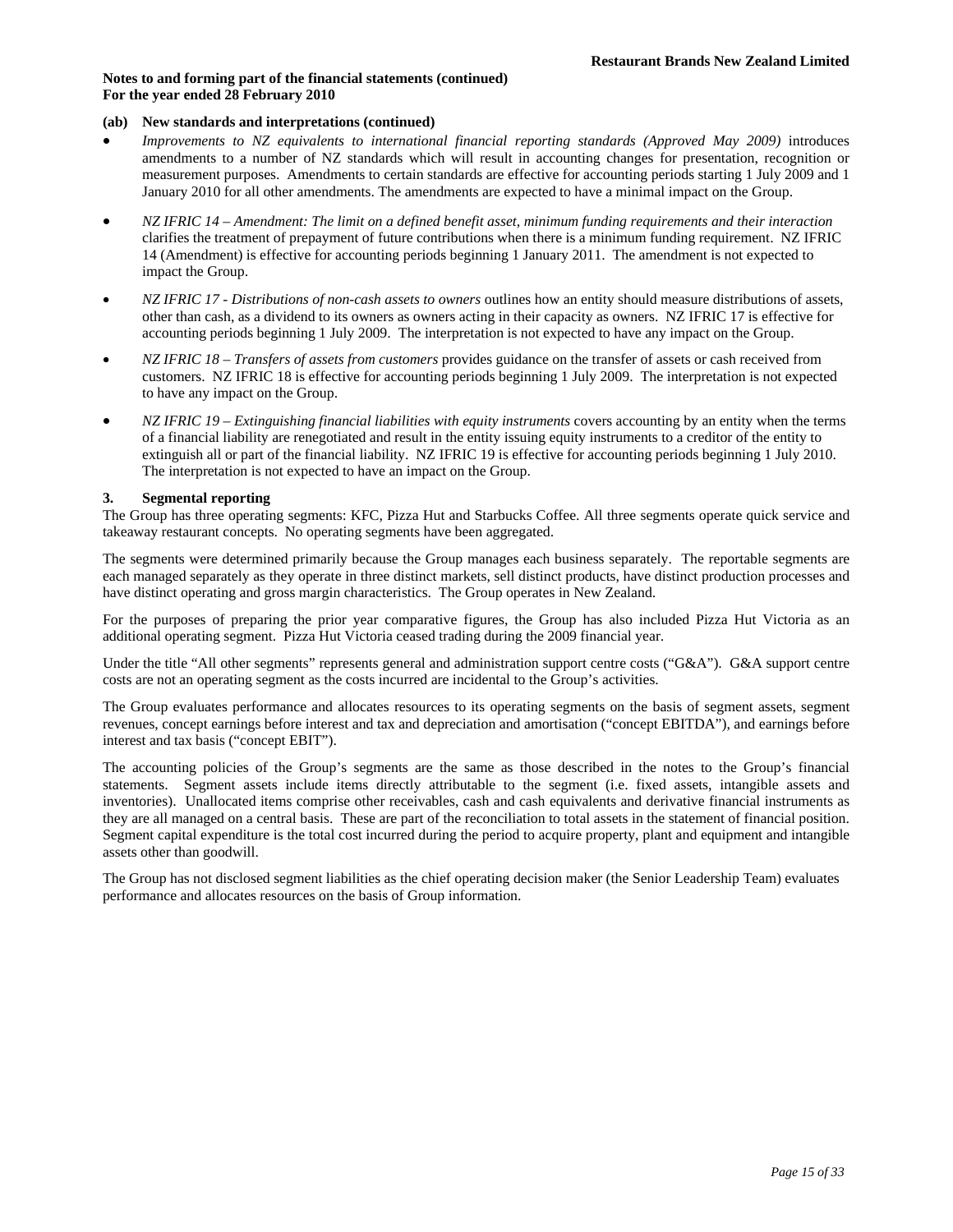# **3. Segmental reporting (continued)**

|                                                                             | KFC            |                          | Pizza Hut |         | <b>Starbucks Coffee</b> |         | Pizza Hut Victoria* |                                  | All Other Segments**   |         | Consolidated |           | Continuing | <b>Discontinued</b> | Continuing | <b>Discontinued</b> |
|-----------------------------------------------------------------------------|----------------|--------------------------|-----------|---------|-------------------------|---------|---------------------|----------------------------------|------------------------|---------|--------------|-----------|------------|---------------------|------------|---------------------|
| \$NZ000's                                                                   | 2010           | 2009                     | 2010      | 2009    | 2010                    | 2009    | 2010                | 2009                             | 2010                   | 2009    | 2010         | 2009      | 2010       | 2010                | 2009       | 2009                |
| <b>Business Segments</b>                                                    |                |                          |           |         |                         |         |                     |                                  |                        |         |              |           |            |                     |            |                     |
| Store sales revenue                                                         | 223,228        | 211,531                  | 64,158    | 64,595  | 30,463                  | 32,980  |                     | 275                              |                        |         | 317,849      | 309,381   | 317,849    |                     | 309,106    | 275                 |
| Other revenue                                                               |                |                          |           |         |                         |         |                     | $\overline{\phantom{a}}$         | 495                    | 472     | 495          | 472       | 495        |                     | 472        |                     |
| <b>Total operating revenue</b>                                              | 223,228        | 211,531                  | 64,158    | 64,595  | 30,463                  | 32,980  |                     | 275                              | 495                    | 472     | 318,344      | 309,853   | 318,344    |                     | 309,578    | 275                 |
| Concept EBITDA before general and administration                            |                |                          |           |         |                         |         |                     |                                  |                        |         |              |           |            |                     |            |                     |
| expenses                                                                    | 46,268         | 37,993                   | 5,403     | 2,771   | 3,224                   | 2,941   |                     |                                  |                        |         | 54,895       | 43,705    | 54,895     |                     | 43,705     |                     |
|                                                                             | (6,233)        |                          |           |         |                         | (1,772) |                     |                                  | (526)                  | (380)   | (12,003)     | (12, 377) | (12,003)   |                     | (12, 377)  |                     |
| Depreciation                                                                |                | (6,203)                  | (3,597)   | (4,022) | (1,647)                 |         |                     | $\blacksquare$                   |                        |         |              |           |            |                     |            |                     |
| Loss on sale of property, plant and equipment (included<br>in depreciation) | (136)          | (88)                     | (11)      | (47)    |                         | (12)    |                     |                                  |                        |         | (175)        | (147)     | (175)      |                     | (147)      |                     |
| Amortisation (included in cost of sales)                                    | (554)          | (560)                    | (321)     | (247)   | (28)<br>(152)           | (186)   |                     | $\blacksquare$                   | $\blacksquare$<br>(67) | (237)   | (1,094)      | (1,230)   | (1,094)    |                     | (1,230)    |                     |
| G&A - area managers, general managers and support                           |                |                          |           |         |                         |         |                     | $\blacksquare$                   |                        |         |              |           |            |                     |            |                     |
| centre                                                                      | (2,233)        | (1,781)                  | (1, 429)  | (1,354) | (932)                   | (934)   |                     |                                  | (7,263)                | (5,414) | (11, 857)    | (9, 483)  | (11, 857)  |                     | (9, 483)   |                     |
| Segment result before non-trading                                           | 37,112         | 29,361                   | 45        | (2,899) | 465                     | 37      | $\sim$              | $\blacksquare$<br>$\blacksquare$ | (7, 856)               | (6,031) | 29,766       | 20,468    | 29,766     |                     | 20,468     |                     |
|                                                                             |                |                          |           |         |                         |         |                     |                                  |                        |         |              |           |            |                     |            |                     |
| Impairment on property, plant and equipment                                 | (168)          | (75)                     | (228)     | (25)    |                         |         |                     |                                  |                        |         | (396)        | (100)     | (396)      |                     | (100)      |                     |
| Impairment on intangibles                                                   | $\blacksquare$ | $\overline{\phantom{a}}$ | $\sim$    | (3,698) |                         |         |                     |                                  |                        |         |              | (3,698)   |            |                     | (3,698)    |                     |
| Other non-trading                                                           | 236            | (411)                    | (159)     | (371)   | (239)                   | (394)   |                     | 128                              |                        |         | (162)        | (1,048)   | (162)      |                     | (1, 176)   | 128                 |
| <b>Segment result (Concept EBIT)</b>                                        | 37,180         | 28,875                   | (342)     | (6.993) | 226                     | (357)   | $\sim$              | 128                              | (7, 856)               | (6.031) | 29.208       | 15.622    | 29,208     |                     | 15,494     | 128                 |
| <b>Operating profit (EBIT)</b>                                              |                |                          |           |         |                         |         |                     |                                  |                        |         | 29,208       | 15,622    | 29,208     |                     | 15,494     | 128                 |
| Net financing costs                                                         |                |                          |           |         |                         |         |                     |                                  |                        |         | (1, 442)     | (3,922)   | (1, 442)   |                     | (3,922)    |                     |
| Net profit before taxation                                                  |                |                          |           |         |                         |         |                     |                                  |                        |         | 27,766       | 11,700    | 27,766     |                     | 11,572     | 128                 |
| Income tax expense                                                          |                |                          |           |         |                         |         |                     |                                  |                        |         | (8,230)      | (3, 445)  | (8,230)    |                     | (3,317)    | (128)               |
| Net profit after taxation                                                   |                |                          |           |         |                         |         |                     |                                  |                        |         | 19,536       | 8,255     | 19,536     |                     | 8,255      |                     |
|                                                                             |                |                          |           |         |                         |         |                     |                                  |                        |         |              |           |            |                     |            |                     |
| Net profit after taxation excluding non-trading                             |                |                          |           |         |                         |         |                     |                                  |                        |         | 19,926       | 11,736    | 19,926     |                     | 11,736     |                     |
| Segment assets                                                              | 56,223         | 50,650                   | 32,624    | 35,790  | 9,137                   | 11,155  |                     |                                  | 976                    | 986     | 98,960       | 98,581    |            |                     |            |                     |
| Unallocated assets                                                          |                |                          |           |         |                         |         |                     |                                  |                        |         | 4.010        | 2,476     |            |                     |            |                     |
| <b>Total assets</b>                                                         |                |                          |           |         |                         |         |                     |                                  |                        |         | 102.970      | 101,057   |            |                     |            |                     |
|                                                                             |                |                          |           |         |                         |         |                     |                                  |                        |         |              |           |            |                     |            |                     |
| Capital expenditure including intangibles                                   | 12,852         | 5,325                    | 1,599     | 556     | 422                     | 670     |                     |                                  | 474                    |         | 15,347       | 7,494     |            |                     |            |                     |

\*All segments are continuing operations except Pizza Hut Victoria

\*\*All other segments are general and administration support centre expenses (G&A)

#### **Geographical Segments**

|                                           | <b>New Zealand</b> |         | Australia |      | <b>Unallocated</b> |       |         | Consolidated |
|-------------------------------------------|--------------------|---------|-----------|------|--------------------|-------|---------|--------------|
| \$NZ000's                                 | 2010               | 2009    | 2010      | 2009 | 2010               | 2009  | 2010    | 2009         |
| Total operating revenue                   | 318,344            | 309,578 |           | 275  |                    |       | 318,344 | 309,853      |
| Segment assets                            | 98,960             | 98,581  |           |      | 4,010              | 2,476 | 102.970 | 101,057      |
| Capital expenditure including intangibles | 15,347             | 7,494   |           |      |                    |       | 15,347  | 7,494        |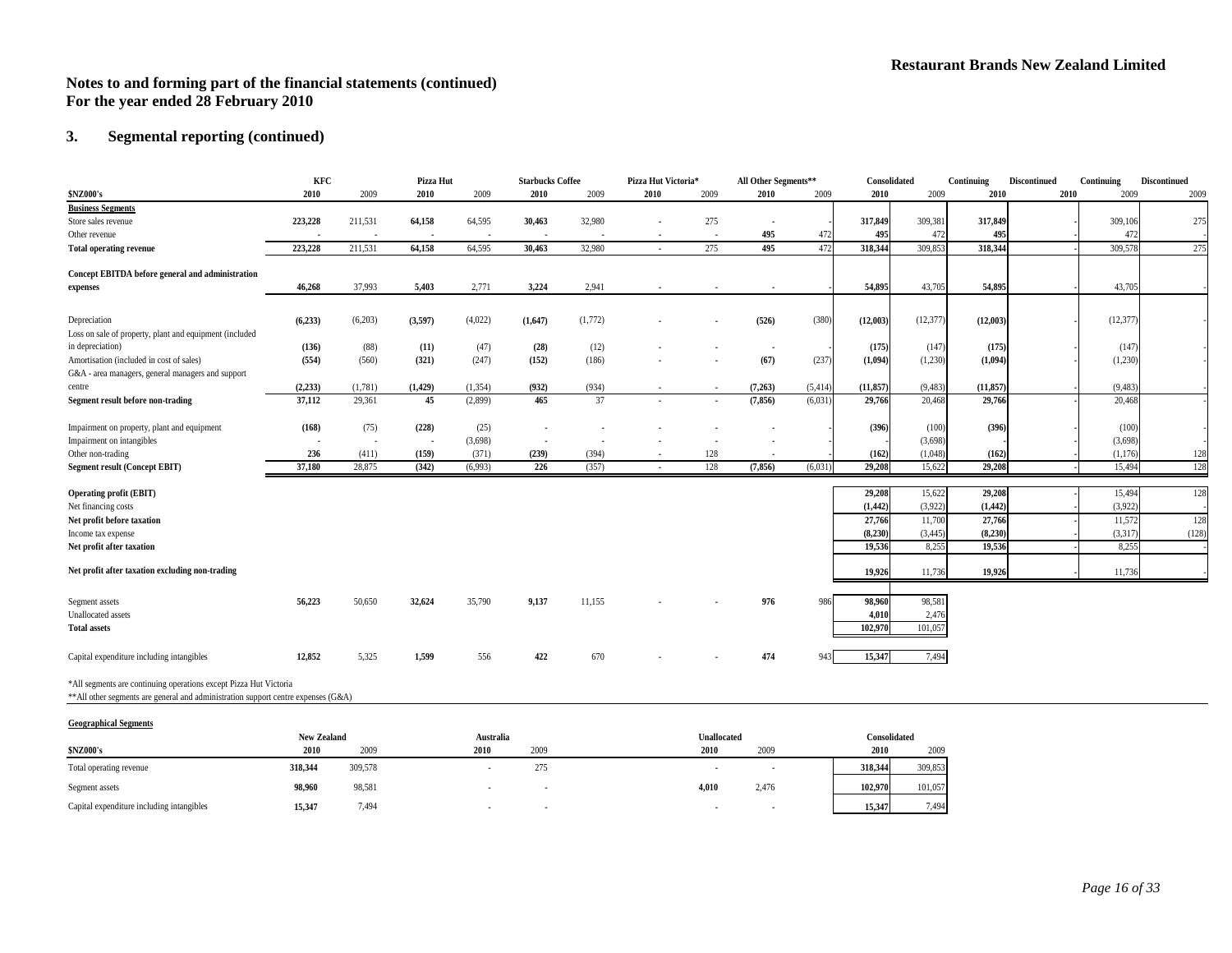# **4. Discontinued operations**

With the exit from Pizza Hut Victoria, the business was classified as a disposal group held for sale and as a discontinued operation. Sale of the remaining stores comprising the disposal group was completed during the previous financial year.

The results of the Pizza Hut Victoria business for the year were as follows:

|                                                            |             | Group | Group |
|------------------------------------------------------------|-------------|-------|-------|
| <b>\$NZ000's</b>                                           | <b>Note</b> | 2010  | 2009  |
| <b>Results of discontinued operations</b>                  |             |       |       |
| Revenue                                                    |             |       | 275   |
| Cost of goods sold                                         |             |       | (277) |
| Distribution expenses                                      |             |       | (11)  |
| Marketing expenses                                         |             |       |       |
| General and administration expenses                        |             |       | (72)  |
| Release of exit provision                                  |             |       | 85    |
| Results from operating activities                          |             |       |       |
| Non-trading                                                |             |       | 128   |
| Income tax on loss on sale of discontinued operations      |             |       | (128) |
| Loss from discontinued operations (net of taxation)        |             |       |       |
| Basic cents per share                                      |             |       |       |
| <b>Cash flows from discontinued operations</b>             |             |       |       |
| Net cash provided by $/$ (used in) operating activities    |             | 41    | (119) |
| Net cash (used in) investing activities                    |             | (38)  | (16)  |
| Net cash provided by $/$ (used in) discontinued operations |             | 3     | (135) |

Because the franchise agreements with Yum! Restaurants International in this market have created obligations that were onerous in nature, all remaining future financial obligations relating to the exit of all remaining stores have been estimated and accounted for as a provision for onerous contracts under NZ IAS 37. These are in the sum of \$0.3 million (2009: \$0.3 million).

# **5. Non-current assets held for sale**

Sale of the remaining Pizza Hut Victoria stores comprising the disposal group was completed during the previous financial year. All remaining associated liabilities have been classified as held for sale as shown below:

|                                                                | Group | Group |
|----------------------------------------------------------------|-------|-------|
| <b>\$NZ000's</b>                                               | 2010  | 2009  |
| Liabilities associated with assets classified as held for sale |       |       |
| Trade and other payables                                       | 20    | 19    |
| <b>Provisions</b>                                              | 291   | 338   |
|                                                                | 311   | 357   |

All other assets held by the disposal group have been impaired to nil (2009: nil).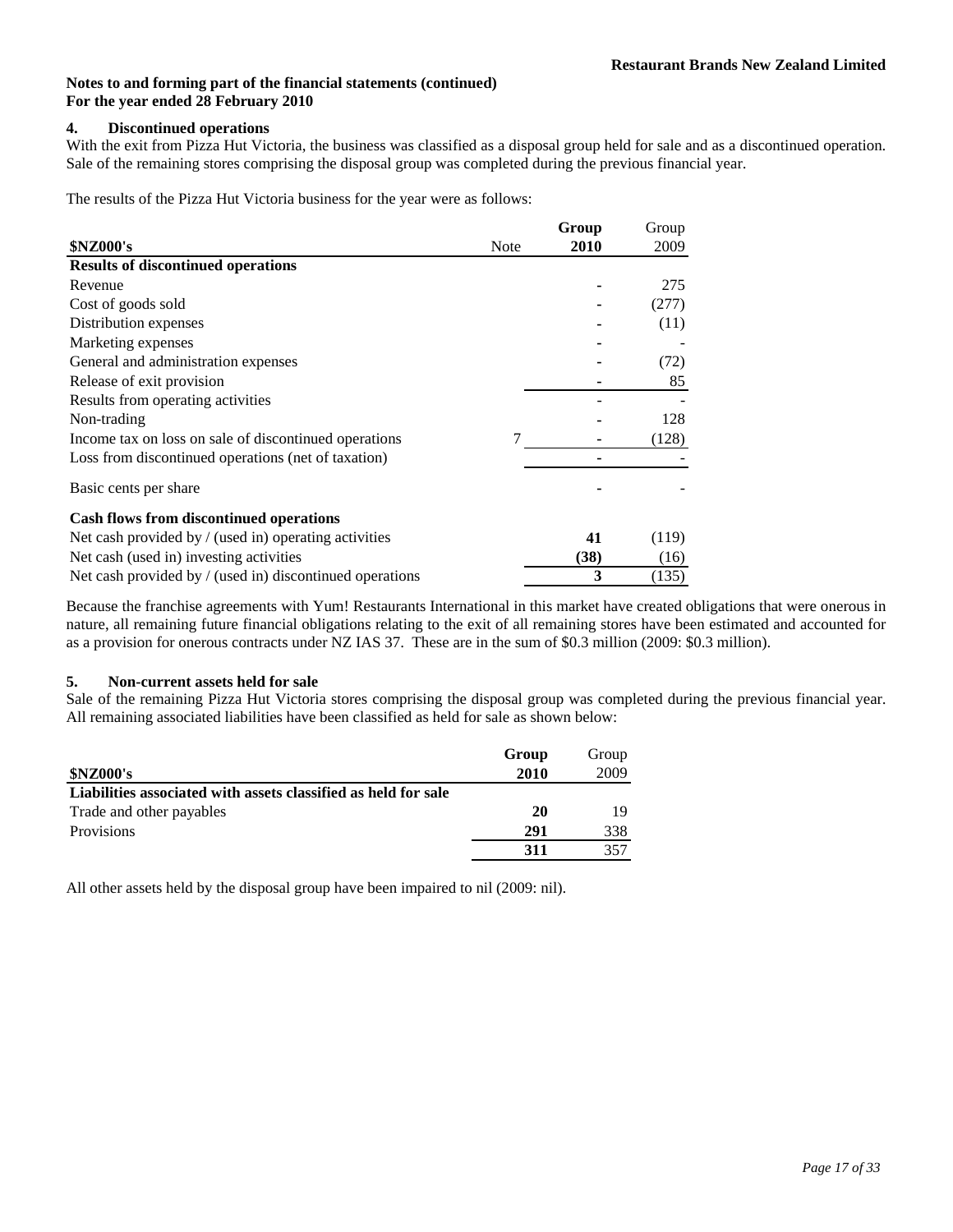# **6. Analysis of expenses**

The surplus before taxation is calculated after charging the following items:

|                                                                         |             | Group  | Group  | Company | Company |
|-------------------------------------------------------------------------|-------------|--------|--------|---------|---------|
| <b>\$NZ000's</b>                                                        | <b>Note</b> | 2010   | 2009   | 2010    | 2009    |
| Auditors' remuneration:                                                 |             |        |        |         |         |
| To PwC for statutory audit services                                     |             | 61     | 64     |         |         |
| To PwC for other assurance services                                     |             | 24     | 24     |         |         |
| Government training grants (included in general and administration      |             |        |        |         |         |
| expenses)                                                               |             | (157)  | (137)  |         |         |
| Amortisation of intangibles (included in cost of sales)                 | 9           | 1,094  | 1,230  |         |         |
| Write off of intangibles (included in non-trading costs)                | 9           | 57     | 192    |         |         |
| Royalties paid                                                          |             | 18,919 | 18,396 |         |         |
| Depreciation expense                                                    | 8           | 12,003 | 12,377 |         |         |
| Operating rental expenses                                               |             | 18,072 | 19,024 |         |         |
| Net loss on disposal of property, plant and equipment (included in      |             |        |        |         |         |
| depreciation expense)                                                   |             | 175    | 147    |         |         |
| Net loss on disposal of property, plant and equipment (included in non- |             |        |        |         |         |
| trading costs)                                                          |             | 258    | 762    |         |         |
| Directors' fees                                                         | 27          | 217    | 220    |         |         |
| Interest expense (net)                                                  |             | 1,412  | 3,855  | 1,370   | 3,874   |
| Finance lease interest                                                  |             | 30     | 67     |         |         |

# **Non-trading items**

# **Pizza Hut Victoria:**

| Other store closure costs                      |   |       | (128) |  |
|------------------------------------------------|---|-------|-------|--|
|                                                |   |       | (128) |  |
| <b>New Zealand:</b>                            |   |       |       |  |
| Impairment of Pizza Hut goodwill               | 9 |       | 3,698 |  |
| Other store closure costs                      |   | 592   | 1,212 |  |
| Other store closure costs - insurance proceeds |   | (626) |       |  |
| Other store relocation and refurbishment costs |   | 329   | 87    |  |
| Impairment of property, plant and equipment    | 8 | 396   | 100   |  |
| Other revenue                                  |   | (133) | (123) |  |
|                                                |   | 558   | 4.974 |  |

|                                                 | Group                    | Group  |
|-------------------------------------------------|--------------------------|--------|
| <b>\$NZ000's</b>                                | 2010                     | 2009   |
| <b>Personnel expenses</b>                       |                          |        |
| Wages and salaries                              | 79.851                   | 76,696 |
| Increase in liability for long service leave    | 56                       | 18     |
| Equity settled share based payment transactions | $\overline{\phantom{0}}$ | (13)   |
|                                                 | 79.907                   | 76,701 |

The Parent has no personnel expense (2009: nil).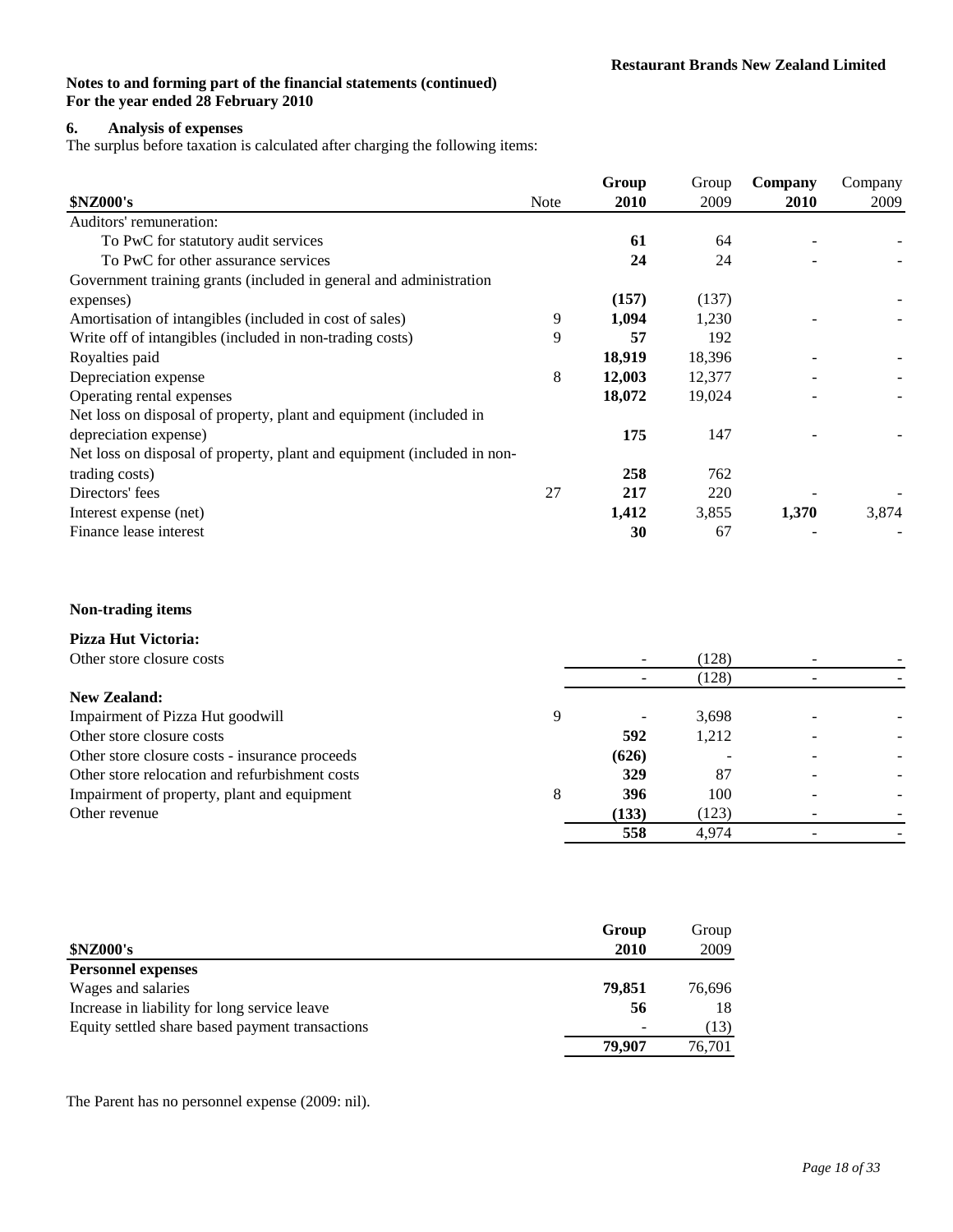# **7. Income tax expense in the statement of comprehensive income**

# **Reconciliation of effective tax rate**

|                                                                            |                |            | Group   |            | Group    | Company | Company |
|----------------------------------------------------------------------------|----------------|------------|---------|------------|----------|---------|---------|
| <b>\$NZ000's</b>                                                           | Note           |            | 2010    |            | 2009     | 2010    | 2009    |
| Total profit before income tax for the period                              | 3              |            | 27,766  |            | 11,700   | 10,886  | 2,439   |
| Total income tax (expense) / credit                                        | $\mathfrak{Z}$ |            | (8,230) |            | (3, 445) | 411     | 1,195   |
| Net profit after income tax                                                |                |            | 19,536  |            | 8,255    | 11,297  | 3,634   |
| Income tax using the Company's domestic tax rate                           |                | $(30.0\%)$ | (8,330) | $(30.0\%)$ | (3,510)  | (3,266) | (732)   |
| Non deductible expenses and non assessable income                          |                | $0.4\%$    | 100     | 1.3%       | 157      | 3,677   | 1,927   |
| Change in recognition of deferred tax asset                                |                | 0.0%       | ٠       | $(1.1\%)$  | (128)    |         |         |
| Prior period adjustment                                                    |                | $0.0\%$    |         | 0.3%       | 36       |         |         |
|                                                                            |                | $(29.6\%)$ | (8,230) | $(29.4\%)$ | (3,445)  | 411     | 1,195   |
| Income tax (expense) / credit comprises:                                   |                |            |         |            |          |         |         |
| Current tax (expense) / credit                                             |                |            | (9,724) |            | (3,409)  | 411     | 1,195   |
| Deferred tax credit / (expense)                                            | 11             |            | 1,494   |            | (36)     |         |         |
| Net tax (expense) / credit                                                 |                |            | (8,230) |            | (3, 445) | 411     | 1,195   |
| Statement of comprehensive income taxation expense                         |                |            |         |            |          |         |         |
| Income tax (expense) from continuing operations                            |                |            | (8,230) |            | (3,317)  |         |         |
| Income tax (expense) from discontinued operations (excluding loss on sale) | 4              |            |         |            | (128)    |         |         |
| Total income tax (expense)                                                 | 3              |            | (8,230) |            | (3,445)  |         |         |

# **Imputation credits**

| Group   | Group   |
|---------|---------|
| 2010    | 2009    |
| (288)   | 565     |
| 6,122   | 1,408   |
| (2,890) | (2,321) |
| g       |         |
|         | 60      |
| 2.953   | 288)    |
|         |         |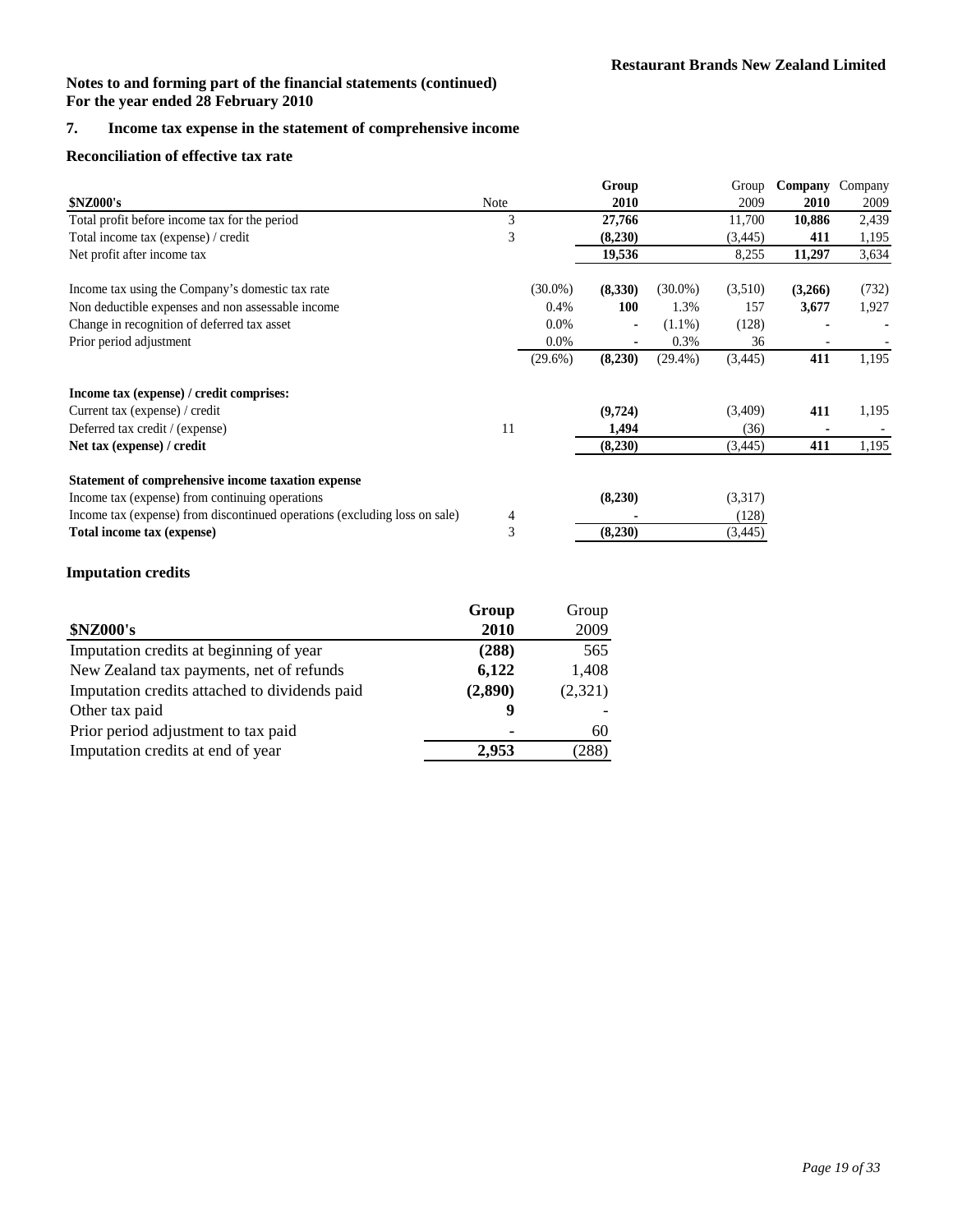# **8. Property, plant and equipment**

|                                                             | Land                     | Leasehold           | Plant,       | Motor                    | <b>Leased</b>     | Capital         | <b>Total</b> |
|-------------------------------------------------------------|--------------------------|---------------------|--------------|--------------------------|-------------------|-----------------|--------------|
|                                                             |                          | <b>Improvements</b> | Equipment    | <b>Vehicles</b>          | <b>Plant</b> and  | Work in         |              |
| Group \$NZ000's                                             |                          |                     | and Fittings |                          | Equipment         | <b>Progress</b> |              |
| Cost                                                        |                          |                     |              |                          |                   |                 |              |
| <b>Balance as at 29 February 2008</b>                       |                          | 76,222              | 51,541       | 959                      | 1,122             | 4,958           | 134,802      |
| Additions for year ended February 2009                      |                          |                     | 261          | 131                      | 62                | 6,662           | 7,116        |
| Transfer from work in progress for year ended February 2009 |                          | 8,743               | 2,305        |                          | $\qquad \qquad -$ | (11,048)        |              |
| Disposals for year ended February 2009                      |                          | (4,929)             | (3,537)      | (90)                     | (96)              |                 | (8,652)      |
| Movement in exchange rates for year ended February 2009     |                          | 89                  | 44           |                          |                   |                 | 135          |
| <b>Balance as at 28 February 2009</b>                       |                          | 80,125              | 50,614       | 1,002                    | 1,088             | 572             | 133,401      |
| Additions for year ended February 2010                      | 1,335                    |                     | 577          | 432                      | 60                | 12,708          | 15,112       |
| Transfer from work in progress for year ended February 2010 |                          | 5,871               | 2,884        |                          |                   | (8,755)         |              |
| Disposals for year ended February 2010                      |                          | (2,127)             | (1,741)      | (297)                    | (61)              | $\overline{a}$  | (4,226)      |
| <b>Balance as at 28 February 2010</b>                       | 1.335                    | 83,869              | 52,334       | 1.137                    | 1.087             | 4,525           | 144,287      |
| <b>Accumulated Depreciation</b>                             |                          |                     |              |                          |                   |                 |              |
| <b>Balance as at 29 February 2008</b>                       |                          | (22, 206)           | (31, 149)    | (652)                    | (495)             |                 | (54, 502)    |
| Charge for year ended February 2009                         |                          | (6,719)             | (5,060)      | (165)                    | (433)             |                 | (12, 377)    |
| Disposals for year ended February 2009                      |                          | 2,604               | 2,846        | 49                       | 73                |                 | 5,572        |
| Movement in exchange rates for year ended February 2009     |                          | (30)                | (18)         |                          |                   |                 | (48)         |
| <b>Balance as at 28 February 2009</b>                       |                          | (26, 351)           | (33, 381)    | (768)                    | (855)             | $\blacksquare$  | (61, 355)    |
| Charge for year ended February 2010                         |                          | (6,927)             | (4,706)      | (188)                    | (182)             |                 | (12,003)     |
| Disposals for year ended February 2010                      |                          | 1,263               | 1,530        | 286                      | 54                |                 | 3,133        |
| <b>Balance as at 28 February 2010</b>                       | $\overline{\phantom{0}}$ | (32, 015)           | (36, 557)    | (670)                    | (983)             | $\blacksquare$  | (70, 225)    |
| <b>Impairment Provision</b>                                 |                          |                     |              |                          |                   |                 |              |
| <b>Balance as at 29 February 2008</b>                       |                          | (1,669)             | (496)        | (29)                     | (2)               |                 | (2,196)      |
| Charge for year ended February 2009                         |                          | (90)                | (10)         |                          |                   |                 | (100)        |
| Utilised/disposed for year ended February 2009              |                          | 1,591               | 507          | 31                       | 2                 |                 | 2,131        |
| Movement in exchange rates for year ended February 2009     |                          | (59)                | (26)         | (2)                      |                   |                 | (87)         |
| Balance as at 28 February 2009                              |                          | (227)               | (25)         |                          |                   |                 | (252)        |
| Charge for year ended February 2010                         |                          | (356)               | (40)         |                          |                   |                 | (396)        |
| Utilised/disposed for year ended February 2010              |                          | (44)                | (5)          |                          |                   |                 | (49)         |
| <b>Balance as at 28 February 2010</b>                       | $\overline{\phantom{a}}$ | (627)               | (70)         | $\overline{\phantom{a}}$ |                   | $\blacksquare$  | (697)        |

The impairment charge recognised during the year relates to accelerated depreciation on leasehold improvements and plant, equipment and fittings on stores expected to be transformed or closed. Impairment charges incurred and utilised/disposed are recognised in non-trading in the statement of comprehensive income (refer Note 6).

The Parent has no property, plant and equipment (2009: nil).

| <b>Carrying Amounts</b>        |       |        |        |     |     |       |        |
|--------------------------------|-------|--------|--------|-----|-----|-------|--------|
| Balance as at 29 February 2008 |       | 52,347 | 19,896 | 278 | 625 | 4,958 | 78,104 |
| Balance as at 28 February 2009 |       | 53,547 | '7,208 | 234 | 233 | 572   | 71,794 |
| Balance as at 28 February 2010 | 1,335 | 51,227 | 15.707 | 467 | 104 | 4,525 | 73,365 |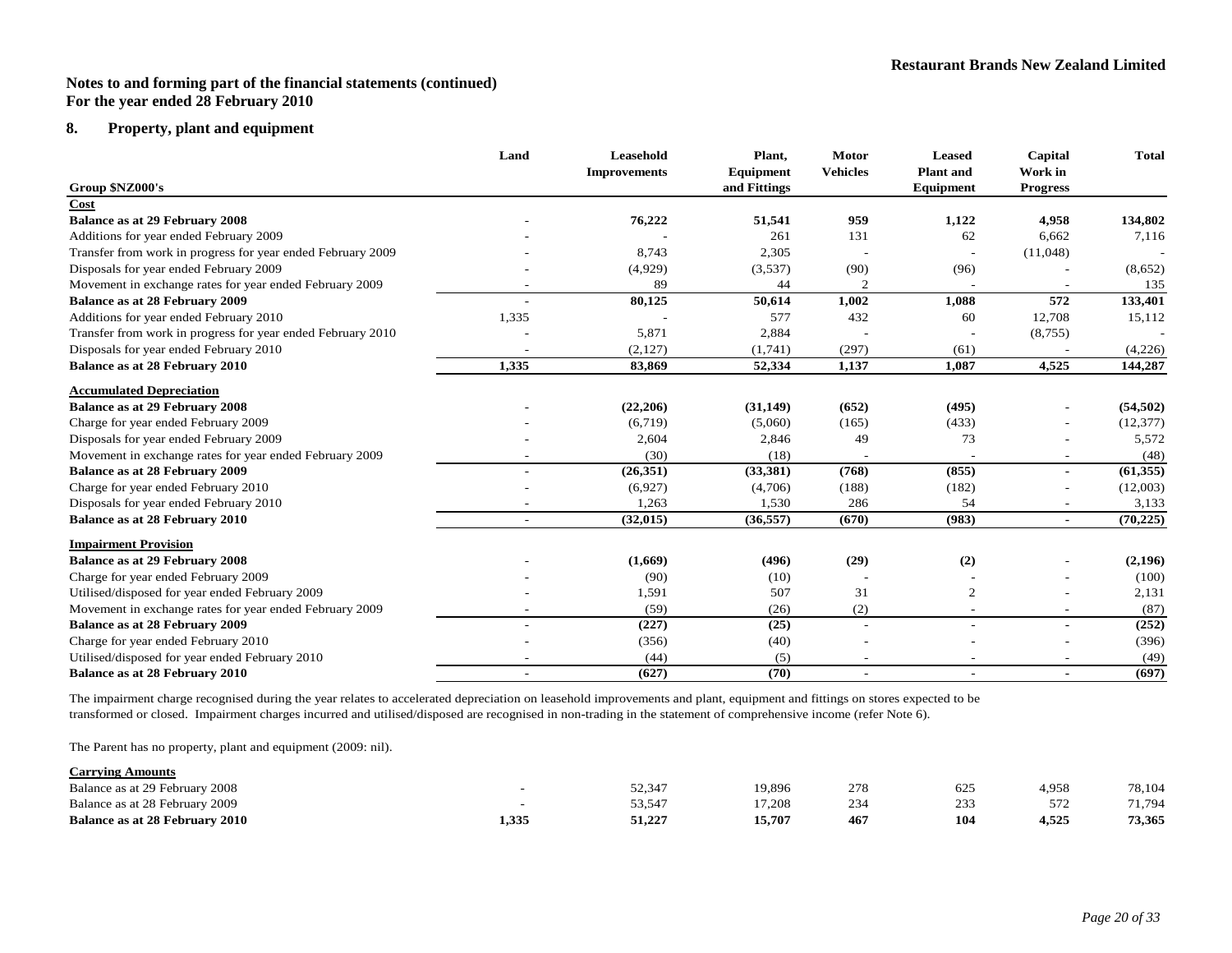# **9. Intangibles**

|                                                    | Goodwill  | <b>Franchise Fees</b>    | Concept                  | <b>Software</b> | <b>Total</b> |
|----------------------------------------------------|-----------|--------------------------|--------------------------|-----------------|--------------|
| Group \$NZ000's                                    |           |                          | <b>Development Costs</b> | Costs           |              |
| Cost                                               |           |                          |                          |                 |              |
| <b>Balance as at 29 February 2008</b>              | 39,136    | 10,804                   | 2,149                    | 1,723           | 53,812       |
| Additions for year ended February 2009             |           | 276                      |                          | 102             | 378          |
| Disposals for year ended February 2009             |           |                          |                          | (1)             | (1)          |
| Movement in exchange rates February 2009           | 510       | 102                      | 18                       |                 | 630          |
| <b>Balance as at 28 February 2009</b>              | 39,646    | 11,182                   | 2,167                    | 1,824           | 54,819       |
| Additions for year ended February 2010             |           | 191                      |                          | 44              | 235          |
| Disposals for year ended February 2010             | (4, 338)  | (951)                    | (584)                    | (1)             | (5,874)      |
| <b>Balance as at 28 February 2010</b>              | 35,308    | 10,422                   | 1,583                    | 1,867           | 49,180       |
| <b>Accumulated Amortisation</b>                    |           |                          |                          |                 |              |
| <b>Balance as at 29 February 2008</b>              | (12,207)  | (3,236)                  | (1,060)                  | (1,339)         | (17, 842)    |
| Charge for the year ended February 2009            |           | (1,070)                  | (97)                     | (255)           | (1,422)      |
| Disposals for year ended February 2009             |           |                          |                          |                 |              |
| Effective movement in exchange rates February 2009 | (86)      | (21)                     | (17)                     |                 | (124)        |
| Balance as at 28 February 2009                     | (12,293)  | (4,327)                  | (1,174)                  | (1,593)         | (19, 387)    |
| Charge for the year ended February 2010            |           | (921)                    | (69)                     | (161)           | (1,151)      |
| Disposals for year ended February 2010             | 805       | 193                      | 159                      |                 | 1,158        |
| Balance as at 28 February 2010                     | (11, 488) | (5,055)                  | (1,084)                  | (1,753)         | (19,380)     |
| <b>Impairment Provision</b>                        |           |                          |                          |                 |              |
| <b>Balance as at 29 February 2008</b>              | (5, 438)  | (677)                    | (424)                    |                 | (6, 539)     |
| Charge for the year ended February 2009            | (3,698)   |                          |                          |                 | (3,698)      |
| Disposals for the year ended February 2009         |           |                          |                          |                 |              |
| Effective movement in exchange rates February 2009 | (424)     | (81)                     | (1)                      |                 | (506)        |
| <b>Balance as at 28 February 2009</b>              | (9,560)   | (758)                    | (425)                    |                 | (10,743)     |
| Charge for the year ended February 2010            |           |                          |                          |                 |              |
| Disposals for the year ended February 2010         | 3,533     | 758                      | 425                      |                 | 4,716        |
| <b>Balance as at 28 February 2010</b>              | (6,027)   | $\overline{\phantom{a}}$ | $\overline{\phantom{a}}$ |                 | (6,027)      |

Impairment charges and disposals are recognised in non-trading in the statement of comprehensive income (refer Note 6).

| <b>Carrying Amounts</b>                         |        |       |     |     |        |
|-------------------------------------------------|--------|-------|-----|-----|--------|
| Balance as at 29 February 2008                  | 21.491 | 6.891 | 665 | 384 | 29.431 |
| Balance as at 28 February 2009                  | 17.793 | 6.097 | 568 | 231 | 24.689 |
| Balance as at 28 February 2010                  | 17.793 | 5.367 | 499 | 114 | 23,773 |
| The Depart has no intensible essate (2000; nil) |        |       |     |     |        |

The Parent has no intangible assets (2009: nil).

# **Impairment testing for cash-generating units containing goodwill**

For the purpose of impairment testing, goodwill is allocated to the Group's operating divisions which represent the lowest level within the Group at which the goodwill is monitored for internal management purposes.

### **Amortisation**

Amortisation charge is recognised in cost of sales in the statement of comprehensive income (refer Note 6).

### **Pizza Hut Victoria goodwill**

During the financial year the goodwill relating to Pizza Hut Victoria (which was fully impaired in the previous financial year) was disposed of. The impact on the carrying value was nil.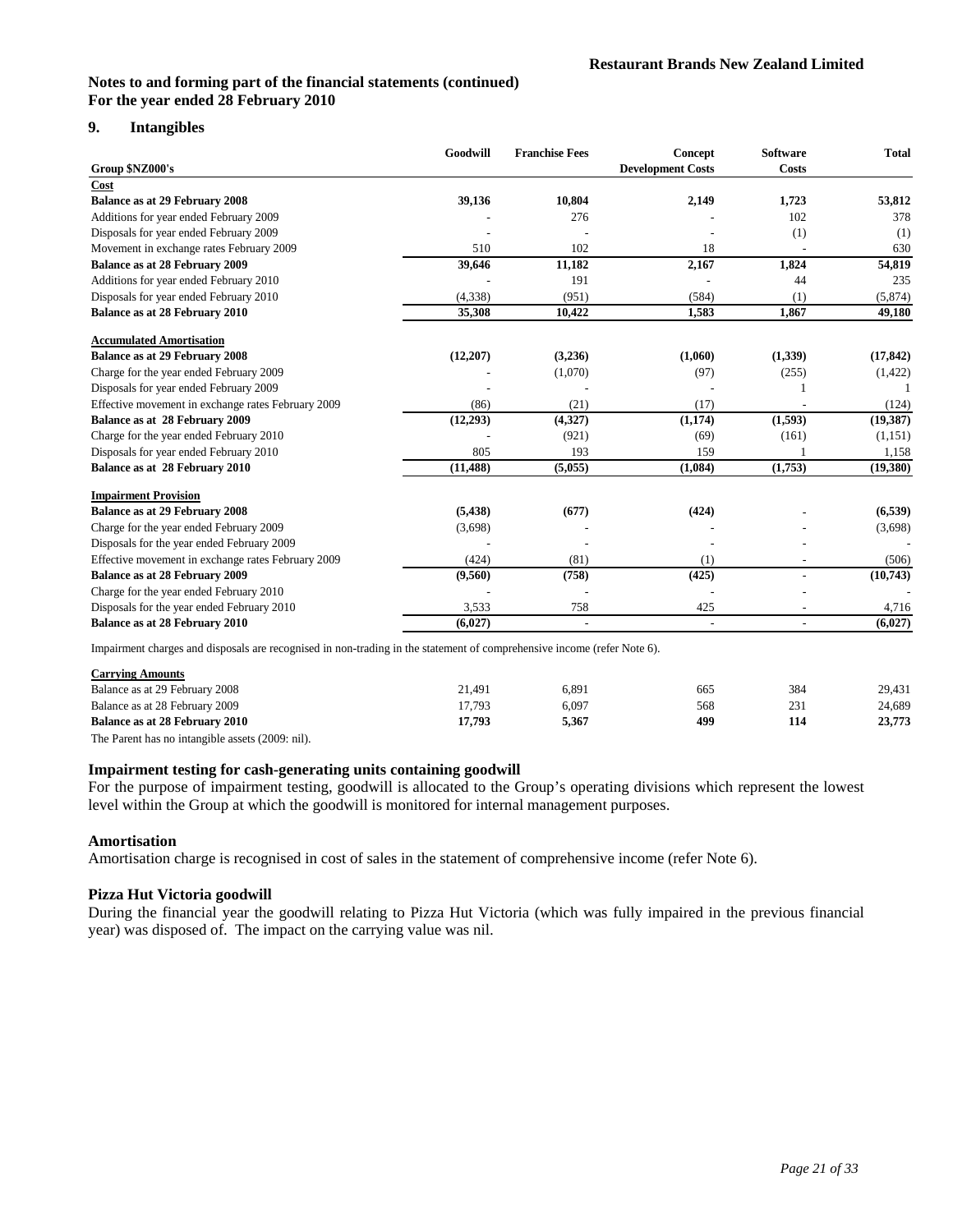# **9. Intangibles (continued)**

The aggregate carrying amounts of goodwill allocated to each unit are as follows:

|                  | Group  | Group  |
|------------------|--------|--------|
| <b>\$NZ000's</b> | 2010   | 2009   |
| <b>KFC</b>       | 1.348  | 1,348  |
| Pizza Hut        | 16.445 | 16,445 |
|                  | 17,793 | 17.793 |

The recoverable amount of each cash-generating unit was based on its value in use.

Value in use was determined by discounting the future cash flows generated from the continuing use of the unit and was based on the following key assumptions:

### *KFC*

Value in use was determined by discounting the future cash flows generated from the continuing use of the unit. Cash flows were projected based on a 3 year strategic business plan as approved by the Board of Directors. The cash flows were based on sales growth of  $8.0 - 13.0\%$  p.a. over  $2011 - 2013$ . Adjustments were made for margin improvements through reduced operating expenses and also capital expenditure and taxation. A terminal year was calculated based on the 2013 year and assumes a continuous growth of a minimum of projected inflation estimates of 2.5%.

As a result of the review, no impairment of goodwill was necessary (2009: nil).

The discount rate, applied to future cash flows is based on an 11% weighted average cost of capital applicable to Restaurant Brands.

# *Pizza Hut*

Value in use was determined by discounting the future cash flows generated from the continuing use of the unit. Cash flows were projected based on a 3 year strategic business plan as approved by the Board of Directors. The cash flows were based on sales growth of  $0 - 6.3\%$  p.a. over 2011 – 2013. Adjustments were made for margin improvements through reduced operating expenses and also capital expenditure and taxation. A terminal year was calculated based on the 2013 year and assumes a continuous growth of a minimum of projected inflation estimates of 2.5%.

As a result of the review, no impairment of goodwill was necessary (2009: \$3.7 million).

The discount rate, applied to future cash flows is based on an 11% weighted average cost of capital applicable to Restaurant Brands.

The values assigned to the key assumptions represent management's assessment of future trends in the industry and are based on both external sources and internal sources (historical data).

The above estimates are particularly sensitive in the following areas, as noted in the table below.

| <b>Key Assumptions</b>                    | <b>Variation</b><br>$\frac{0}{0}$<br>(Absolute Terms) | <b>Impairment Charge</b><br>Increase / (Decrease)<br>\$m |
|-------------------------------------------|-------------------------------------------------------|----------------------------------------------------------|
| Terminal year sales growth                | 2.0                                                   | No impairment necessary                                  |
|                                           | (2.0)                                                 | 0.3                                                      |
| Discount rate                             | 2.0                                                   | 1.0                                                      |
|                                           | (2.0)                                                 | No impairment necessary                                  |
| EBITDA ratio as a % of sales<br>per annum | 1.0                                                   | No impairment necessary                                  |
|                                           | (1.0)                                                 | 0.3                                                      |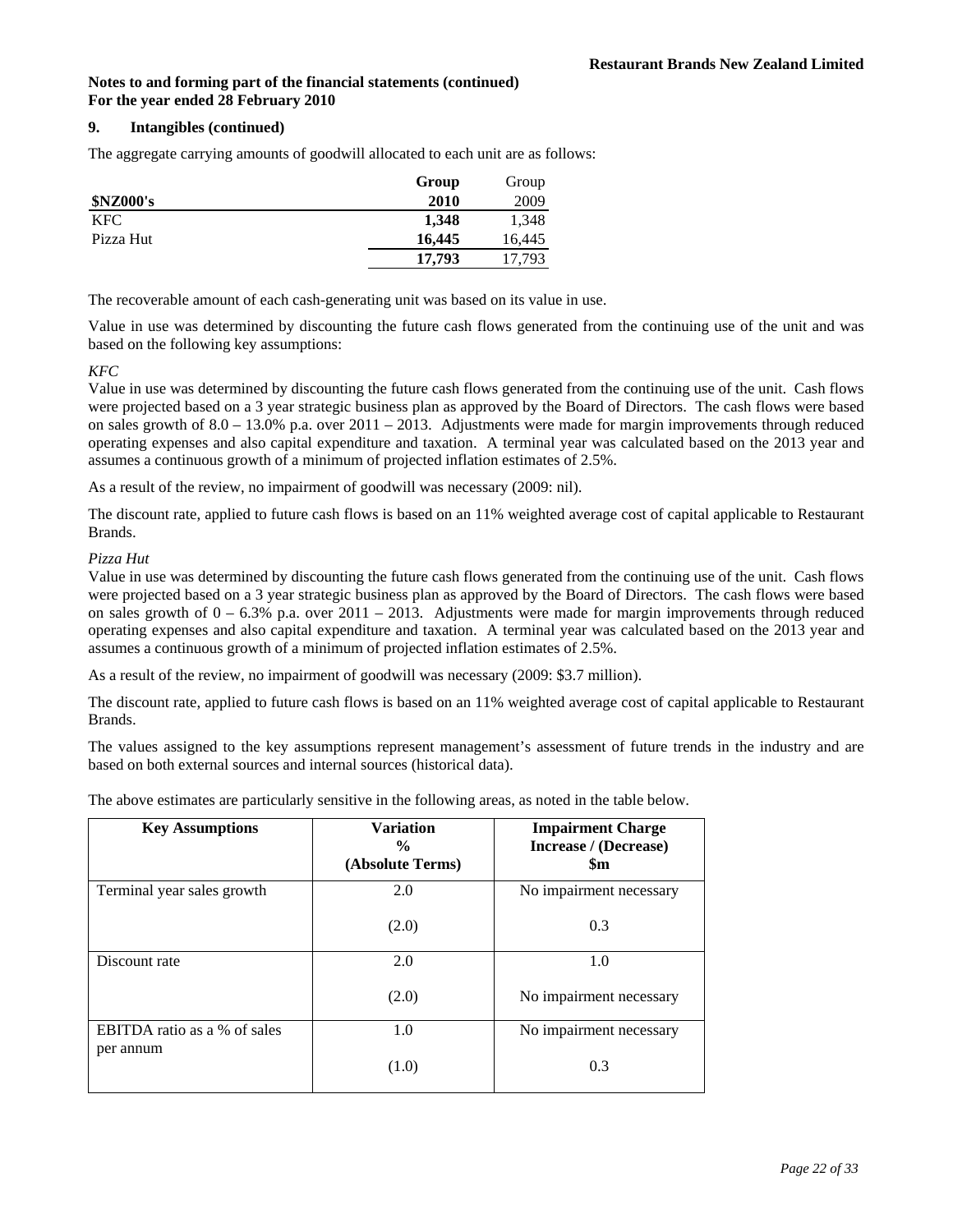# **10. Investment in subsidiaries**

The following subsidiary companies are all wholly owned and incorporated in New Zealand (except as outlined below), have a 28 February balance date and have been owned for the full financial year:

| <b>Restaurant operating companies</b>       | <b>Investment holding companies</b>    |
|---------------------------------------------|----------------------------------------|
| <b>Restaurant Brands Limited</b>            | <b>RB</b> Holdings Limited             |
| Restaurant Brands Australia Pty Limited     | <b>RBP</b> Holdings Limited            |
| (incorporated in Victoria, Australia)       | <b>RBDNZ Holdings Limited</b>          |
|                                             | <b>RBN</b> Holdings Limited            |
|                                             |                                        |
| <b>Property holding company</b>             | Non trading subsidiary company         |
| <b>Restaurant Brands Properties Limited</b> | <b>Restaurant Brands Pizza Limited</b> |

# *Employee share option plan trust company*

Restaurant Brands Nominees Limited

# **11. Deferred tax assets and liabilities**

Recognised deferred tax assets and liabilities are attributable to the following:

|                               | <b>Assets</b> |       | <b>Liabilities</b> |                              | <b>Net</b> |                |
|-------------------------------|---------------|-------|--------------------|------------------------------|------------|----------------|
| Group \$NZ000's               | 2010          | 2009  | 2010               | 2009                         | 2010       | 2009           |
| Property, plant and equipment | 209           | 76    | (381)              | (831)                        | (172)      | (755)          |
| Inventory                     | 39            | 13    |                    | $\qquad \qquad \blacksquare$ | 39         | 13             |
| Debtors                       | 18            | 4     |                    | $\overline{\phantom{a}}$     | 18         | $\overline{4}$ |
| Provisions                    | 2,652         | 1.746 | $\blacksquare$     | $\overline{\phantom{a}}$     | 2.652      | 1.746          |
| Intangibles                   |               |       | (1,400)            | (1,365)                      | (1,400)    | (1,365)        |
| Other                         | ۰             |       | (63)               | (2)                          | (63)       | (2)            |
|                               | 2.918         | 1,839 | (1, 844)           | (2, 198)                     | 1.074      | (359)          |

At balance date deferred tax assets of \$0.4 million and deferred tax liabilities of \$0.3 million are expected to be settled within 12 months (2009: deferred tax assets of \$0.3 million and deferred tax liabilities of \$0.2 million). The Parent has no deferred tax assets or liabilities (2009: nil).

Movement in temporary differences during the year:

|                               | <b>Balance</b><br>Recognised in Recognised in |                  |        | <b>Balance</b> | <b>Recognised in</b> | <b>Recognised in</b>     | <b>Balance</b> |
|-------------------------------|-----------------------------------------------|------------------|--------|----------------|----------------------|--------------------------|----------------|
|                               | 1 March 2008                                  | statement of     | equity | 28 February    | statement of         | equity                   | 28 February    |
|                               |                                               | comprehensive    |        | 2009           | comprehensive        |                          | 2010           |
| Group \$NZ000's               |                                               | income           |        |                | income               |                          |                |
| Property, plant and equipment | (497)                                         | (296)            | 38     | (755)          | 583                  | $\overline{\phantom{a}}$ | (172)          |
| Inventory                     |                                               | 11               |        | 13             | 26                   |                          | 39             |
| Debtors                       |                                               | $\left(1\right)$ |        |                | 14                   |                          | 18             |
| Provisions                    | 2,590                                         | (829)            | (15)   | 1,746          | 906                  | $\overline{\phantom{a}}$ | 2,652          |
| Intangibles                   | (2, 452)                                      | 1,079            | 8      | (1,365)        | (35)                 |                          | (1,400)        |
| Other                         | (3)                                           |                  |        | (2)            |                      | (61)                     | (63)           |
|                               | (355)                                         | (36)             | 32     | (359)          | 1,494                | (61)                     | 1,074          |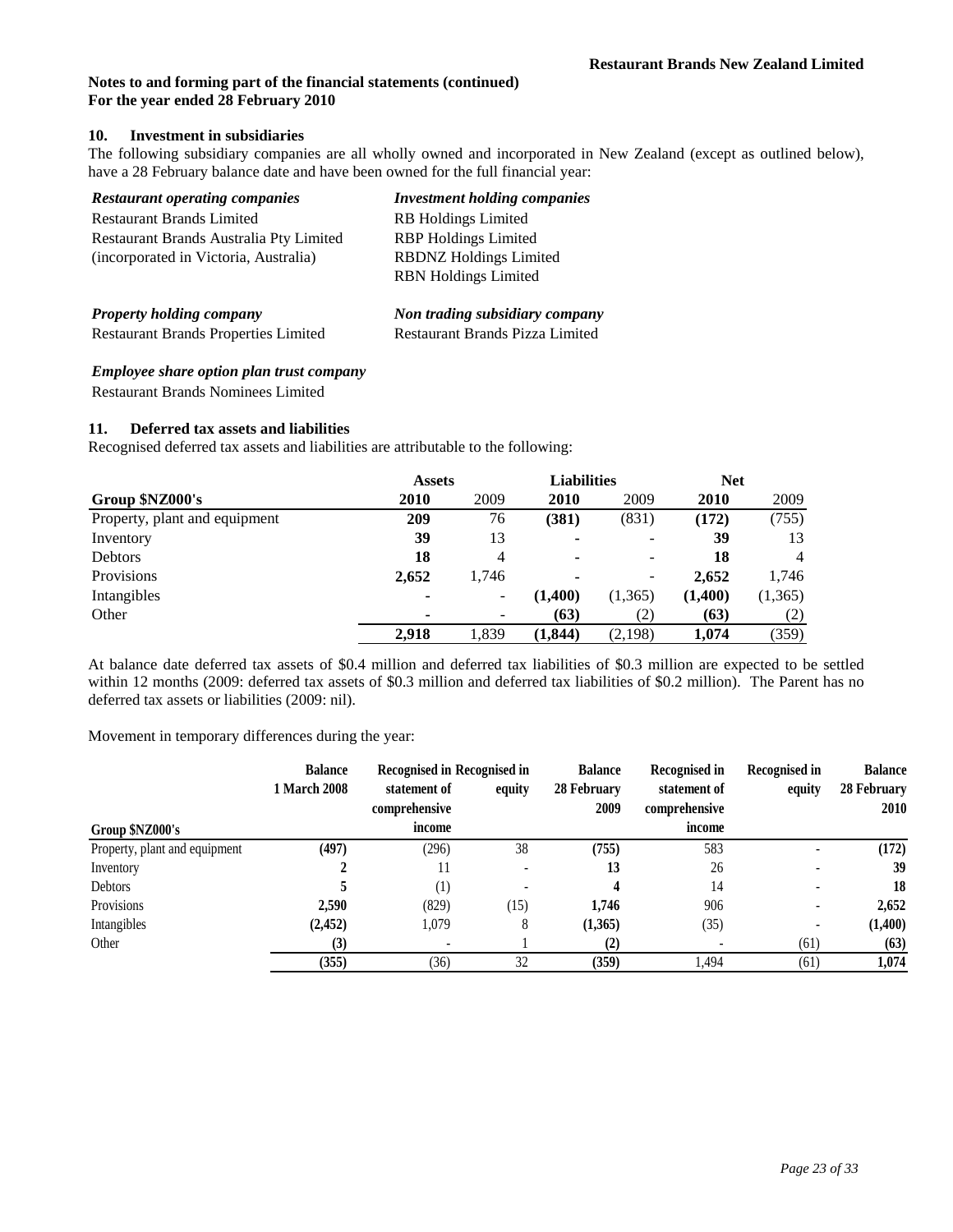# **12. Inventories**

|                               | Group | Group |
|-------------------------------|-------|-------|
| <b>\$NZ000's</b>              | 2010  | 2009  |
| Raw materials and consumables | 1.822 | 2.098 |

All inventories are valued at cost. The cost of inventories is recognised as an expense and included in cost of goods sold in the statement of comprehensive income.

# **13. Other receivables**

|                  | Group | Group | Company | Company                  |
|------------------|-------|-------|---------|--------------------------|
| <b>\$NZ000's</b> | 2010  | 2009  | 2010    | 2009                     |
| Prepayments      | 1.574 | 1.424 |         | 40                       |
| Other debtors    | 333   | 265   | ۰       | $\overline{\phantom{0}}$ |
|                  | 1.907 | .689  | ۰       | 40                       |

There were no foreign currency debtors included in other debtors (2009: nil).

The Group's exposure to credit risk is minimal as the Group's primary source of revenue is from sales made on a cash basis.

The carrying value of other receivables approximates fair value.

# **14. Derivative financial instruments**

|                                      |               | Group & Company    |        | Group & Company |
|--------------------------------------|---------------|--------------------|--------|-----------------|
|                                      | 2010          | 2010               | 2009   | 2009            |
| <b>\$NZ000's</b>                     | <b>Assets</b> | <b>Liabilities</b> | Assets | Liabilities     |
| <b>Current</b>                       |               |                    |        |                 |
| Cash flow hedge - interest rate swap | 203           |                    | ٠      |                 |

The above table shows the Group's financial derivative holdings at year end.

The fair value of the interest rate swap falls into level 2 fair value measurement. Refer to Note 2(c) for information on the measurement of fair values. There were no transfers between fair value measurements during the year (2009: nil).

# **15. Capital and reserves**

### **Share option reserve**

The share option reserve comprises the net change in options exercised during the year and the cumulative net change of share based payments incurred.

# **Foreign currency translation reserve**

The foreign currency translation reserve comprises all foreign currency differences arising from transactions of the financial statements of the foreign currency operation.

### **Derivative hedging reserve**

The derivative hedging reserve represents the fair value of outstanding derivatives.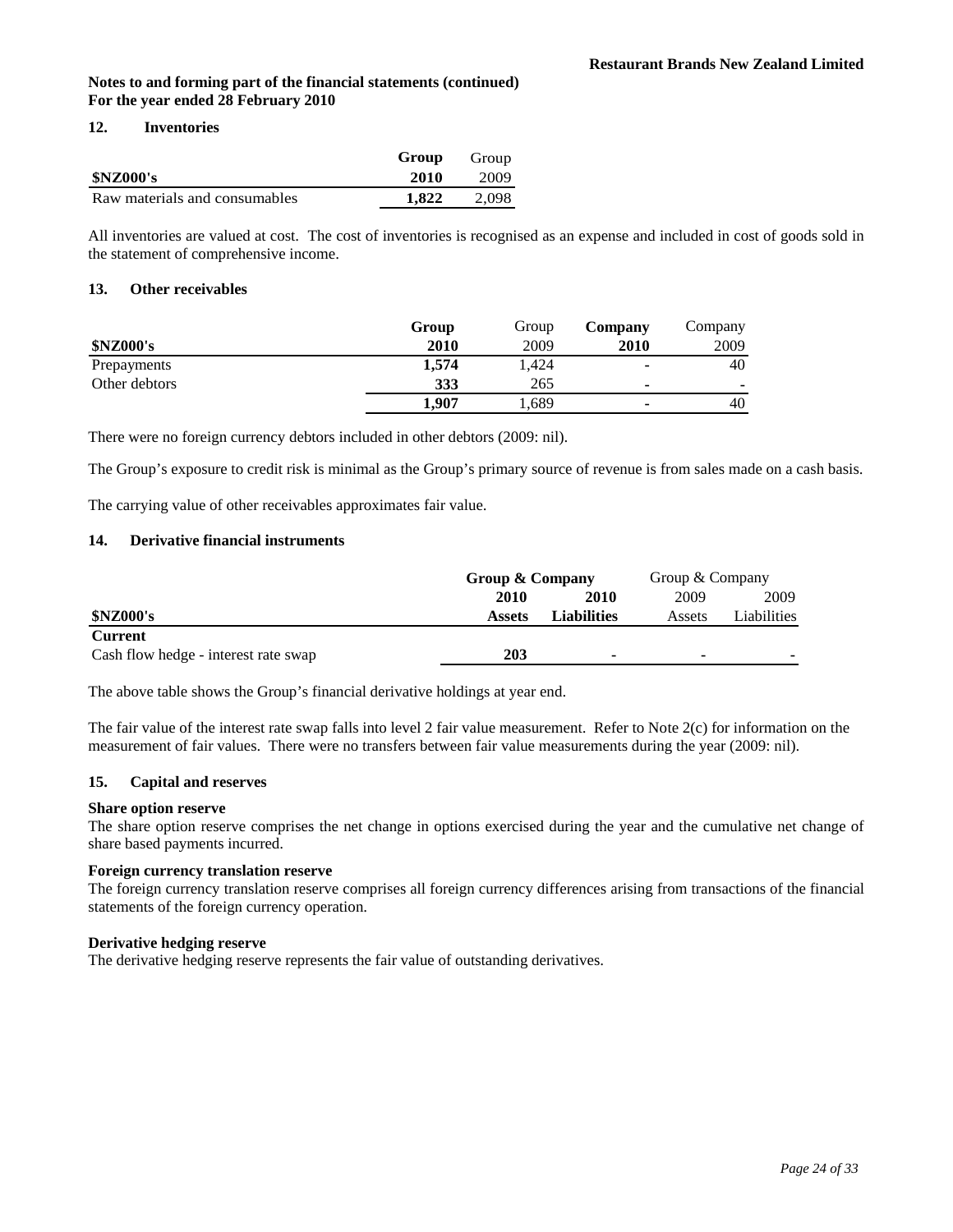# **16. Dividend distributions**

|                                                                           | Group       | Group | Company | Company |
|---------------------------------------------------------------------------|-------------|-------|---------|---------|
| <b>\$NZ000's</b>                                                          | <b>2010</b> | 2009  | 2010    | 2009    |
| Interim dividend of 4.5 cents per share paid (2009: 3.0 cents per share)  | 4.372       | 2.913 | 4.372   | 2,913   |
| Final dividend of 4.0 cents per share paid for the year ended 28 February |             |       |         |         |
| 2009 (2009: Final dividend of 3.5 cents per share paid for the year ended |             |       |         |         |
| 29 February 2008)                                                         | 3.885       | 3.400 | 3.885   | 3,400   |
|                                                                           | 8,257       | 6.313 | 8.257   | 6.313   |

# **17. Equity**

The issued capital of the Company is 97,280,005 (2009: 97,128,956) ordinary fully paid up shares. The par value is nil (2009: nil). All issued shares carry equal rights in respect of voting and the receipt of dividends, and upon winding up rank equally with regard to the Company's residual assets.

| <b>Shares</b>                        | Group $\&$ | Group $\&$       | Group $\&$               | Group $\&$       |
|--------------------------------------|------------|------------------|--------------------------|------------------|
|                                      | Company    | Company          | Company                  | Company          |
|                                      | 2010       | 2010             | 2009                     | 2009             |
|                                      | number     | <b>\$NZ000's</b> | number                   | <b>\$NZ000's</b> |
| Balance at beginning of year         | 97,128,956 | 25,622           | 97,128,956               | 25,622           |
| Shares issued on exercise of options | 151,049    | 199              | $\overline{\phantom{a}}$ |                  |
| <b>Balance at end of year</b>        | 97,280,005 | 25,821           | 97,128,956               | 25,622           |

# **18. Earnings per share**

|                                                                                           | Group  | Group  |
|-------------------------------------------------------------------------------------------|--------|--------|
|                                                                                           | 2010   | 2009   |
| Basic earnings per share                                                                  |        |        |
| Profit after taxation from continuing operations attributable to shareholders (\$NZ000's) | 19,536 | 8.255  |
| Weighted average number of ordinary shares on issue (thousands)                           | 97,163 | 97.129 |
| Basic earnings per share (cents)                                                          | 20.11  | 8.50   |
| Diluted earnings per share                                                                |        |        |
| Profit after taxation from continuing operations attributable to shareholders (\$NZ000's) | 19,536 | 8.255  |
| Weighted average number of ordinary shares on issue (thousands)                           | 97,252 | 97,129 |
| Diluted earnings per share (cents)                                                        | 20.09  | 8.50   |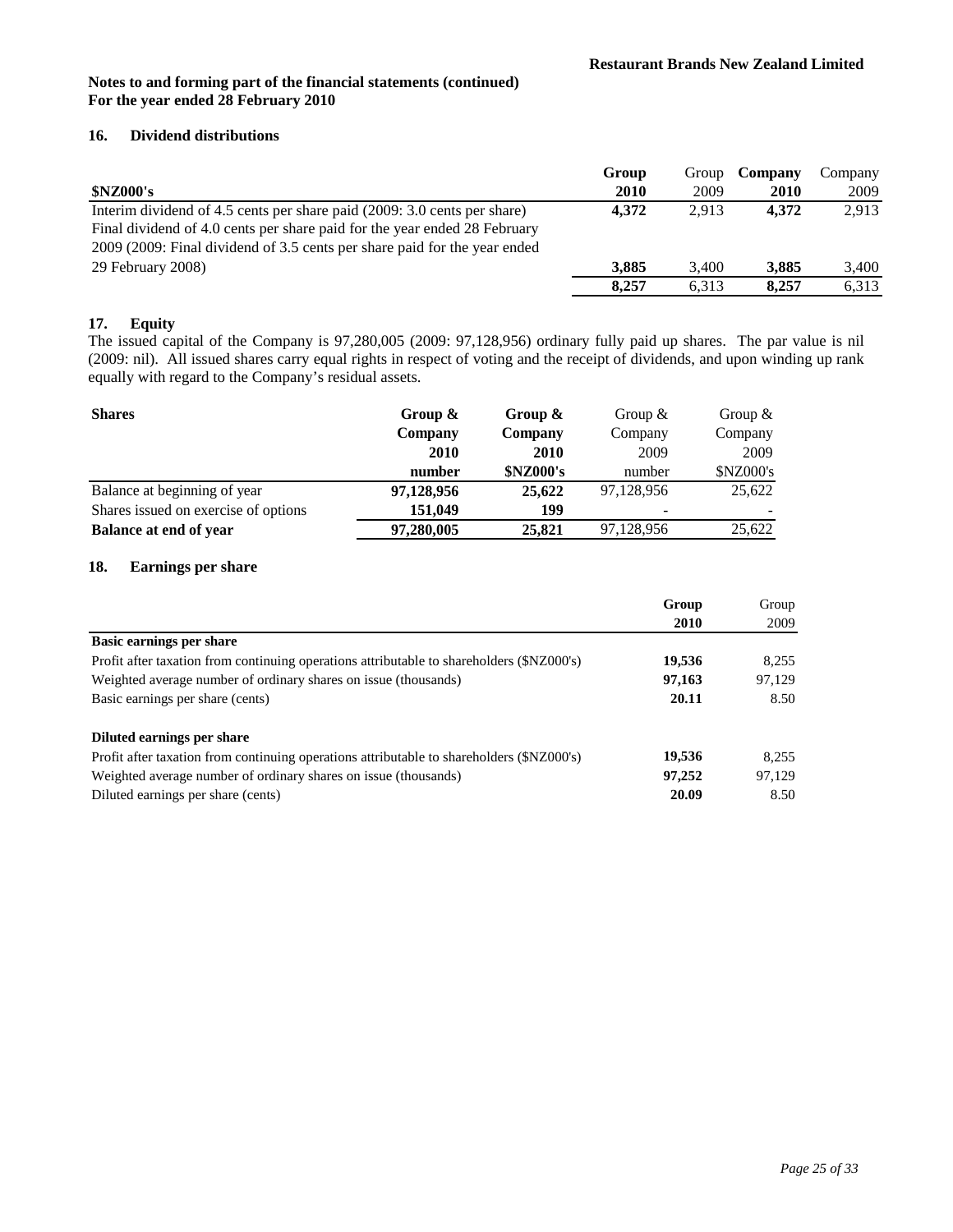### **19. Loans and finance leases**

This note provides information about the contractual terms of the Group's interest-bearing loans and borrowings. All existing bank loans, loans and finance leases are denominated in New Zealand dollars (2009: all denominated in New Zealand dollars). For more information about the Group's exposure to interest rate and foreign currency risk see Note 22.

|                                |             | Group  | Group                    | Company                  | Company                  |
|--------------------------------|-------------|--------|--------------------------|--------------------------|--------------------------|
| <b>\$NZ000's</b>               | <b>Note</b> | 2010   | 2009                     | 2010                     | 2009                     |
| <b>Non-current liabilities</b> |             |        |                          |                          |                          |
| Finance leases                 | 23d         | 79     | 154                      |                          | $\overline{\phantom{a}}$ |
| Secured bank loans             | 22c         | ۰      | 34,260                   | ۰                        | 34,260                   |
|                                |             | 79     | 34,414                   |                          | 34,260                   |
| <b>Current liabilities</b>     |             |        |                          |                          |                          |
| Finance leases                 | 23d         | 192    | 251                      | $\overline{\phantom{a}}$ | $\overline{\phantom{a}}$ |
| Other loans                    | 22c         | -      | 34                       |                          | $\overline{\phantom{0}}$ |
| Secured bank loans             | 22c         | 17,670 | $\overline{\phantom{a}}$ | 17,670                   | $\overline{\phantom{0}}$ |
|                                |             | 17,862 | 285                      | 17,670                   | $\overline{\phantom{0}}$ |

Secured bank loans expire in October 2010. Directors believe this facility will be renewed on similar terms on or before this date as part of the normal course of business.

In March 2009 the Group entered into an interest rate swap to fix the interest rate on \$10.0 million of bank loans for five years (2009: nil). The swap matures on 10 March 2014.

The balance of the secured bank loan of \$7.7 million is unhedged for interest rate rises (2009: \$34.3 million). The bank loan is structured as a revolving wholesale advance facility with portions of the facility renewing on a regular basis. At balance date \$7.0 million was fixed for 90 days at an interest rate of 3.4% (2009: nil) with the balance floating at an interest rate of 3.8% (2009: 4.7%) at balance date.

As security over the loan and bank overdraft, the bank holds a negative pledge deed between Restaurant Brands New Zealand Limited and all its subsidiary companies. The negative pledge deed includes all obligations and cross guarantees between the guaranteeing subsidiaries.

The carrying value equates to fair value.

# **20. Creditors and accruals**

|                              | Group  | Group  | Company                  | Company |
|------------------------------|--------|--------|--------------------------|---------|
| <b>\$NZ000's</b>             | 2010   | 2009   | 2010                     | 2009    |
| Trade creditors              | 9.325  | 9.731  | $\overline{\phantom{a}}$ |         |
| Other creditors and accruals | 9,358  | 5,375  | 119                      |         |
| Employee entitlements        | 5.982  | 5,839  |                          |         |
| Indirect and other taxes     | 780    | 1.176  | $\blacksquare$           |         |
|                              | 25,445 | 22.121 | 119                      |         |

Included in trade creditors are foreign currency creditors of \$NZ67,000 ( \$AU52,000), (2009: \$NZ104,000 (\$AU29,000, \$US30,000)), which are not hedged.

The carrying value of creditors and accruals approximates fair value.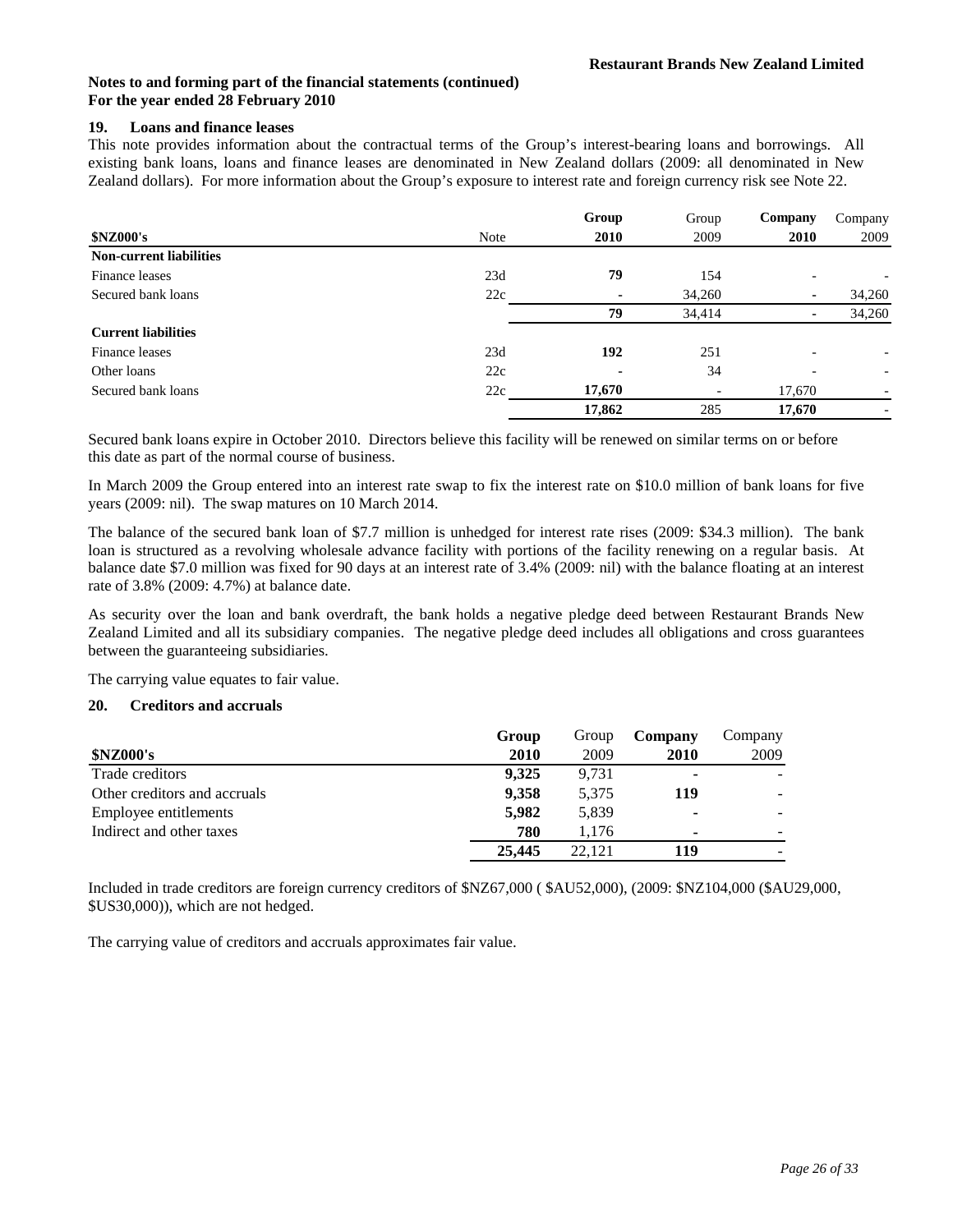# **21. Provisions and deferred income**

|                                    | <b>Surplus</b> | <b>Store closure</b> | <b>Employee</b> | <b>Deferred</b> |              |
|------------------------------------|----------------|----------------------|-----------------|-----------------|--------------|
| Group \$NZ000's                    | lease space    | costs                | entitlements    | income          | <b>Total</b> |
| Balance at 1 March 2009            | 59             | 87                   | 487             | 5,075           | 5,708        |
| Created during the year            | 4              | 87                   | 201             | 2,787           | 3,079        |
| Used during the year               | (21)           | (58)                 | (93)            | (1,501)         | (1,673)      |
| Released during the year           | (42)           | (89)                 | (69)            |                 | (200)        |
| <b>Balance at 28 February 2010</b> |                | 27                   | 526             | 6,361           | 6,914        |
| 2010                               |                |                      |                 |                 |              |
| Non-current                        |                |                      | 347             | 5,196           | 5,543        |
| Current                            |                | 27                   | 179             | 1,165           | 1,371        |
|                                    |                | 27                   | 526             | 6.361           | 6,914        |

The provision for surplus lease space reflects lease commitments that the Group has on properties leased that are surplus to its current operating requirements. The Group is currently seeking tenants to sub-lease the excess space that it has. The provision has been used in the period to off-set payments made to lessors.

The provision for store closure costs reflects the estimated costs of make good and disposal of fixed assets for stores committed for closure.

Deferred income relates to non routine revenue from suppliers and landlords and is recognised in the statement of comprehensive income on a systematic basis over the life of the associated contract.

The provision for employee entitlements is long service leave. The provision is affected by a number of estimates, including the expected length of service of employees and the timing of benefits being taken.

### **22. Financial instruments**

Exposure to credit, interest rate and foreign currency risks arises in the normal course of the Group's business. Derivative financial instruments may be used to hedge exposure to fluctuations in foreign currency exchange rates and interest rates.

### **(a) Foreign currency risk**

The Group is exposed to foreign currency risk on purchases that are denominated in a currency other than the New Zealand dollar. The currencies giving rise to this risk are primarily U.S. dollars and Australian dollars.

The direct exposure to foreign currency risk is small and is primarily confined to raw material purchases, some items of capital equipment and some franchise fee payments. Where any one item is significant, the Group will specifically hedge its exposure.

The Group has an indirect exposure to foreign currency risk on some of its locally sourced ingredients, where those ingredients in turn have a high imported component. Where this is significant the Group contracts to a known purchase price with its domestic supplier based on a forward cover position taken by that supplier on its imported components.

The Group has a residual foreign currency risk on its assets and liabilities that are denominated in Australian dollars as part of its remaining Australian investment.

### **(b) Interest rate risk**

The Group's main interest rate risk arises from bank loans. The Group analyses its interest rate exposure on a dynamic basis. Based on a number of scenarios, the Group calculates the impact on profit and loss of a defined interest rate shift. Based on the these scenarios the maximum loss potential is assessed by management as to whether it is within acceptable limits.

Where necessary the Group hedges its exposure to changes in interest rates primarily through the use of interest rate swaps. There are no minimum prescribed guidelines as to the level of hedging.

The Group classifies interest rate swaps as cash flow hedges and states them at fair value. The fair value of swaps are adjusted against the opening balance of the hedging reserve at that date.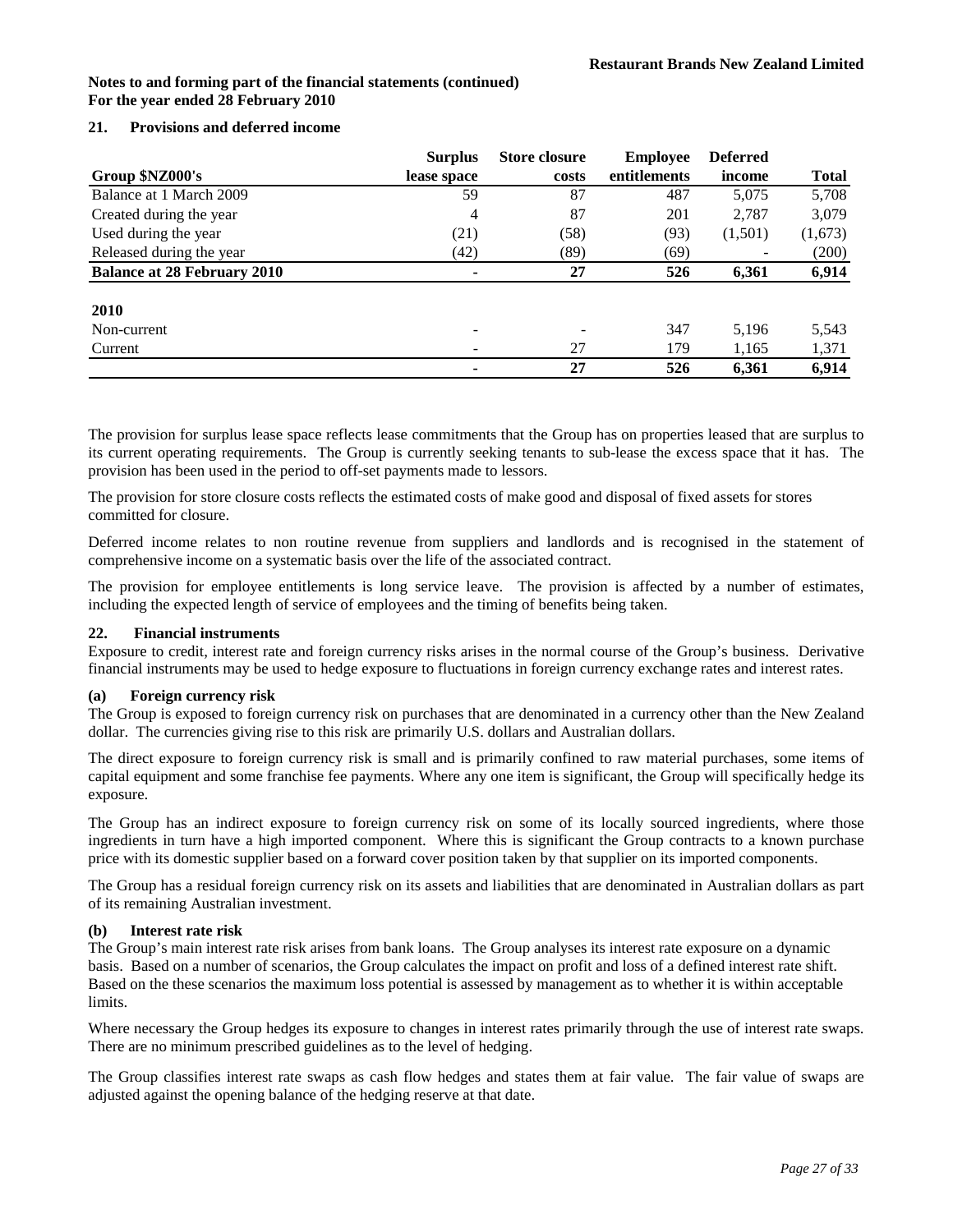### **22. Financial instruments (continued)**

As discussed in Note 19, the Group entered into an interest rate swap to fix the interest rate on \$10.0 million of bank loans for five years (2009: nil). The Group will continue to monitor interest rate movements to ensure it maintains an appropriate mix of fixed and floating rate exposure within the Group's policy.

# **(c) Liquidity risk**

In respect of the Group's income earning financial assets and interest bearing financial liabilities, the following table indicates their effective interest rate at balance date and the periods in which they reprice.

| <b>\$NZ000's</b>                   | <b>Effective interest rate</b> | Total    |           | 12 months or less 12 months or more |
|------------------------------------|--------------------------------|----------|-----------|-------------------------------------|
| Group 2010                         |                                |          |           |                                     |
| Cash                               |                                | 304      | 304       |                                     |
| Bank balance                       | 2.78%                          | 522      | 522       |                                     |
| Bank loan - principal              | 4.27%                          | (17,670) | (17,670)  |                                     |
| Bank loan - expected interest      | 4.48%                          | (528)    | (528)     |                                     |
| Finance leases                     | 11.0%                          | (271)    | (192)     | (79)                                |
| Finance leases - expected interest | 11.0%                          | (26)     | (15)      | (11)                                |
|                                    |                                | (17,669) | (17, 579) | (90)                                |

| <b>\$NZ000's</b>                    | <b>Effective interest rate</b> | <b>Total</b> |         | 12 months or less 12 months or more |
|-------------------------------------|--------------------------------|--------------|---------|-------------------------------------|
| Group 2009                          |                                |              |         |                                     |
| Cash                                |                                | 324          | 324     |                                     |
| Bank balance                        | 4.64%                          | 463          | 463     |                                     |
| Other loans*                        | 8.75%                          | (34)         | (34)    |                                     |
| Bank term loans - principal         | 8.33%                          | (34,260)     |         | (34,260)                            |
| Bank term loans - expected interest | 4.20%                          | (2,398)      | (1,439) | (959)                               |
| Finance leases                      | 11.0%                          | (405)        | (251)   | (154)                               |
| Finance leases - expected interest  | 11.0%                          | (41)         | (29)    | (12)                                |
|                                     |                                | (36,351)     | (966)   | (35, 385)                           |

\*Other loans are a fixed interest rate.

Prudent liquidity risk management implies the availability of funding through adequate amount of committed credit facilities. The Group aims to maintain flexibility in funding by keeping committed credit lines available.

The Group has bank funding facilities, excluding overdraft facilities, of \$45.0 million (2009: \$55.0 million) available at variable rates. The amount undrawn at balance date was \$27.3 million (2009: \$20.7 million).

The Group has fixed the interest rate on \$10.0 million of bank loans with the balance at a floating interest rate. The bank loan is structured as a revolving wholesale advance facility with portions of the facility renewing on a regular basis. This leads to the loans being sensitive to interest rate movement in 12 months or less.

The Company position for both 2010 and 2009 reflects the Group position in the case of the bank loans and the overdraft.

# **(d) Credit risk**

Credit risk arises from cash deposits with banks and financial institutions and outstanding receivables.

No collateral is required in respect of financial assets. Management has a credit policy in place and the exposure to credit risk is monitored on an ongoing basis. The nature of the business results in most sales being conducted on a cash basis that significantly reduces the risk that the Group is exposed to. Reputable financial institutions are used for investing and cash handling purposes.

There were no financial assets neither past due nor impaired at balance date (2009: nil).

At balance date there were no significant concentrations of credit risk and the maximum exposure to credit risk is represented by the carrying value of each financial asset in the statement of financial position.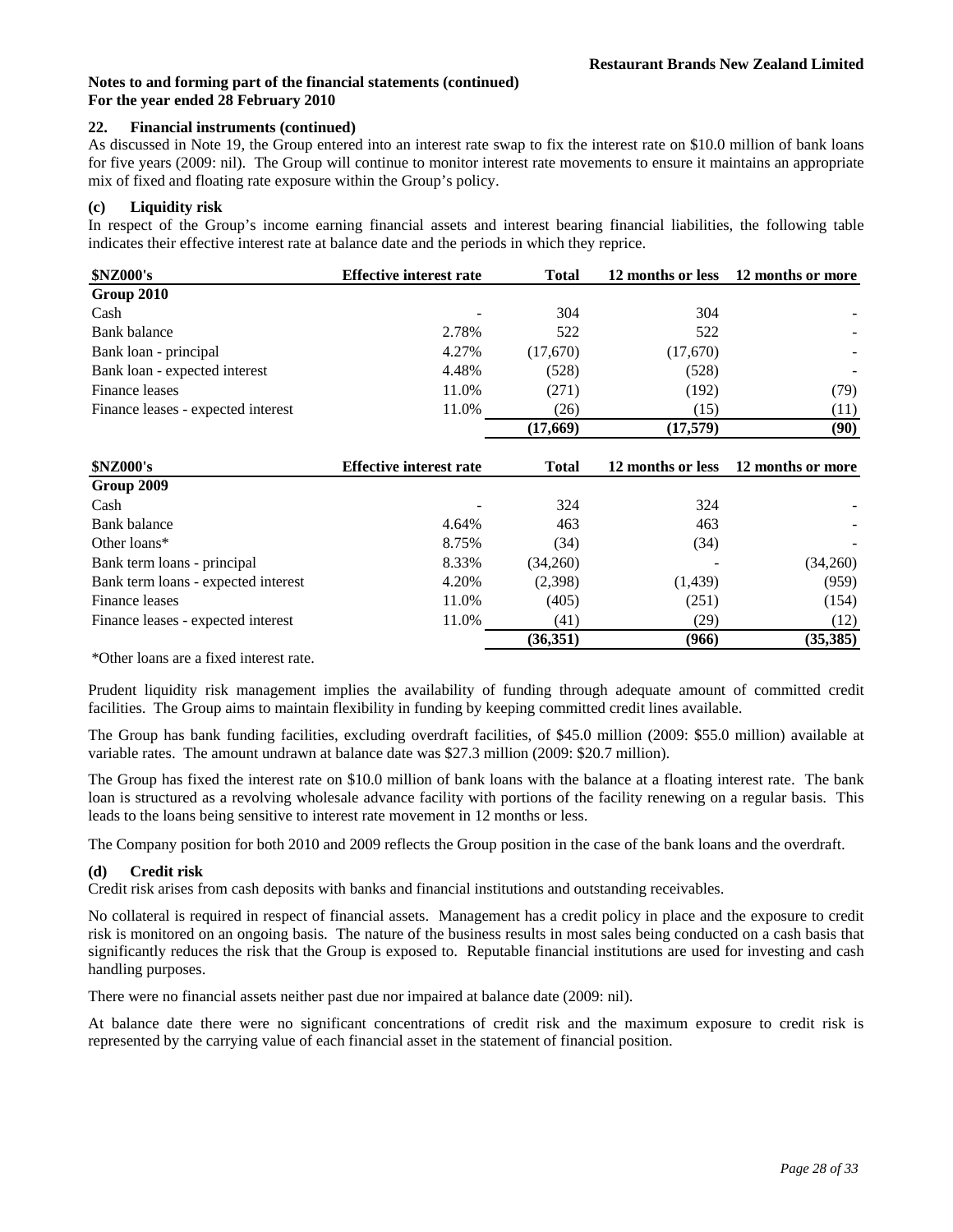# **22. Financial instruments (continued)**

# **(e) Fair values**

The carrying values of bank loans and finance leases are the fair value of these liabilities. A Group set-off arrangement is in place between certain bank accounts operated by the Group.

# **Sensitivity analysis**

In managing interest rate and currency risks the Group aims to reduce the impact of short-term fluctuations on the Group's earnings. Over the longer term, however, permanent changes in foreign exchange and interest rates on a weighted average balance will have an impact on profit.

At 28 February 2010 it is estimated that a general increase of one percentage point in interest rates would decrease the Group's profit before income tax and equity by approximately \$0.1 million (2009: \$0.4 million). A one percentage point decrease in interest rates would increase the Group's profit before income tax and equity by approximately \$0.1 million (2009: \$0.4 million).

A general increase of one percentage point in the value of the New Zealand dollar against other foreign currencies would have minimal impact on the cost of the Group's directly imported ingredients denominated in foreign currencies.

# **Capital risk management**

The Group's capital comprises share capital, reserves, retained earnings and debt.

The Group's objectives when managing capital are to safeguard the Group's ability to continue to operate as a going concern, to maintain an optimal capital structure commensurate with risk and return and reduce the cost of capital.

In order to maintain or adjust the capital structure, the Group may adjust the amount of dividends paid to shareholders, return capital to shareholders, issue new shares or sell assets to reduce debt or draw down more debt.

The Group is subject to a number of externally imposed bank covenants as part of the terms of its secured bank loan facility.

The most significant covenants relating directly to capital management is the ratio of total debt to earnings before interest, tax and amortisation (EBITA) and restrictions relating to acquiring its own shares.

The specific covenants relating to financial ratios the Group is required to meet are:

- debt coverage ratio (i.e. net borrowings to EBITA), and
- fixed charges coverage ratio (i.e. EBITL to total fixed charges), with EBITL being EBIT before lease costs. Fixed charges comprise interest and lease costs.

The covenants are monitored and reported to the bank on a quarterly basis. These are reviewed by the Board on a monthly basis.

There have been no breaches of the covenants during the period.

### **23. Commitments**

### **(a) Capital commitments**

The Group has capital commitments which are not provided for in these financial statements, as follows:

|                   | Group  | Group |
|-------------------|--------|-------|
| <b>\$NZ000's</b>  | 2010   | 2009  |
| Store development | 11.004 | 1.385 |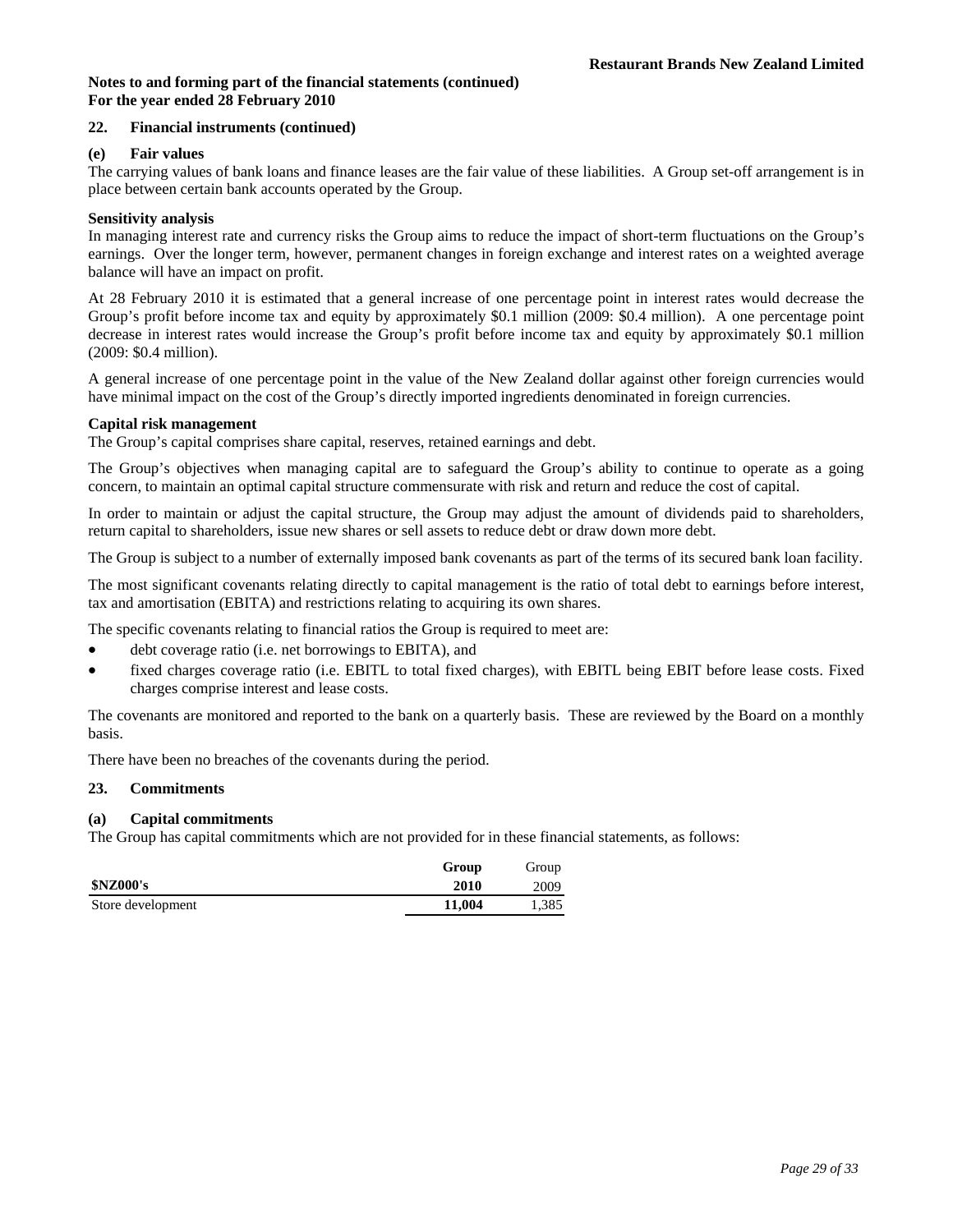### **23. Commitments (continued)**

# **(b) Operating lease commitments**

Non cancellable operating lease rentals are payable as follows:

|                                                    | Group  | Group  |
|----------------------------------------------------|--------|--------|
| <b>\$NZ000's</b>                                   | 2010   | 2009   |
| Not later than one year                            | 17,409 | 16,786 |
| Later than one year but not later than two years   | 16,765 | 14,537 |
| Later than two years but not later than five years | 34,043 | 30,935 |
| Later than five years                              | 18,093 | 14,222 |
|                                                    | 86,310 | 76.480 |

**(c) Renewal rights of operating leases** The Group has entered into a number of operating lease agreements for retail premises. The lease periods vary and many have an option to renew. Lease payments are increased in accordance with the lease agreements to reflect market rentals. The table below summarises the Group's lease portfolio.

|                                                    | <b>Right of renewal</b> |      | No right of renewal |      |
|----------------------------------------------------|-------------------------|------|---------------------|------|
|                                                    | 2010                    | 2009 | 2010                | 2009 |
| Number of leases expiring:                         |                         |      |                     |      |
| Not later than one year                            | 40                      | 12   | 14                  | 20   |
| Later than one year but not later than two years   | 29                      | 40   |                     |      |
| Later than two years but not later than five years | 82                      | 73   | 15                  | 19   |
| Later than five years                              | 38                      | 58   | Q                   |      |

# **(d) Finance lease commitments**

The carrying amount of finance leases in relation to computer and related equipment for the Group as at 28 February 2010 is \$0.1 million (2009: \$0.2 million).

The non cancellable finance lease rentals are payable as follows:

|                                                    | Group | Group |
|----------------------------------------------------|-------|-------|
| <b>\$NZ000's</b>                                   | 2010  | 2009  |
| Minimum lease payments of:                         |       |       |
| Not later than one year                            | 208   | 280   |
| Later than one year but not later than two years   | 39    | 134   |
| Later than two years but not later than five years | 50    | 32    |
|                                                    | 297   | 446   |
| Future lease finance charges                       | (26)  | (41)  |
| Net finance lease liability                        | 271   | 405   |
| Current                                            | 192   | 251   |
| Non-current                                        | 79    | 154   |

The fair value of finance leases equals their carrying amount as the impact of discounting is not significant.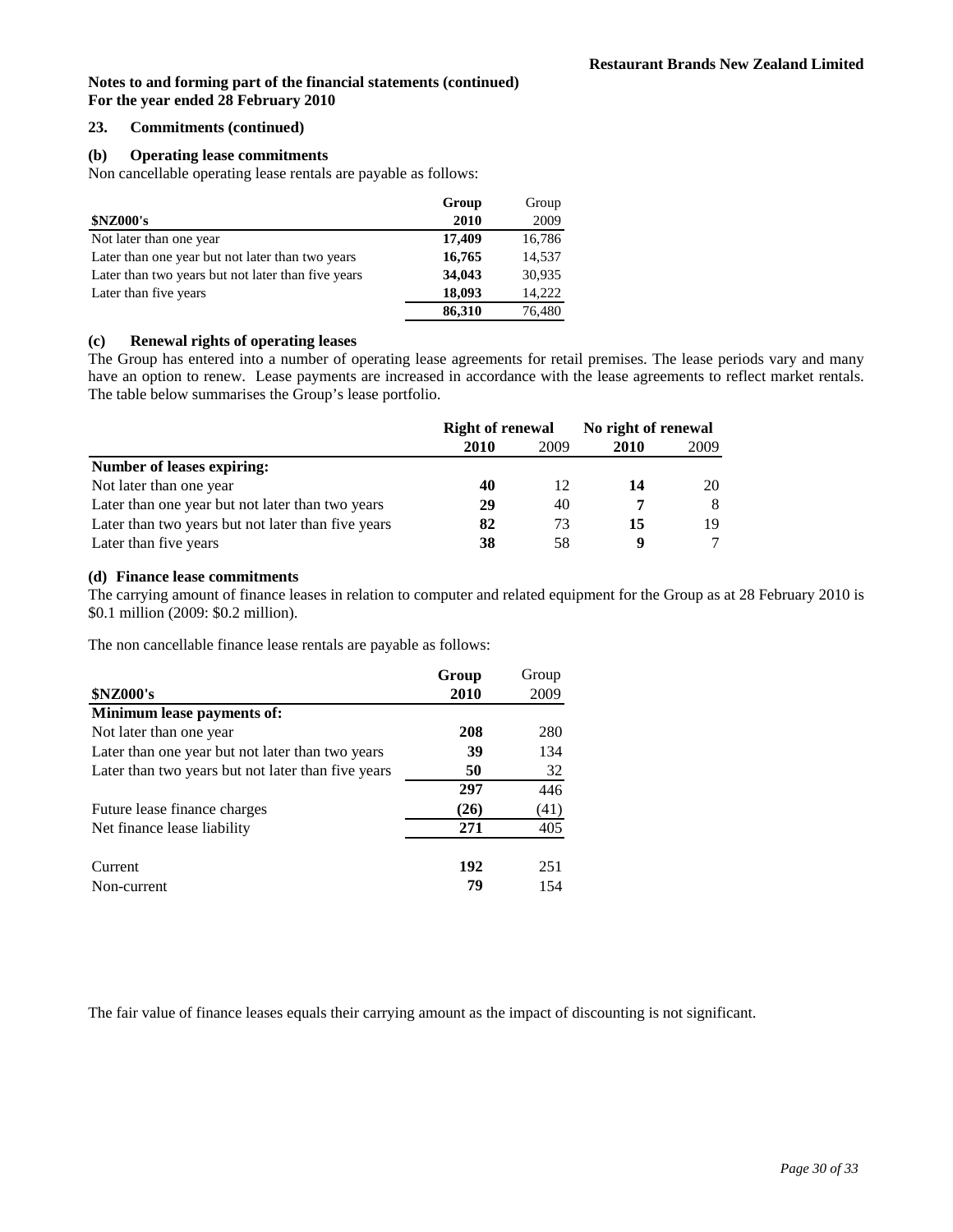# **24. Net cash flow from operating activities**

The following are definitions of the terms used in the statements of cash flows:

### *Cash and cash equivalents*

Cash and cash equivalents are comprised of cash at bank, cash on hand and overdraft balances.

# *Investing activities*

Investing activities are those activities relating to the acquisition, holding and disposal of property, plant and equipment, intangibles and investments. Investments can include securities not falling within the definition of cash.

### *Financing activities*

Financing activities are those activities which result in changes in the size and composition of the capital structure of the Company.

# *Operating activities*

Operating activities include all transactions and other events that are not investing or financing activities.

The following is a reconciliation between the surplus after taxation for the year shown in the statement of comprehensive income and the net cash flow from operating activities.

|                                                             | Group    | Group    | Company | Company |
|-------------------------------------------------------------|----------|----------|---------|---------|
| \$NZ000's                                                   | 2010     | 2009     | 2010    | 2009    |
| Profit after taxation from continuing operations            | 19,536   | 8,255    | 11,297  | 3,634   |
| Add items classified as investing / financing activities:   |          |          |         |         |
| Loss on disposal of property, plant and equipment           | 433      | 909      |         |         |
| Other non-operating costs of exiting Pizza Hut Victoria     | 38       | 16       |         |         |
|                                                             | 471      | 925      |         |         |
| Add / (less) non-cash items:                                |          |          |         |         |
| Depreciation                                                | 12,003   | 12,377   |         |         |
| (Decrease) in provision for exit costs                      |          | (128)    |         |         |
| (Decrease) in provisions                                    | (119)    | (163)    |         |         |
| Amortisation of intangible assets                           | 1,094    | 1,230    |         |         |
| Write off of franchise fees                                 | 57       | 192      |         |         |
| Impairment of property, plant and equipment                 | 396      | 100      |         |         |
| Impairment of Pizza Hut goodwill                            |          | 3,698    |         |         |
| Net (increase) / decrease in deferred tax asset             | (1, 433) | 4        |         |         |
| Tax effect of derivative financial instruments              | (61)     |          | (61)    |         |
| Share based payments                                        |          | (13)     |         | (13)    |
|                                                             | 11,937   | 17,297   | (61)    | (13)    |
| Add / (less) movement in working capital:                   |          |          |         |         |
| Decrease / (increase) in inventories                        | 276      | (6)      |         |         |
| (Increase) in other debtors and prepayments                 | (218)    | (1, 115) |         | (40)    |
| Increase / (decrease) in trade creditors and other payables | 3,123    | (4,031)  | 159     | (533)   |
| Increase in income tax payable                              | 2,938    | 1,515    |         |         |
| Decrease in income tax                                      | 650      | 489      | 650     | 489     |
|                                                             | 6,769    | (3, 148) | 809     | (84)    |
| Net cash from operating activities                          | 38,713   | 23,329   | 12,045  | 3,537   |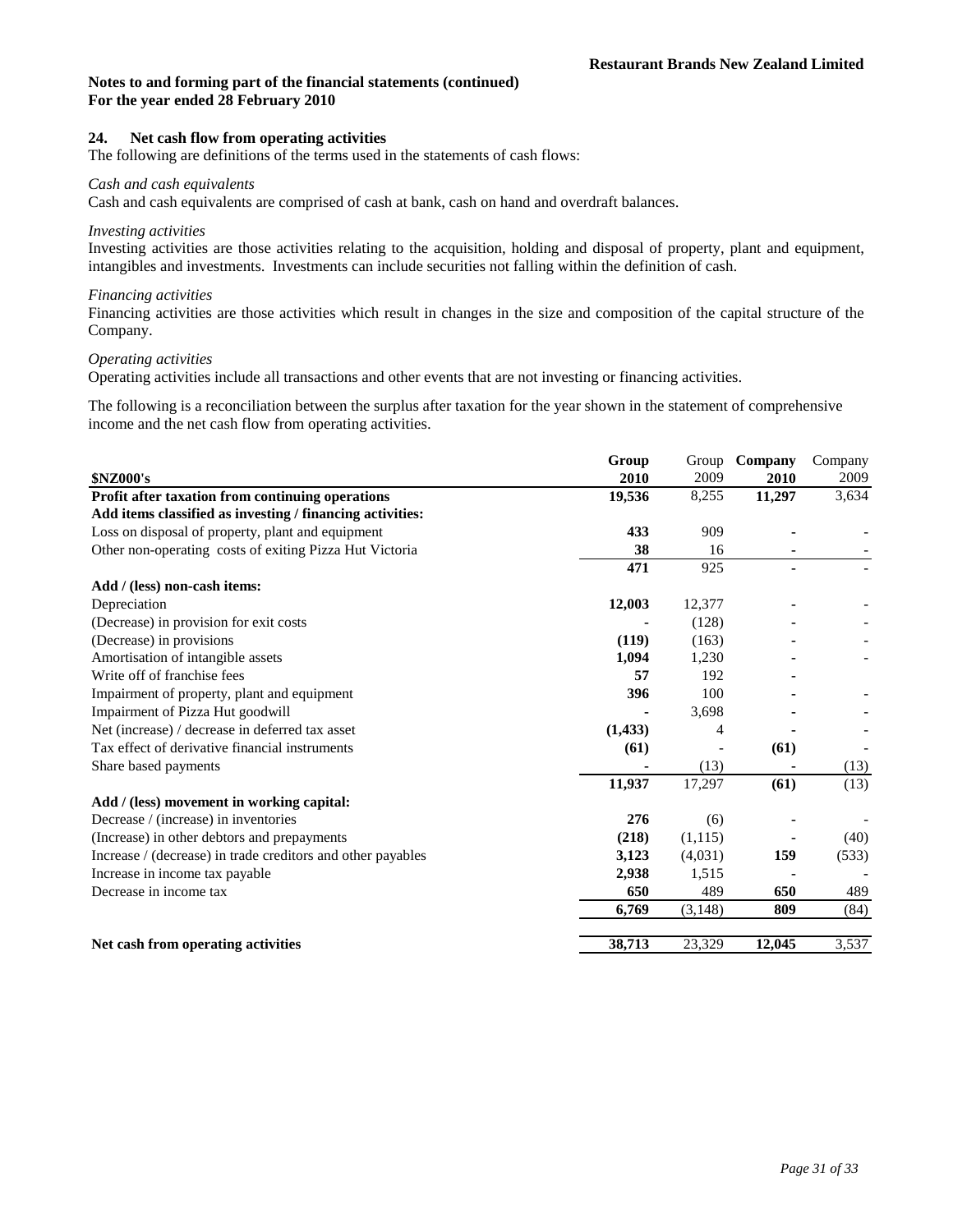# **25. Financial assets and financial liabilities by category**

|                                                | Group  | Group  | Company | Company |
|------------------------------------------------|--------|--------|---------|---------|
| <b>\$NZ000's</b>                               | 2010   | 2009   | 2010    | 2009    |
| <b>Loans and receivables</b>                   |        |        |         |         |
| Other receivables                              | 1,907  | 1,689  |         | 40      |
| Cash and cash equivalents                      | 826    | 787    | 92      |         |
|                                                | 2,733  | 2,476  | 92      | 40      |
| Derivatives used for hedging                   |        |        |         |         |
| Derivative financial instruments               | 203    |        | 203     |         |
|                                                | 203    |        | 203     |         |
| <b>Financial liabilities at amortised cost</b> |        |        |         |         |
| Loans and finance leases - non current         | 79     | 34,414 |         | 34,260  |
| Loans and finance leases - current             | 17,862 | 285    | 17,670  |         |
| Bank overdraft                                 |        |        |         | 198     |
| Creditors and accruals                         | 25,445 | 22,121 | 119     |         |
|                                                | 43,386 | 56,820 | 17,789  | 34,458  |

# **26. Contingent liabilities**

There are no contingent liabilities that the directors consider will have a significant impact on the financial position of the Company and Group (2009: nil).

### **27. Related party disclosures**

### **Parent and ultimate controlling party**

The immediate parent and controlling party of the Group is Restaurant Brands New Zealand Limited.

# **Identity of related parties with whom material transactions have occurred**

Note 10 identifies all entities within the Group. All of these entities are related parties of the Company.

In addition, the directors and key management personnel of the Group are also related parties.

### **(a) Subsidiaries**

Material transactions within the Group are loans and advances to and from Group companies and dividend payments. All inter company group loans in the Parent are non interest bearing, repayable on demand and disclosed as a current liability.

During the year the Parent was advanced \$13.6 million by its subsidiary company (2009: \$11.6 million). At balance date the amount owed to subsidiary companies was \$131.3 million (2009: \$117.7 million).

### **(b) Other transactions with entities with key management or entities related to them**

During the year the Group made stock purchases of \$0.1 million from Charlie's Group Limited (2009: \$0.1 million), a company of which Restaurant Brands director, Ted van Arkel is chairman. There was nil owing as at 28 February 2010 (2009: nil).

### **(c) Key management and director compensation**

Key management personnel comprises members of the Senior Leadership Team. Key management personnel compensation comprised short term benefits for the year ended 28 February 2010 of \$1.5 million (2009: \$1.9 million) and other long term benefits of \$11,000 (2009: \$10,000). Directors' fees were \$0.2 million (2009: \$0.2 million). Refer to Note 28 for details of employee options outstanding.

Refer to Note 19 for details regarding the guarantees between group companies.